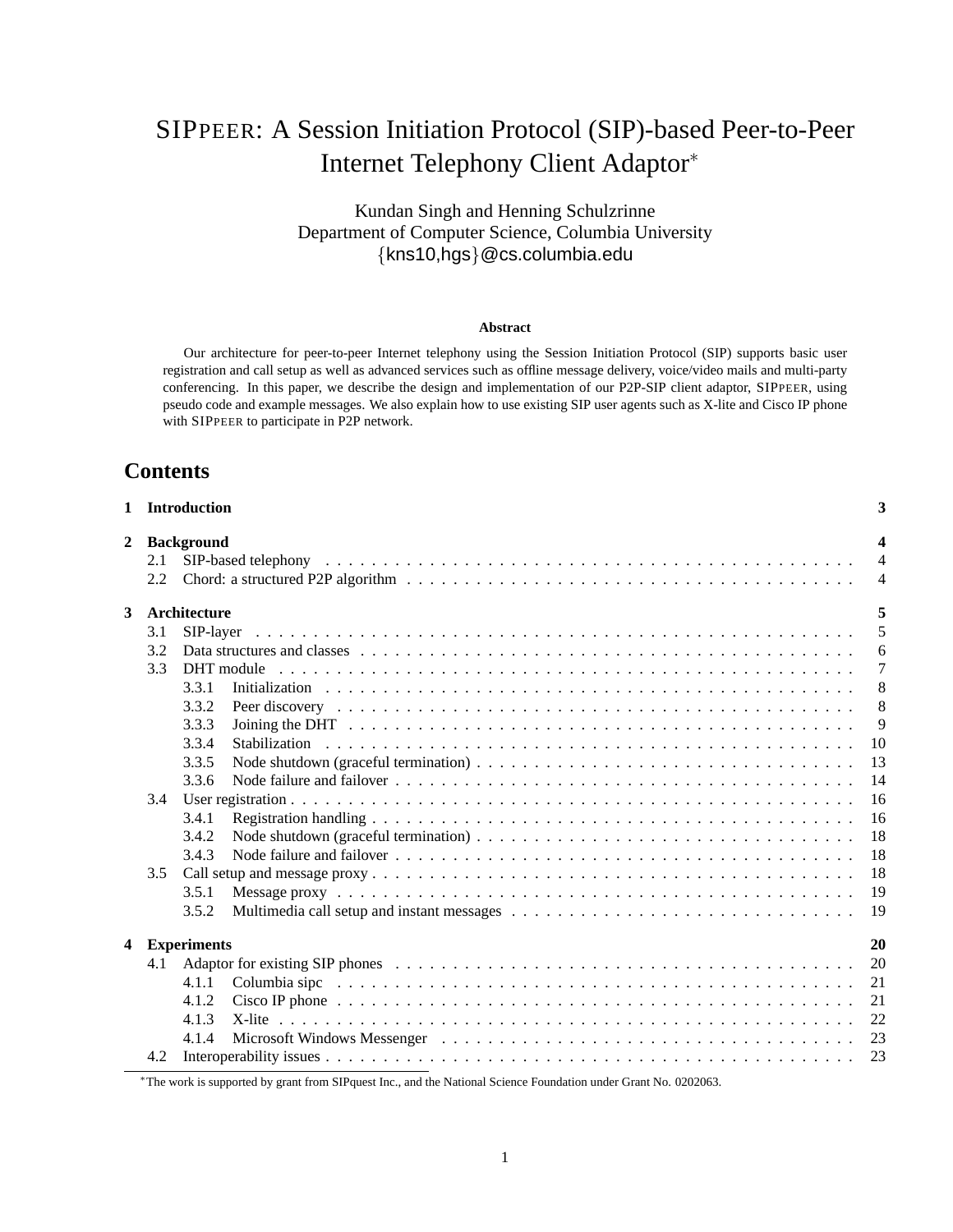| 5 | <b>Security</b> |                                    | 25  |
|---|-----------------|------------------------------------|-----|
|   | 5.1             | <b>Threats</b>                     | 25  |
|   | 5.2             |                                    |     |
|   | 5.3             |                                    | 26  |
|   | 5.4             |                                    | 26  |
|   | 5.5             |                                    | 26  |
|   | 5.6             |                                    | 27  |
| 6 |                 | <b>Advanced services</b>           | 28  |
|   | 6.1             |                                    | 28  |
|   | 6.2             |                                    | 29  |
|   |                 | 6.2.1                              | 30  |
|   |                 | 6.2.2                              | 30  |
|   |                 | 6.2.3                              | 31  |
|   | 6.3             |                                    | 31  |
|   |                 | 6.3.1                              | 32  |
|   |                 | 6.3.2                              | 32  |
|   |                 | 6.3.3                              | 32  |
|   | 6.4             |                                    | 32  |
|   |                 | 6.4.1                              | 33  |
|   |                 | 6.4.2                              | 34  |
|   |                 | 6.4.3                              | -34 |
| 7 |                 | <b>Conclusions and future work</b> | 35  |

**A Message flow 36**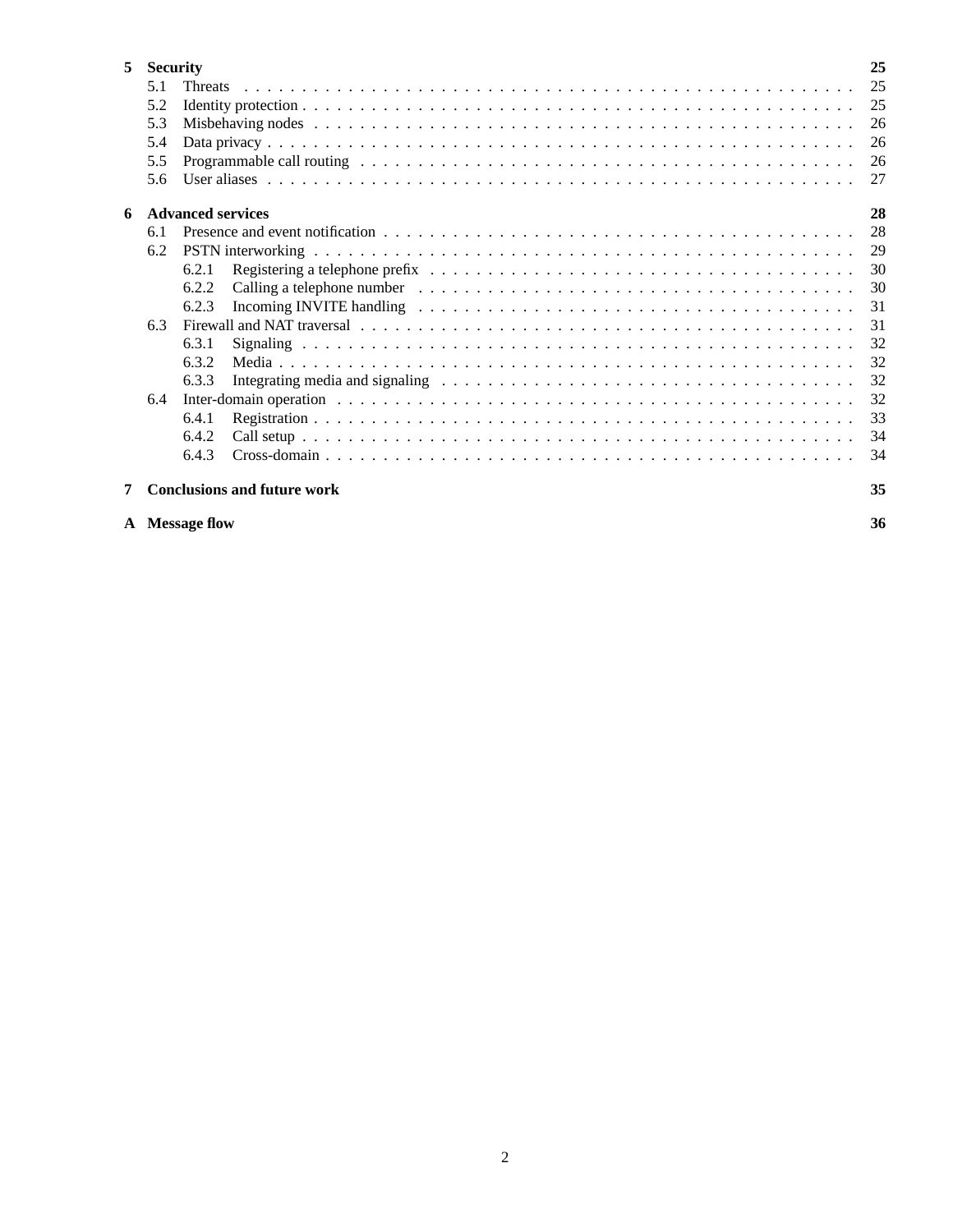Peer-to-peer (P2P) systems inherently have high scalability, robustness and fault tolerance because there is no centralized server and the network self-organizes itself [12]. This is achieved at the cost of higher latency for locating the resources of interest in the P2P overlay network. We have proposed a Session Initiation Protocol (SIP [20,25])-based peer-to-peer Internet telephony (P2P-SIP) architecture [26,27]. It uses distributed, robust and scalable key lookup of distributed hash table (DHT)-based structured P2P algorithms such as Chord [29]. It uses SIP as the underlying protocol so that it interoperates with existing infrastructure such as SIP-PSTN gateways.

We have implemented a P2P-SIP adaptor, SIPPEER, that allows existing or new SIP user agents to connect to the P2P-SIP network without modifying the user agent. For example, SIPPEER can run on the same host as the PC-based SIP user agent, sipc, and act as the outbound proxy for sipc. SIPPEER can also act as a standalone SIP user agent, proxy or registration server with command line user interface.

We describe the design and implementation of SIPPEER for basic user registration and call setup using pseudo-code and example messages. In particular, we answer the following questions: (1) how to implement a P2P-SIP node for basic functionality? (2) how to use a P2P-SIP node for existing user agents? and (3) how to extend it for advanced features such as NAT or firewall traversal and PSTN interworking.

This implementation report can be used to understand the SIPPEER implementation and to design similar P2P-SIP systems. This document should be used in conjunction with [27]. Our modular design allows reusable and replaceable components. For example, in future Chord may be replaced by another distributed hash table (DHT) without affecting the rest of the implementation. The open architecture allows installing new services without affecting the existing design. For example, a new voice mail module can be added to the existing node. Finally, we discuss the security aspects and advanced services such as firewall and NAT traversal, and PSTN interworking in the context of SIPPEER.

Section 2 gives an overview of SIP and Chord. Section 3 describes the detailed design. Some experiments on using SIPPEER with existing clients are in Section 4. Some security issues are discussed in Section 5. Section 6 provides guidelines to extend SIPPEER for advanced services.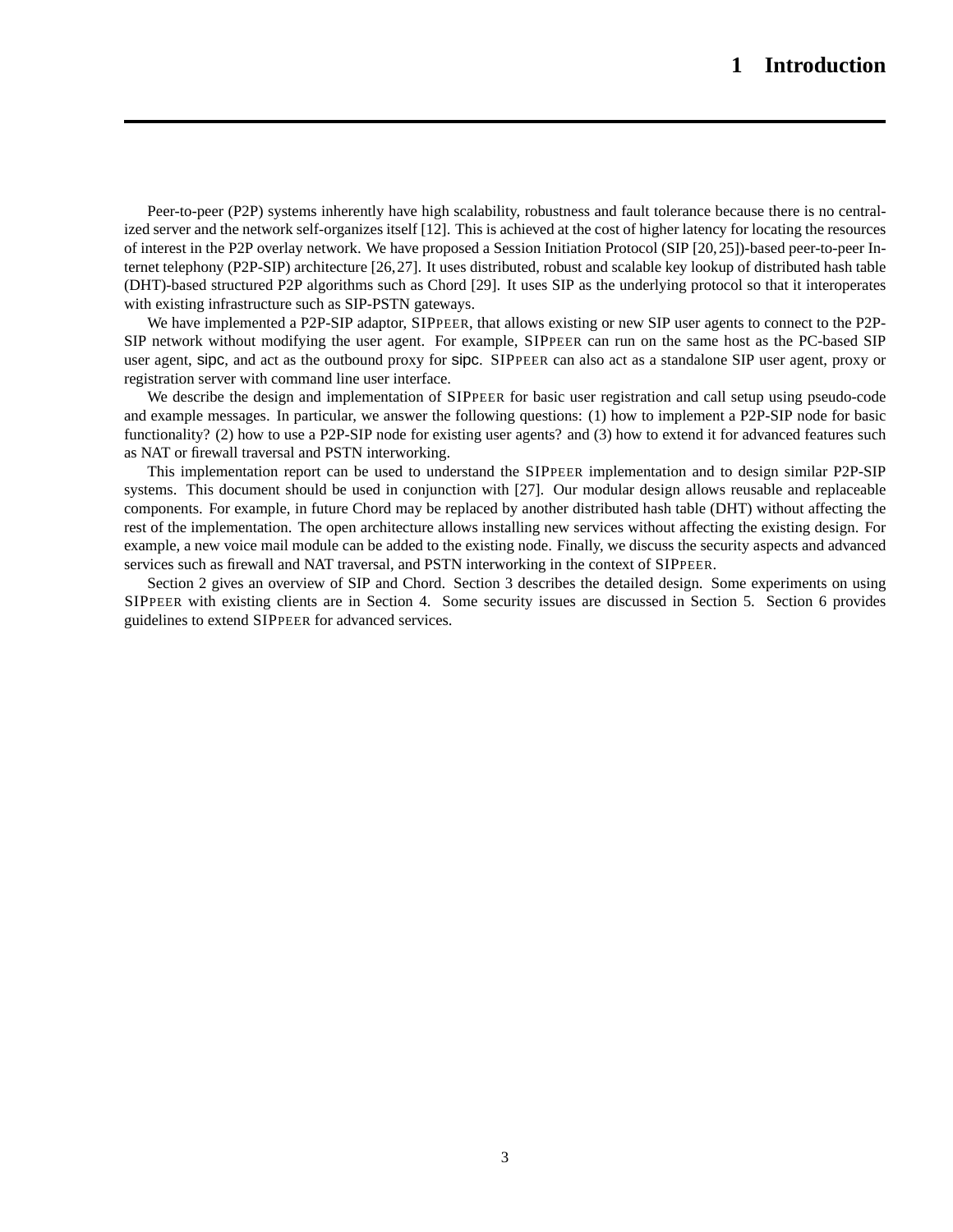In this section, we review the Chord algorithm and SIP-based telephony concepts needed for understanding SIPPEER's design. Readers familiar with these can skip the section.

### **2.1 SIP-based telephony**

Existing SIP-based telephony has client-server architecture. SIP [20] is a signaling protocol for Internet conferencing, telephony, presence, event notification and instant messaging. As shown in Fig. 1, when a user, Bob, starts the SIP client on his PC, IP-phone or hand-held device, the client registers with the SIP server (or registrar) indicating the IP address of the device. The SIP server stores the mapping between the user identifier bob@home.com and the IP address or host name. When another user, Alice, makes a call or sends instant message for **bob@home.com** to the server in **home.com** domain, the server proxies the request to the current device of Bob. Further details of the protocol can be found in [20, 25].



Figure 1: SIP call flow using proxy servers

Figure 2: Example Chord network

### **2.2 Chord: a structured P2P algorithm**

Structured P2P algorithms such as Chord [29] focuses on optimizing the P2P overlay for lookup latency and join or leave maintenance cost [10] instead of using inefficient blind search by flooding. We use Chord as the underlying distributed hash table (DHT) in our architecture for lookup. Chord has a ring-based topology where each node stores at most  $log(N)$  entries (or state) in its *finger table* to point to other peers. Lookup is done in  $O(log(N))$  time.

An example Chord network with six bits identifiers is shown in Fig. 2. The identifier range is [0-63]. Every node maintains a finger table of  $log(N)=6$  entries pointing to the next-hop node location at distance  $2^{i-1}$  (for  $i=1,2,...,6$ ) from this node identifier. Node 10's finger table is shown in Fig. 2. When node 10 wants to Find key 32, it looks up the finger table to find the closest match, and sends the query to node 26. Node 26 in turn sends it to node 30, which finally sends it to node 33. Node 33 is the successor of identifier 32, hence responsible for storing information about key 32. At each step the distance to destination is reduced by approximately half, resulting in  $O(log(N))$  lookup latency, if there are N nodes in the ring.

The *iterative* and *recursive* lookup styles in Chord [29] directly map to the *redirect* and *proxy* behavior, respectively, in SIP. Research in DHT is complementary to our work, since our architecture can use new innovations or optimizations in the underlying DHT.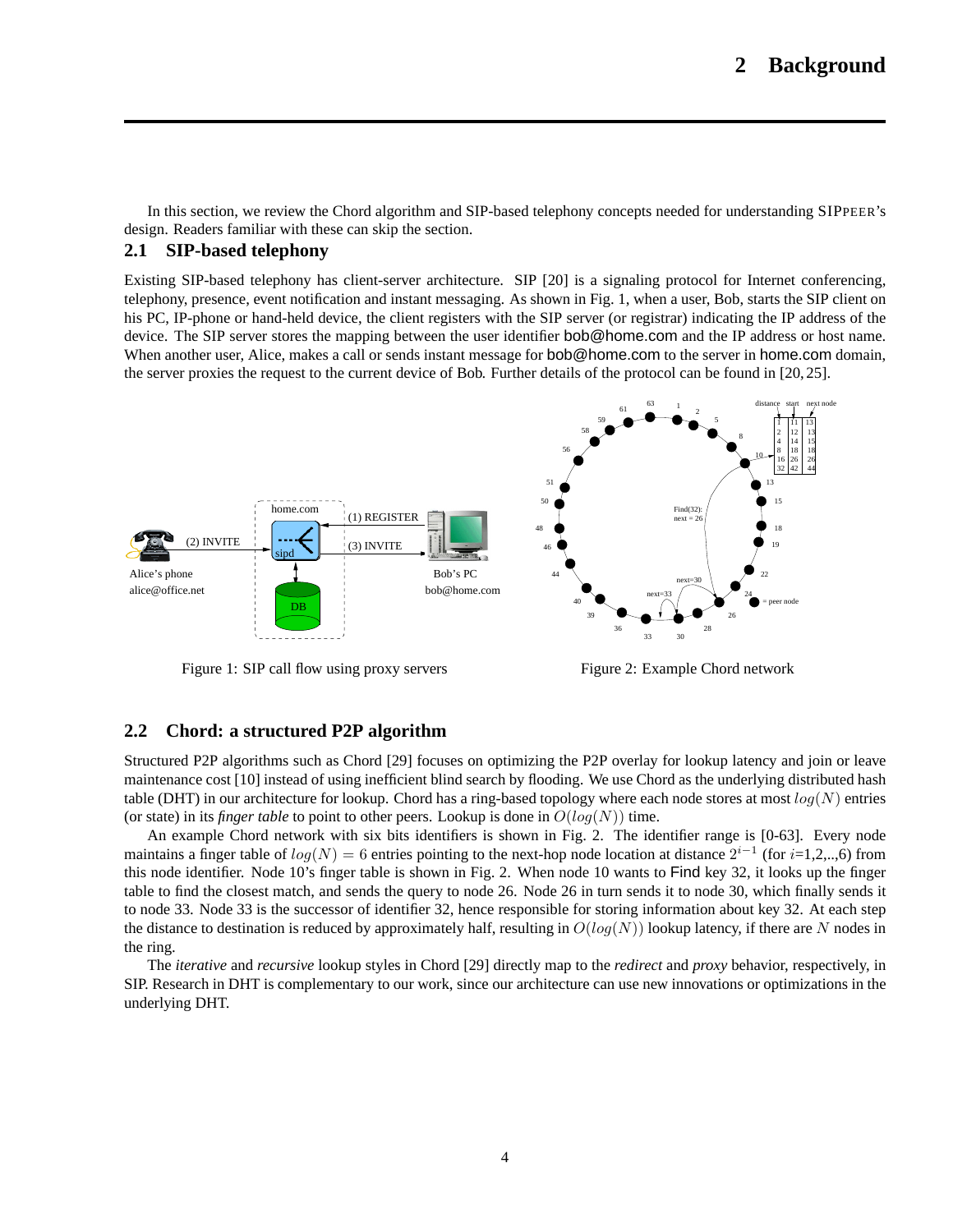

Socket interface

Figure 3: Block diagram of a P2P-SIP node

Fig. 3 shows the block diagram of the different components in SIPPEER. When the node starts up and the user signs-in with her identifier, and the discover module is activated to initiate NAT and firewall detection, peer discovery and SIP registration. Multicast SIP registration, cached peer addresses from last boot cycle and pre-configured bootstrap addresses are used to discover initial set of nodes. The user interface module keeps track of user's "friends list" and invokes the user location module to locate these friends. User location is obtained using the SIP module or, if this node is a super-node, the DHT module.

The node architecture can be logically divided into two parts: the DHT maintenance and the user account maintenance. The DHT module maintains the peer information (e.g., Chord *finger table*) and performs DHT operations such as find, join and leave. It provides the underlying topology for communication. The user account maintenance module deals with maintaining local user accounts as well as storing remote user registrations. It acts as a SIP registrar and proxy server.

## **3.1 SIP-layer**

SIP is used as the underlying protocol for maintaining the DHT, locating another user, registering the user, call setup and instant messaging. The SIP REGISTER message is used in two context by the node: query and update. If a Contact header is present in the message, then it is an update request indicating that the sender wants to update the bindings for the node identifier in the To header. Otherwise, it is a query request, where the sender is requesting to get the Contact information of the node identifier in the To header. Initial discovery uses the REGISTER message for query. This behavior is semantically same as that defined by SIP.

Once the user location is done, the call setup or instant messages can be sent directly to the user's phone. SIP REGIS-TER refresh and OPTIONS messages are used to detect node failure. When a super-node shuts down, the registrations are transferred to other super-nodes in the DHT as appropriate. Other SIP functions such as third-party-call control and calltransfer can be implemented in the similar way. The media path (audio device, codecs and transport) is largely independent of the P2P-SIP operation.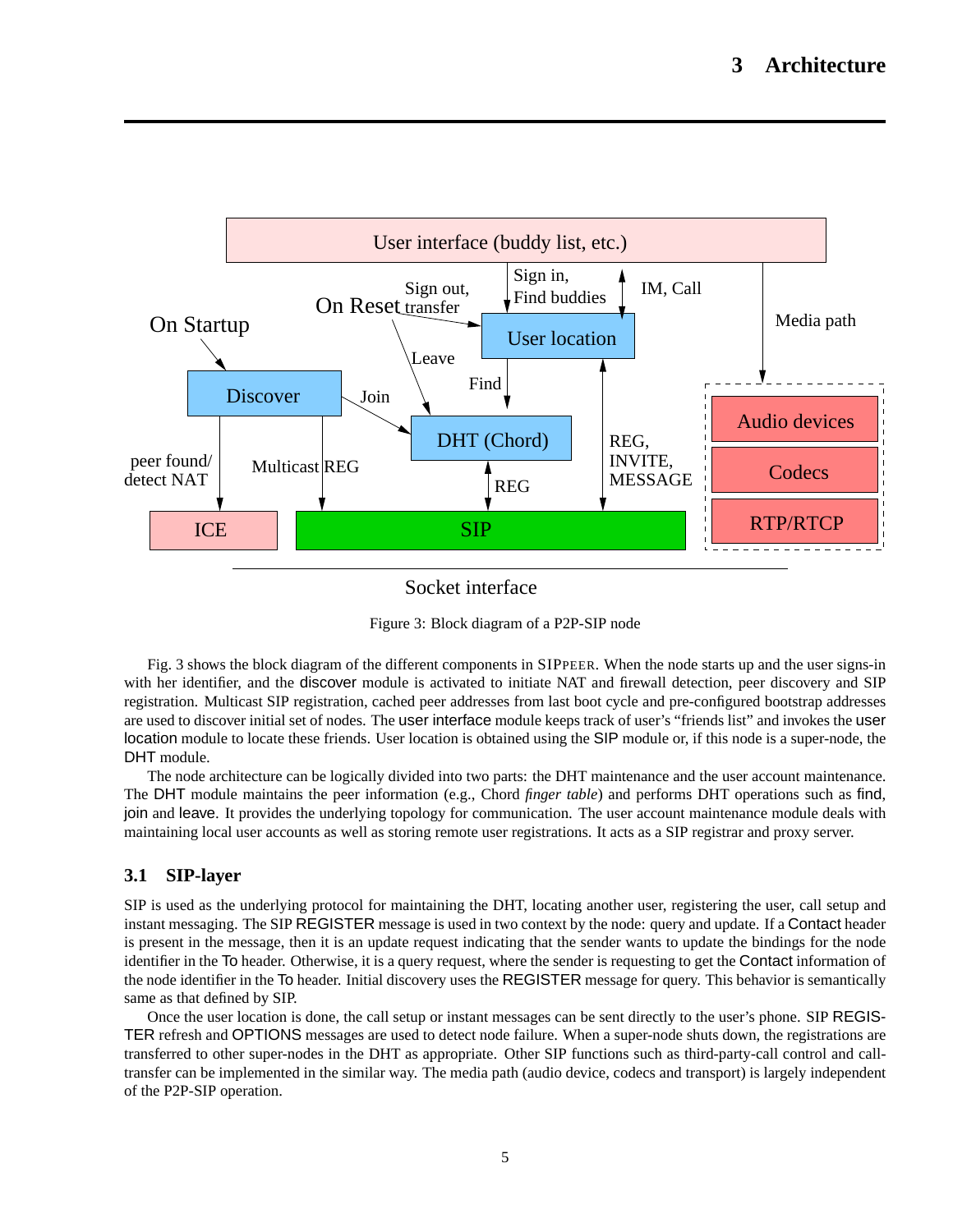Node and user identifiers are represented using SIP URI. For example, if a node is listening at transport address  $128.59.15.32:8054$  for SIP messages and the Chord's hash function gives the node identifier as  $H(128.59.15.32) = 17$ , then the node's URI becomes sip:17@128.59.15.32:8054. User Alice can register her identifier as sip:alice@example.com.

We use our C++ SIP library, libsip++ [2], that provides class SIPEndpoint representing the end system and SIPDialog representing a SIP dialog between two end systems. SIPCall and SIPOutgoingRegister are derived from SIPDialog to implement the call control and registration refresh state machines. SIPSession extends SIPCall to implement advanced features such as event notification and call transfer whereas SIPSessionEndpoint extends SIPEndpoint to support SIPSession.

### **3.2 Data structures and classes**



Figure 4: Class diagram in SIPpeer

Fig. 4 shows the class diagram including the relationship among different classes. The Endpoint class, derived from libsip++'s SIPSessionEndpoint, represents the P2P-SIP node. It is associated with one DHT node implementation, represented by the Node class. It gets all events such as the join operation is complete, or the node information changed (such as change in finger table or predecessor), or when this node is leaving the DHT. Endpoint also stores a list of LocalUserAccount objects for outgoing registrations from the local node. These registrations represent the user accounts activated from the local node. It also stores a map table of all the registered UserAccount objects indexed by the remote user identifier.

A UserAccount object represents a user registration (typically of a remote user) derived from SIPOutboundRegister class. It invokes the associated Node's callback methods when a new registration is received or is refreshed. A LocalUser-Account class represents a local user's registration.

A Node object represents a single node (this node) in the DHT. The ChordNode class derived from the Node class, implements the Chord algorithm. Various methods such as Find, Join, Leave are defined as virtual in Node, and implemented in ChordNode. Node class implements the super-node and ordinary-node distinction.

A ChordNode internally maintains other Chord related data structures such as finger table, successor list, and predecessor. The FingerTableEntry represents a single entry in the finger table consisting of the start and end identifiers in the ring, and the node location for the next hop node corresponding to this identifier range. The finger table is a map table of FingerTableEntry with integer index. The successor list is a list of node locations. Predecessor is a single node location.

The Identifier class represents a node or user identifier. The implementation is internal, typically using as hash function. The object stores the raw value such as 10@sippeer.net or alice@yahoo.com as well as the hashed value such as 10 and 24. The current implementation assumes number@host as the node identifier whereas anything else as the user identifier. The SIP requests (typically REGISTER) with To: header containing this node's identifier is handled by the ChordNode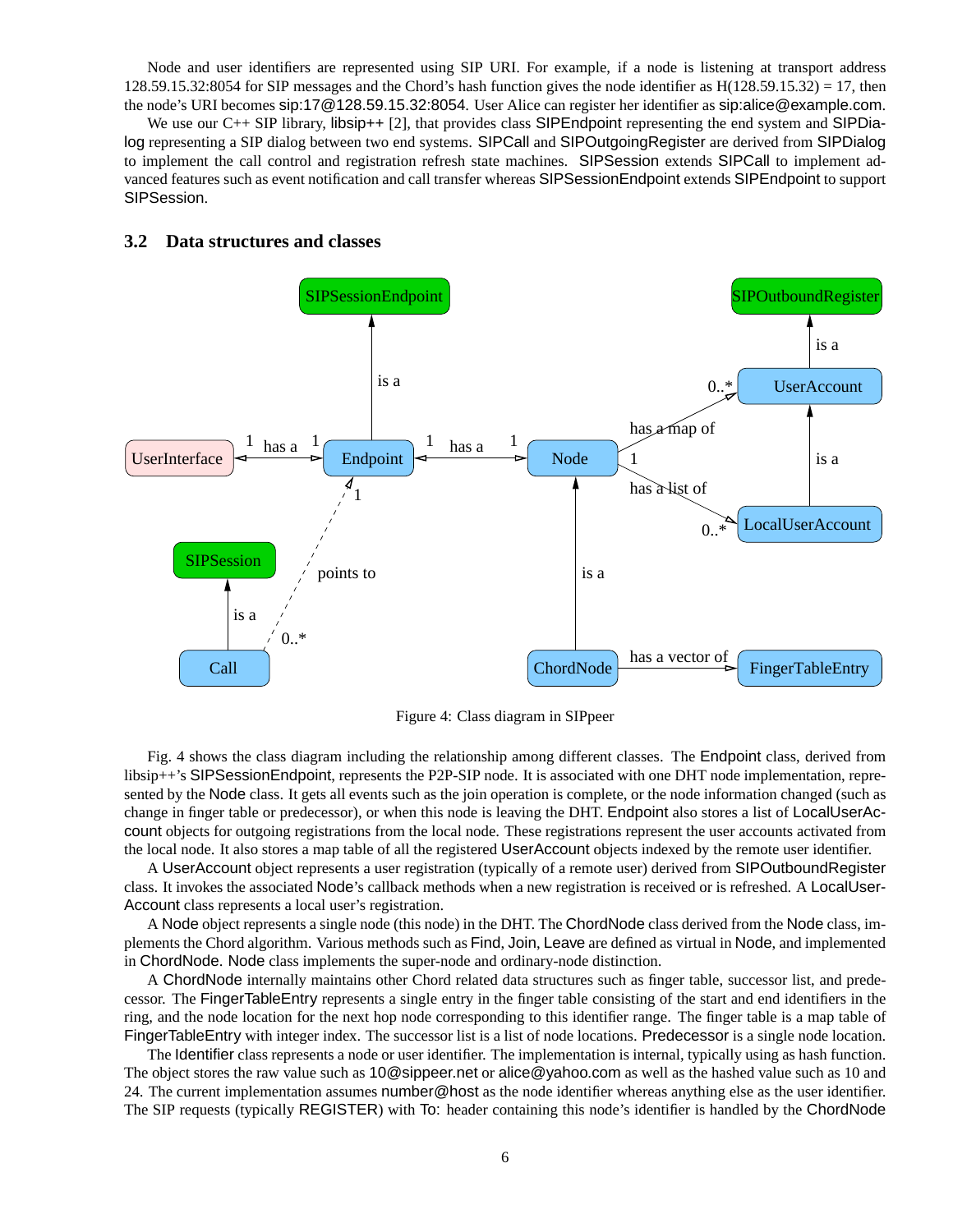module, where as those for the user identifier are handled by Endpoint, UserAccount or LocalUserAccount objects. A NodeLocation class represents the node identifier as well as its contact location (a SIP URI).

The Call object is similar to the SIPSession object except that it does lookup using both DNS (NAPTR and SRV [18]) as well as P2P overlay. The UserInterface object represents the command line user interface, which can later be extended to graphical UI.

Using various objects the Endpoint implements a SIP user agent, proxy as well as registrar. No external database is used. All state including registrations are maintained in the internal memory.

### **3.3 DHT module**

The Node class represents a single node in the DHT. The actual implementation is done in a sub-class. For example, ChordNode implements the Chord algorithm. Alternatively, other DHT algorithms such as CAN can be implemented as a sub-class of Node. The Endpoint object creates this sub-class (e.g., ChordNode) object on startup.

The DHT module takes care of implementing three abstract methods: Join, Leave and Find. When the node starts up it needs to discover at least one other node in the DHT. Then, it joins the DHT through that node. When the node is gracefully shutting down, it leaves the DHT. Higher layer application such as user account maintenance module uses the Find method to locate the next hop node to send user registration or proxy other SIP messages for call setup or instant messaging.

This Section describes the implementation of ChordNode. We illustrate with simple examples of 5 bit identifiers. We represent the node N's identifier as  $N_{id}$ , transport address (IP and port number) as  $N_{addr}$ , IP address as  $N_{ip}$ , predecessor as  $N_{pred}$ , successor as  $N_{succ}$ , finger table entry of this node for index i as  $F<sup>i</sup>$ , and corresponding start, end and next hop node URI as  $F_{start}^i$ ,  $F_{end}^i$  and  $F_{node}^i$  respectively. The successor list is represented as  $N_{succ}^{list}$ , and  $i^{th}$  successor as  $N_{succ}^i$ . Note that  $N_{succ}^{0}$  is same as  $N_{succ}$ . Finger table entry for another node N is denoted as  $N:: F^{i}$ . Note that  $N_{succ}$  is same as  $N:: F^{1}$  $N :: F_{node}^1$ .

Procedure 3.1 N.set-fingers (*i*:start index, *node*:node location)

*/\* Set the finger table entries starting at* i *\*/ /\* Returns the index of the last finger entry that gets set. \*/*  $F_{node}^i \Leftarrow node$ **while**  $i \n≤ m - 1$  **do**<br> **if**  $F_{start}^{i+1} ∈ [N_{id}, F_{node}^i]$  **then**<br>  $F^{i+1} ∈ F_{node}^i$ **else return** i  $i \Leftarrow i + 1$ **return** i

Pseudo code to set the finger table entry and to query the closest preceding finger are described in procedures 3.1 and 3.2, respectively. If  $F_{node}^i$  is set to node, then all subsequent  $F_{node}^j$  are also set to node as long as  $F_{start}^j$  is before node in the Chord ring. To find the closest preceding finger for a given  $key$ , the finger table is scanned in the reverse order and the alive node with highest identifier preceding the key is returned. Lookup is also done in the successor list,  $N_{succ}^{list}$ .

#### **Procedure 3.2** N.closest-preceding-finger (key)

*/\* Find the closest preceding finger for the* key *\*/*  $node \Leftarrow N_{id}$ **for**  $i \leftarrow m$  down to 1 **do if**  $F_{node}^i$  is alive **and**  $F_{node}^i \in (N_{id}, key)$  **then**<br>node  $\leftarrow$   $F^i$  $node \Leftarrow F_{node}^i$ **break for all** s in  $N_{succ}^{list}$  **do if** s is alive **and**  $s \in (N_{id}, node)$  **then**  $node \Leftarrow s$ **break return** node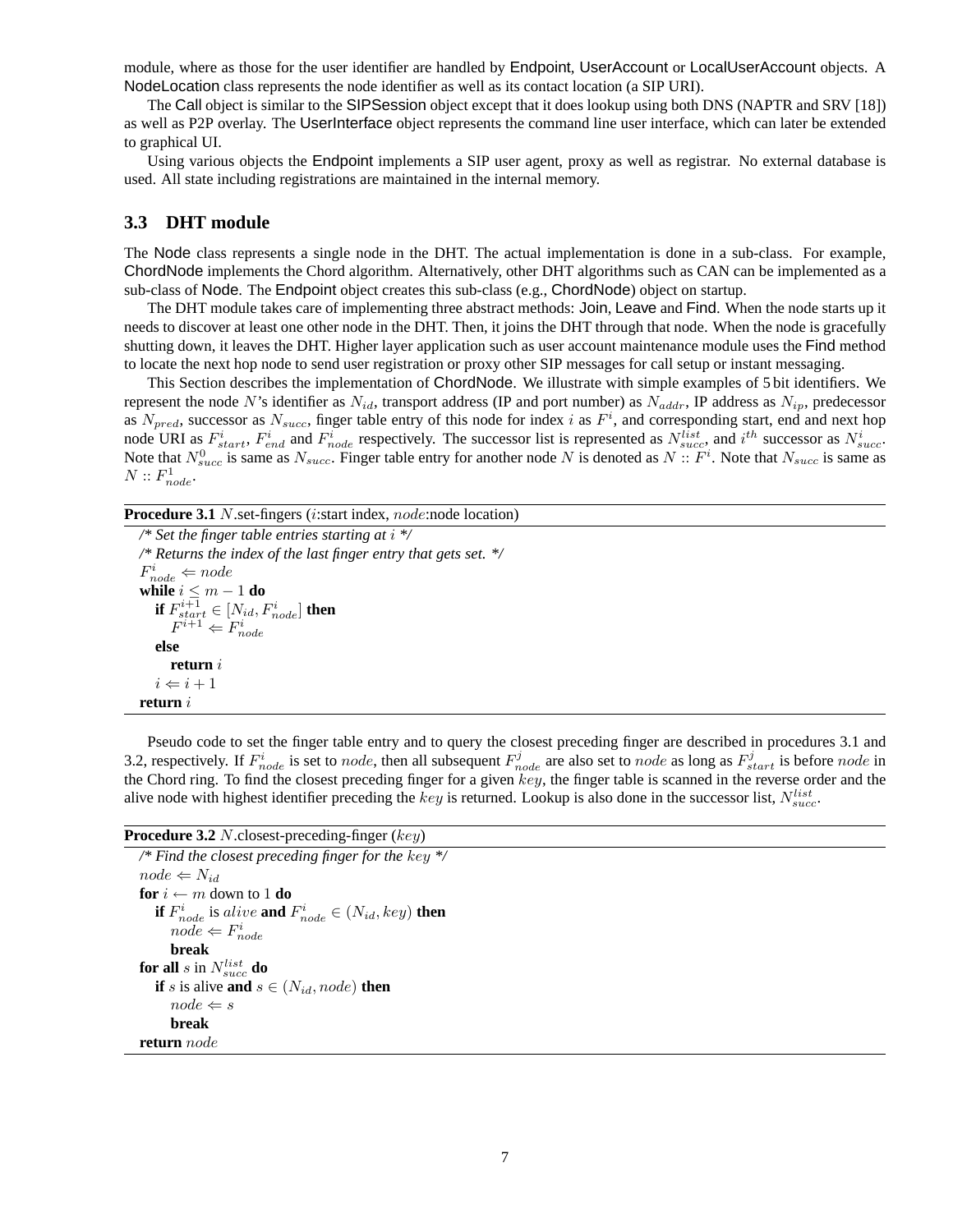#### **3.3.1 Initialization**

When the node starts up, it creates a new Endpoint object and associated UserInterface and ChordNode objects. It allocates any available port for receiving SIP messages on TCP and UDP. The SIPPEER application can accept -p command line option to configure a fixed receiving port number, instead of using any available port. Typically there are three listening threads, (1) for TCP on INADDR ANY interface and some port  $p$ , (2) for UDP unicast on INADDR ANY interface and same port  $p$ , and (3) for UDP multicast on address 224.0.1.75 and port 5060. To allow receiving both multicast and unicast packets on ports p and 5060, threads (2) and (3) bind to multicast as well as unicast addresses. If  $p=5060$ , then thread (3) is not created. The UDP sockets are bound non-exclusively on port 5060, so that multiple instances of the node can run on the same host.

If the node is started with a pre-configured user identifier, it also creates a new LocalUserAccount object for this user identifier. For example, when the SIPPEER application is used as a SIP user agent, the user can specify her identifier, e.g., alice@example.com, on start up.

The ChordNode calculates its node Identifier using the IP address of the local interface of the Endpoint. For testing purpose we use both IP and port, so that we can start nodes with different node identifiers on the same host. However, in practice only the IP address should be used. This prevents a single IP address from disturbing random parts in the DHT on frequent join and leave by restarting the application. **TODO: Currently we use a simple hash function to generate up to 32 bit identifier. This needs to be changed to use SHA1 to generate 160 bit identifier as per the Chord specification.**



**3.3.2 Peer discovery**

Figure 5: Example Chord network with 4 nodes Figure 6: After node 7 joins the network

Consider an example four nodes Chord network as shown in Fig. 5. The node identifiers are 10, 22, 1 and 15, and the node transport addresses are 128.59.15.55:, 128.59.15.31:, 128.59.15.60: and 128.59.15.48:, respectively. When a new node, 7, (with transport address  $7_{addr}$ =128.59.15.56:44452) starts up, it invokes its Discover method (procedure 3.3) to discover possible peers.

The Discover method of node 7 sends a SIP REGISTER message with request-URI as sip:224.0.1.75 (SIP REGIS-TER multicast IPv4 address) and the To header as the local node identifier,  $7_{id}$ . The From header is always the local node identifier,  $7_{id}$ , if the request is generated by the ChordNode module. (The mandatory SIP headers that are not needed for understanding P2P-SIP are not shown, but MUST be sent as per SIP specification. See Appendix A for details.)

```
REGISTER sip:224.0.1.75 SIP/2.0
To: <sip:7@128.59.15.56>
From: <sip:7@128.59.15.56>
```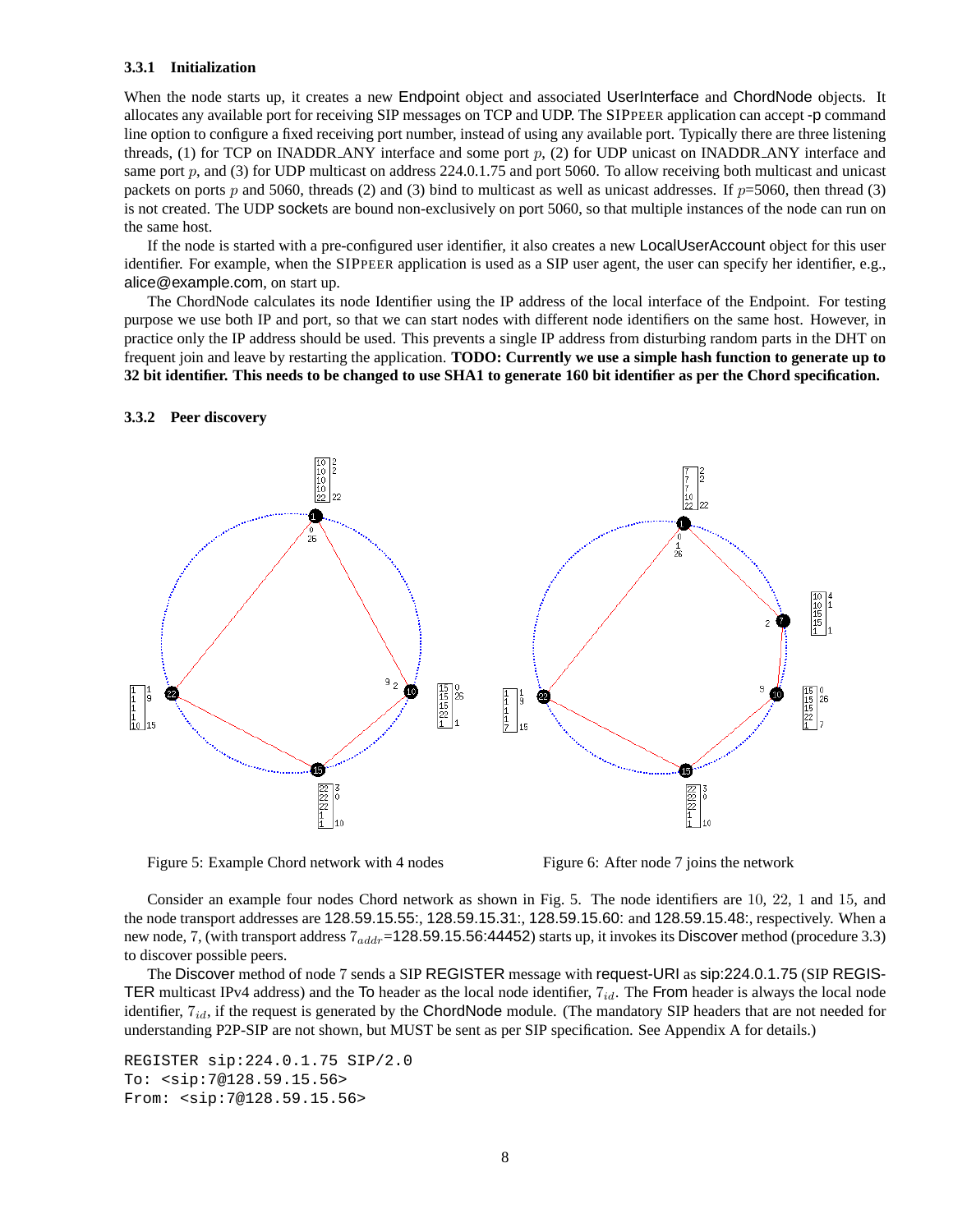**Procedure 3.3** N.Discover **if** discovery is allowed **then send** REGISTER sip:224.0.1.75 To:  $N_{id}$ **else for**  $i := 1$  to  $m$  **do**  $F_{node}^i \Leftarrow N_{id}$  $N_{pred} \Leftarrow N_{id}$ **trigger** join complete event

If the application is started with -N option to suppress node discovery, the node state is initialized to reflect a singleton node in the DHT. In that case, all finger table entries and predecessor in the ChordNode point to this node's location.

If some other node, say node 22, receives the multicast REGISTER request, and is already part of the DHT, it responds with its own unicast address,  $22_{addr}$ =128.59.15.31, in the SIP 302 redirection response.

SIP/2.0 302 Redirect to unicast Contact: <sip:128.59.15.31>

If the node receives multiple final responses, it can choose which one to use. Our implementation uses the first received response. If the node does not get any response within a timeout (we use about 30 seconds), it uses other means of discovery. Following possibilities exist but are not yet implemented:

- **Service discovery:** The node can have a service location protocol (SLP [7]) user agent (UA), that discovers other nodes in the domain. Once the node joins the DHT it should register with the SLP directory agent so it other nodes can discover this node. For the Internet, some wide-area service discovery protocol is more suitable.
- **Bootstrap nodes:** The node can be pre-configured with a set of IP addresses or domain names to probe for possible peers. For example, the node can query DNS for sippeer.net domain's SIP servers and send the initial REGISTER message to them. At least one of the the initial bootstrap P2P-SIP nodes is assumed to be active for this scheme to work. This may introduce the centralized component, but is limited in scope only to the initial bootstrap process. Once the node starts up it caches other peers addresses for subsequent reboots.

If the node can not discover any other peer, it assumes that it is the first node in the DHT and initializes its data structures (Chord finger table and predecessor location) accordingly. It also re-schedules the discovery procedure for a later time, say after five minutes.

#### **3.3.3 Joining the DHT**

Once other peer(s) are discovered, the node selects one and sends a SIP REGISTER message to its unicast address. For example, node 7 sends the following message to  $22_{addr}$ =128.59.15.31.

```
REGISTER sip:128.59.15.31 SIP/2.0
To: <sip:7@128.59.15.56>
From: <sip:7@128.59.15.56>
```
When node 22 receives the REGISTER on its unicast address, it extracts the *destination key*, 7, from the To header. Depending on the destination key value, k, there are three cases for node N to process the request (procedure 3.4): (1) if  $k \in (N_{pred}, N]$ , then node N is responsible for storing k, (2) if  $k \in (N, N_{succ}]$ , then node  $N_{succ}$  is responsible for storing k, otherwise (3) some other node is responsible for storing k. For case (1), node N responds with a SIP 200 success response containing the Contact header as  $N_{id}$  and the predecessor parameter as  $N_{pred}$ . If the key, k, is same as N (subset of case (1)), but the addresses are different (e.g., two nodes happen to have the same hash value for the node identifier), then a global failure (SIP 600 response) is returned, with the Contact header as  $N_{id}$ . For case (2), it responds with a SIP 200 success response containing the Contact header as  $N_{succ}$  and the predecessor parameter as  $N_{id}$ . For case (3), it proxies the request to the next hop node based on the finger table  $N:: F$ . Eventually the request reaches the node responsible for  $k$ , which can respond back with the correct Contact header.

In our example, key 7 does not belong to node 22 or successor 1 (this is case (3)), so the finger table is used to find the next hop node. Since the largest i for which  $N + 2^{i-1} \le k$ , where  $N=22$  and  $k=7$ , is  $i = 4$ , the next hop is 22 ::  $F_{node}^4 = 1_{addr}$ , hence the request is proxied to  $1_{addr}$ . Node 1 decides that key k belongs to the successor node 10,<br>(case (2) because  $7 \in (1, 10]$ ) and responds with the success response containing Contact as 10 :: (case (2) because  $7 \in (1, 10]$ ) and responds with the success response containing Contact as  $10_{addr}$ . Node 22 forwards this response back to node 7.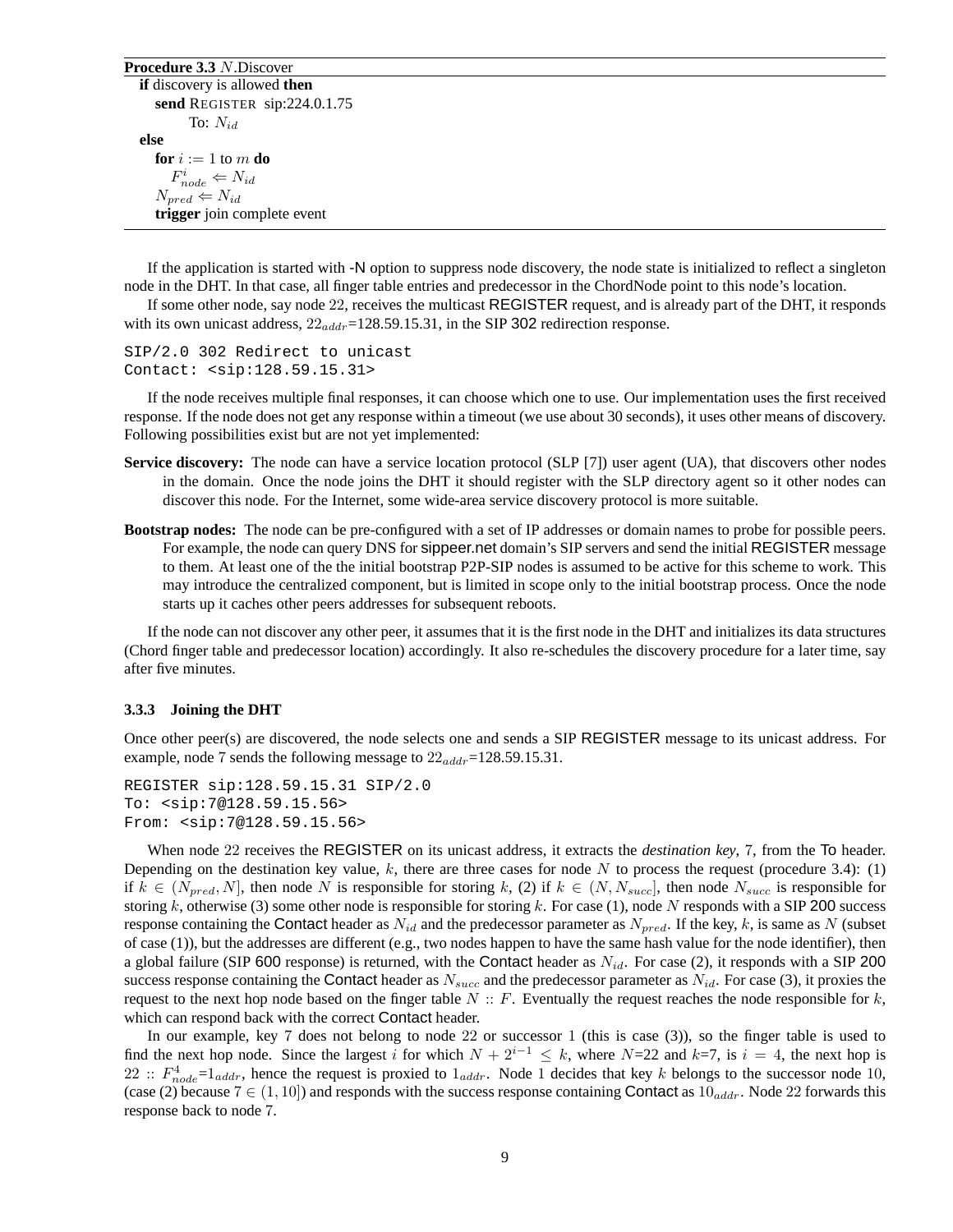#### **Procedure 3.4** N.OnRegister (R:registration object, M:request message)

**if** join is not complete **then** ignore M **else if** M is a query, i.e., M.Contact is empty **then**  $to \Leftarrow M$ .To.user **if**  $to \neq N_{id}$  and  $to \notin (N_{id}, N_{succ}]$  then  $node \Leftarrow closest$ -preceding-finger $(k) \nearrow$  procedure 3.2  $\n\searrow$ **else if** to equals  $N_{succ}$ 's id, but has different address **then**  $node \leftarrow N_{succ}$ **else**  $node \Leftarrow N_{id}$ **if**  $node = N_{id}$  **then if**  $to = N$  **then send response** 200 OK Contact:  $N_{id}$ ; predecessor= $N_{pred}$ **else send response** 200 OK Contact:  $N_{succ}$ ; predecessor= $N_{id}$ **else proxy** M **to** node

SIP/2.0 200 OK To: <sip:7@128.59.15.56> Contact: <sip:10@128.59.15.55>; predecessor=sip:1@128.59.15.60

When the discovering node, 7, receives the SIP 200 response with To header as  $7_{id}$ , it updates its finger table with the successor node locations and goes on to find remaining nodes in the finger table (procedure 3.5). For example if the To header in the response is this node identifier,  $7_{id}$ , and the successor for this node  $7_{succ}$  is empty, then the successor is set to be the Contact header in the response,  $7_{succ} := 10$ . Now,  $10 \ge 7 + 2^{i-1}$  for  $i=1$  and 2, so node 7 updates its finger table  $F_{node}^1 := F_{node}^2 := 10_{id}$ . The next unassigned finger entry for index *i*=3 needs to be discovered. Node 7 sends a SIP<br>REGISTER message for  $F^3 = 11$ . The domain **sinnear net** is used as logical domain for node 11:1 to REGISTER message for  $F_{start}^3$ =11. The domain sippeer.net is used as logical domain for node  $11_{id}$  to indicate that the<br>IP address of this key 11 is not known IP address of this key 11 is not known.

REGISTER sip:128.59.15.55 SIP/2.0 To: <sip:11@sippeer.net> From: <sip:7@128.59.15.56>

Eventually node 7 receives the response for this registration, indicating that node 15 is responsible for key 11:

```
SIP/2.0 200 OK
To: <sip:11@sippeer.net>
Contact: <sip:15@128.58.15.48>; predecessor=sip:10@128.59.15.55
```
When the node gets the SIP 200 response for this REGISTER, it realizes that the To header corresponds to  $F_{start}^3$ , and updates the finger table based on the Contact header of the response,  $F_{node}^3 := 15_{id}$ . Since  $15 \ge F_{start}^4$ , it updates  $F^4 = -15_{id}$ . Finally, node 7 sends another SIP REGISTER message to discover node  $F^5 = -23$  and upd  $F_{node}^4 := 15_{id}$ . Finally, node 7 sends another SIP REGISTER message to discover node  $F_{start}^5 = 23$ , and updates the finger table on response as  $F^5 = -1$ . finger table on response as  $F_{node}^5 := 1_{id}$ .

#### **3.3.4 Stabilization**

At this point, node 7 realizes that all the finger table entries are filled, so it tries to stabilize the Chord DHT, if the Join procedure is not yet complete. To initiate the stabilization process, it sends a SIP REGISTER message to  $N_{succ}$ , sets the To header as  $N_{pred}$  (or  $N_{id}$ , if the predecessor is not known or is empty) and the Contact header pointing to  $N_{id}$ . Assuming the predecessor  $7_{pred}$  is known as node 1, then the node 7 sends the following request:

```
REGISTER sip:128.59.15.60 SIP/2.0
To: <sip:1@128.59.15.60>
Contact: <sip:7@128.59.15.56>; predecessor=sip:1@128.59.15.60
```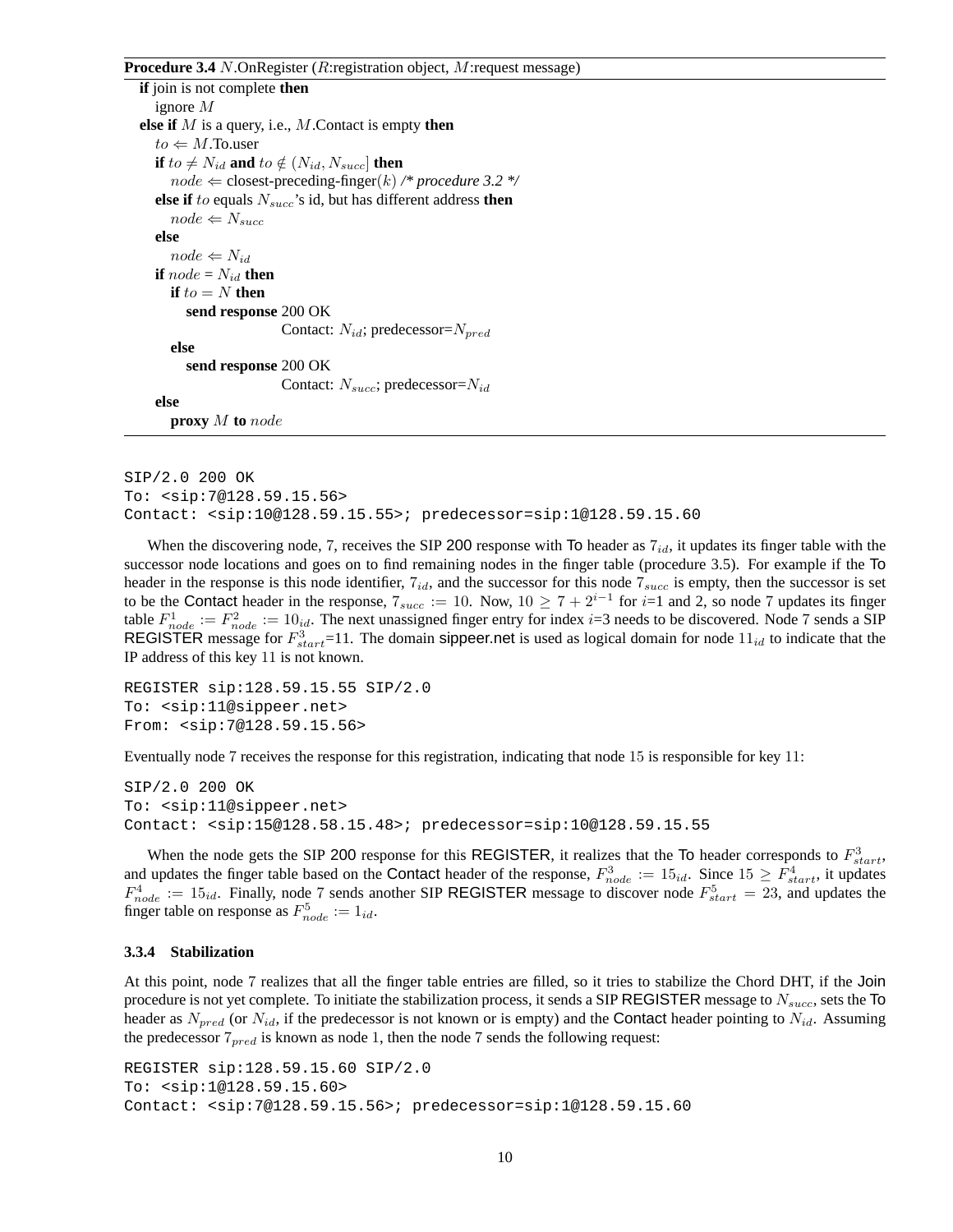### **Procedure 3.5** N.OnRegisterSuccess (R:registration object, M:response message)

```
if R was a query, i.e., R.Contact is absent then
  if M.\text{To} = N_{id} and N_{succ} is empty then
     /* set the finger table. */
     k \leftarrow set-fingers(1, M.Contact) + 1 /* procedure 3.1 */
     if k \leq m then
       /* more empty entries in finger table. */
       /* query for the next empty entry. */
       id \Leftarrow N + 2^{k-1}send REGISTER M.Contact
             To: sip:id@sippeer.net
       trigger join complete event
     else
       /* stabilize here with predecessor. */
       send REGISTER M.Contact
             To: N_{pred} (or N_{id} if predecessor is empty)
              Contact: N_{id}; predecessor=N_{pred}else
     if \exists i, such that F_{start}^i = M. To then
       if i \leq m then
          /* found a pending query for empty finger table entry. */
          i \leftarrow set-fingers(i, M.Contact) /* procedure 3.1 */
          if i < m then
             /* more empty entries in finger table. */
             /* query for next empty entry. */
             id \Leftarrow \check{F}^{i+1}_{start}send REGISTER N_{succ}To: sip:id@sippeer.net
          else if i = m then
             if join is not complete then
                /* stabilize here. */
                send REGISTER N_{succ}To: N_{pred} (or N_{id} if predecessor isempty)
                      Contact: N_{id}; predecessor=N_{pred}trigger join complete event
```
#### **Procedure 3.6** N.Stabilize

```
/* This is called periodically by the ChordNode thread. */
if join is completed then
   if N_{succ} \neq N_{id} then
     send REGISTER N_{succ}To: N_{succ}Contact: N_{id}; predecessor=N_{pred}else if N_{pred} is not empty and N_{pred} \neq N_{id} then
     /* this is a singleton node in the ring */
     set-fingers(1, N_{pred}) /* procedure 3.1 */
  if N_{pred} \neq N_{succ} and N_{pred} is not empty then
     send REGISTER N_{pred}To: N_{pred}Contact: N_{id}; predecessor=N_{pred}
```
When the node joins the DHT, it also starts its stabilization algorithm in the ChordNode thread's Run method. The stabilization algorithm is periodically invoked by the node to refresh finger table entries, successor and predecessor locations. The stabilization algorithm just initiates the SIP Registration for the successor and predecessor nodes with the local contact address in the Contact header (procedure 3.6). It avoids sending duplicate messages if the successor and predecessor nodes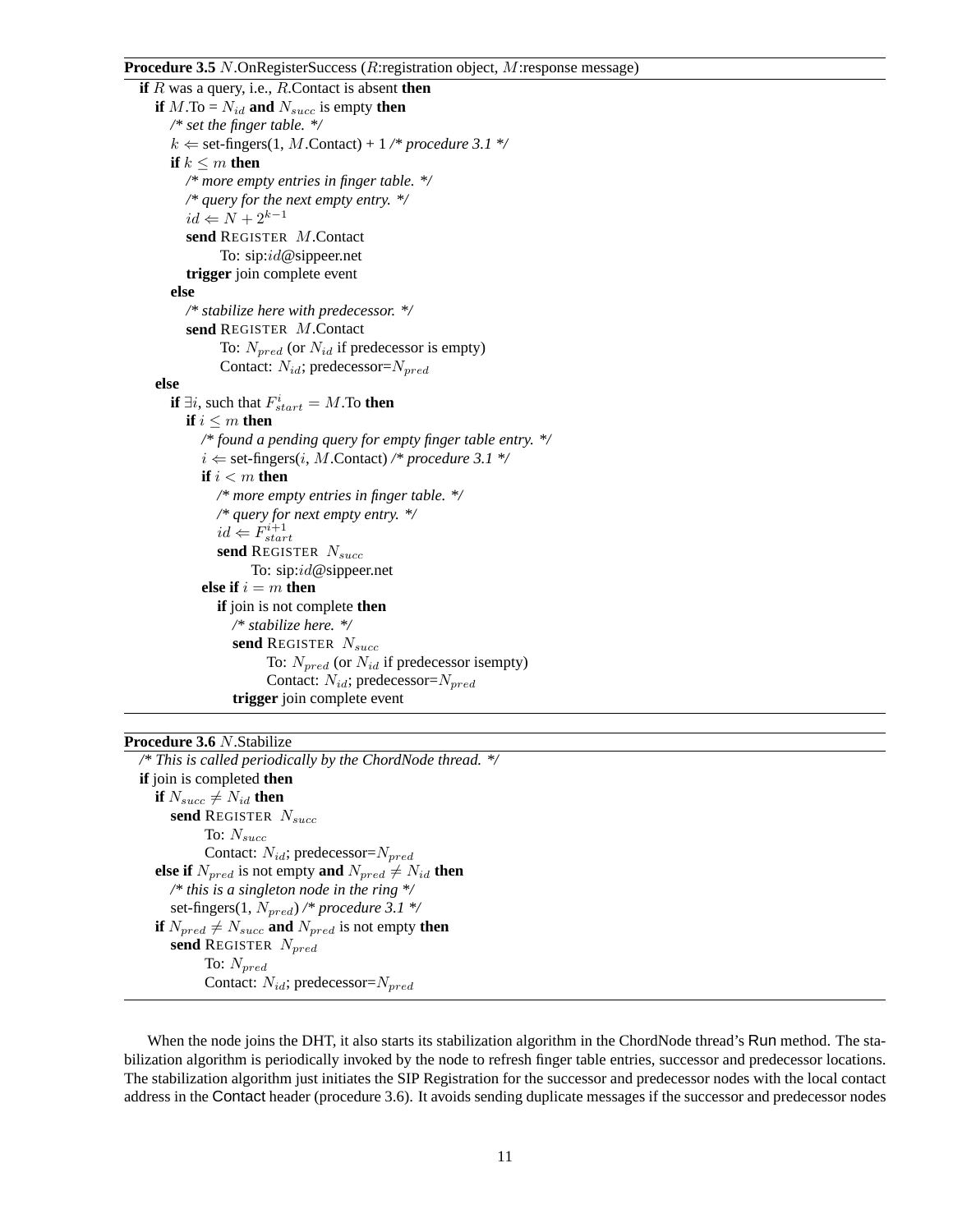are same.

```
REGISTER sip:10@128.59.15.55 SIP/2.0
To: <sip:10@128.59.15.55>
Contact: <sip:7@128.59.15.56>; predecessor=sip:1@128.59.15.60
REGISTER sip:1@128.59.15.60 SIP/2.0
To: <sip:1@128.59.15.60>
Contact: <sip:7@128.59.15.56>; predecessor=sip:1@128.59.15.60
```
If the node,  $N$ , discovers that the predecessor node is not empty or not same as this node, and the successor is this node (i.e.,  $(N_{pred} \neq \phi|N_{pred} \neq N_{id})\&N_{succ} = N_{id}$ ), then it concludes that there is only one node in the DHT. In that case it sets the successor as the predecessor node and adjusts the finger table accordingly:  $N_{pred} := N_{id}$ .

When the successor or predecessor of this node receives this SIP REGISTER message with the contact header, it updates its state (procedure 3.7). In particular, if the sending node identifier is closer to the receiving node than the existing predecessor in the Chord ring, then predecessor is set as the sending node identifier. The 200 response contains the successor-list so that the original stabilizing node can update its state with the successor's successor list. The successorlist is sent using the Contact headers with different preference values,  $q : 0 \le q \le 1$ . Suppose there are k successors, then  $i^{th}$  successor has  $q := 1 - \frac{i}{k}$  for  $i = 0, 1, ..., k - 1$ . Chord specifies successor-list to be of size  $O(log(N))$ . Node 10 sends<br>the following response to node 7 indicating node 7's successor list: 110, 15, 22, 1). the following response to node 7, indicating node 7's successor list:  $\{10, 15, 22, 1\}$ .

```
SIP/2.0 200 OK
To: <sip:10@128.59.15.55>
From: <sip:7@128.59.15.56>
Contact: <sip:10@128.59.15.55>; q=1; predecessor=sip:7@128.59.15.56
Contact: <sip:15@128.59.15.48>; q=.8
Contact: <sip:22@128.59.15.31>; q=.6
Contact: <sip:1@128.59.15.60> ; q=.4
```

```
Procedure 3.7 N.OnRegister (R:registration object, M:request message)
```

```
/* This is appended to procedure 3.4 */
if M.Contact is present then
  if M is not unregister, i.e., expires \neq 0 then
     if N_{pred} is empty or M.From \in (N_{pred}, N_{id}) then
        N_{pred} \Leftarrow M. From
  if M.\text{To} = N_{id} then
     send response 200 OK
                      Contact: N_{id}; predecessor=N_{pred}; q=1.0
                      Contact: successor-list[0]; q=.8
                      Contact: successor-list[1]; q=.6
                      ...
   else
     send response 200 OK
                      Contact: N_{succ}; predecessor=N_{id}; q=1.0
                      Contact: successor-list[1]; q=.8
                      ...
```
When the stabilizing node, 7, receives the SIP 200 success response from its successor, 10, it updates its successor list using the Contact headers in the response (procedure 3.8). If node 7 discovers that successor node 10's predecessor lies between this node and the successor, (7, 10), then node 7 sets its successor pointer to 10's predecessor.

At this point, node 7 refreshes the remaining finger table entries beyond 10. For example, it locates the next hop for the next finger table entry  $F_{start}^3 = 11 > 10$ , and sends a SIP REGISTER query for sip:11@sippeer.net to sin:10@128.59.15.55 as shown below. If the next hop node for this key belongs to node 7 itself, then the request i sip:10@128.59.15.55 as shown below. If the next hop node for this key belongs to node 7 itself, then the request is sent to the successor,  $N_{succ}$ .

```
REGISTER sip:128.59.15.55 SIP/2.0
To: <sip:11@sippeer.net>
From: <sip:7@128.59.15.56>
```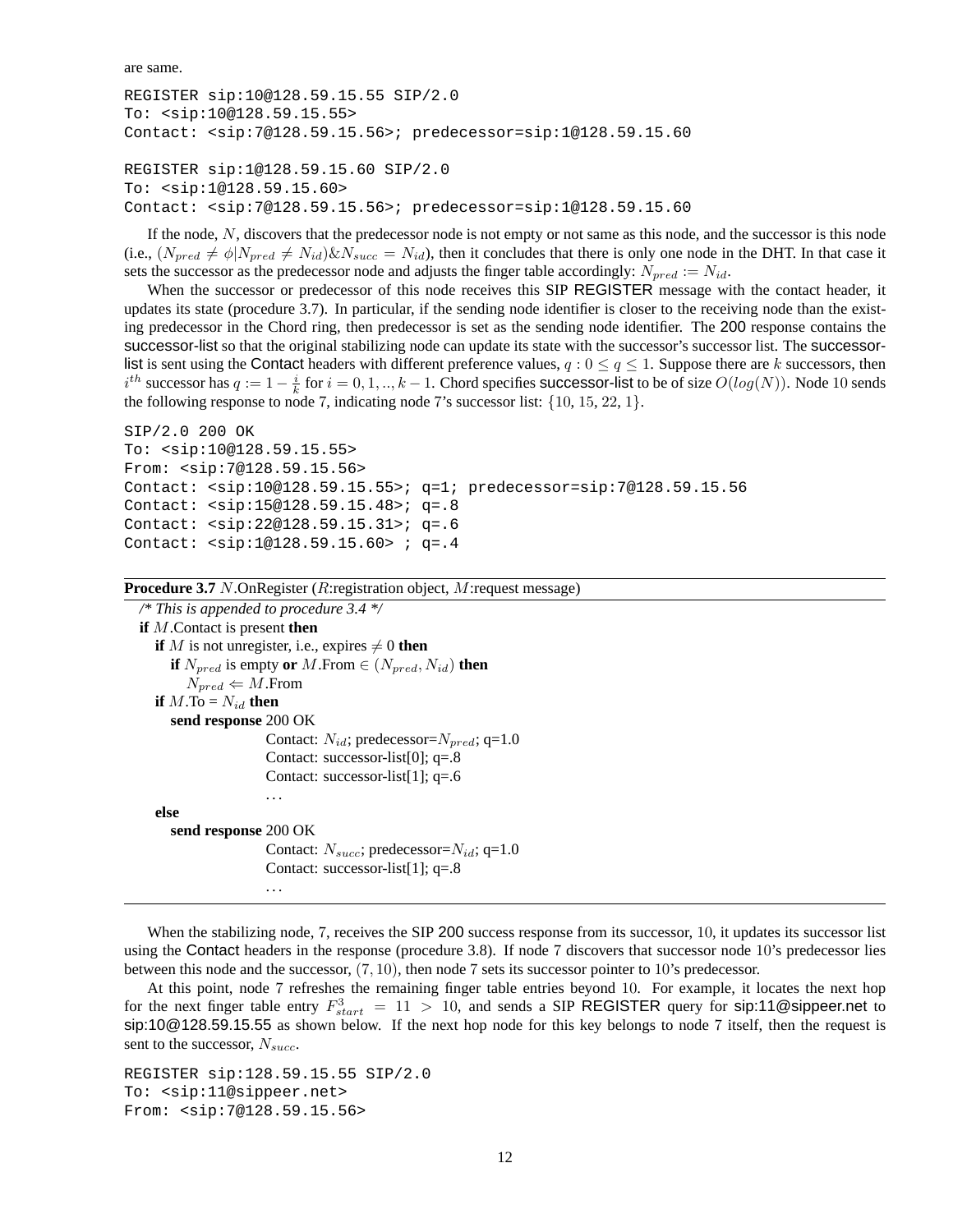### **Procedure 3.8** N.OnRegisterSuccess (R:registration object, M:response message)

```
/* This is appended to procedure 3.5 */
if R was not a query then
   if N_{succ} = M. To then
      pred \Leftarrow M.Contact.predecessor
      if pred \neq N_{id} and pred \in (N_{id}, N_{succ}) then
         set-fingers(1, pred) /* procedure 3.1 */
      if pred = N_{id} then
         N_{succ}^{list} \Leftarrow M. Contacts in decreasing q
      if join is completed then
         /* stabilize the next finger entry. */
         i \Leftarrow \lceil \log N_{succ} \rceilif i < m then
            id \Leftarrow F_{start}^{i+1}if id \in (N_{id}, N_{succ}] then
               node \Leftarrow N_{id}else
               node \Leftarrow closest-preceding-finger(id) \n  /* procedure 3.2 */if node = N_{id} then
               node \leftarrow N_{succ}send REGISTER node
                   To: sip:id@sippeer.net
```
When node 7 receives a response for this query for key 11, it continues to refresh remaining finger table entries (procedure 3.5) by sending more REGISTER requests. Fig. 6 shows the stable Chord network after node 7 has joined.

#### **3.3.5 Node shutdown (graceful termination)**

Suppose, node 7 wants to gracefully leave the network. It unregisters with its successor 10 and predecessor 1 (procedure 3.9). Once the node 10 and 1 know that node 7 has left, other nodes will eventually know using the stabilization algorithm.

```
Procedure 3.9 N.Leave
```

```
if N_{pred} is valid and N_{pred} \neq N_{id} then
   send REGISTER N_{pred}To: N_{id}Contact: N_{id} \cup N_{succ}^{list}Expires: 0
if N_{succ} is valid and N_{succ} \neq N_{id} then
   send REGISTER N_{succ}To: N_{id}Contact: N_{id} \cup N_{succ}^{list}Expires: 0
```
To unregister, node 7 sends a SIP REGISTER request with Expires header with value 0 as follows. The Contact headers are also present in the request indicating the successor list.

```
REGISTER sip:1@128.59.15.60 SIP/2.0
To: <sip:7@128.59.15.56>
From: <sip:7@128.59.15.56>
Expires: 0
Contact: <sip:7@128.59.15.56>; q=1.0; predecessor=sip:1@128.59.15.60
Contact: <sip:10@128.59.15.55>; q=.8
...
REGISTER sip:10@128.59.15.55 SIP/2.0
To: <sip:7@128.59.15.56>
```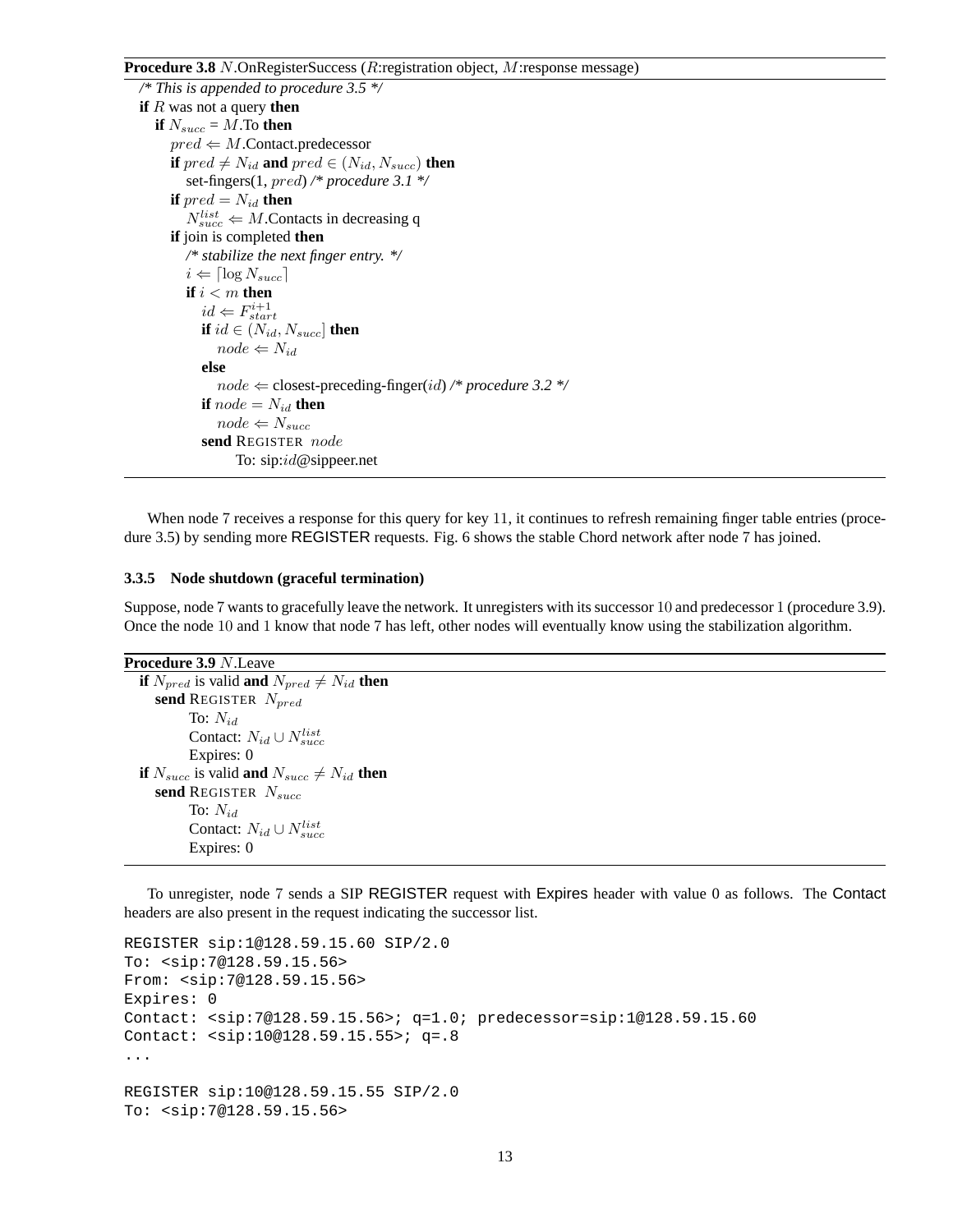### **Procedure 3.10** N.OnRegister (R:registration object, M:request message)

*/\* This is appended to procedure 3.7 \*/* **if** M.Contact is present **then**  $to \leftarrow M$ .To **if** M is unregister, i.e., expires  $= 0$  **then if**  $to = N_{pred}$  **then**  $N_{pred} \Leftarrow M$ .Contact.predecessor **if**  $to = N_{succ}$  **then**  $N_{succ}^{list} \Leftarrow M$ . Contacts in decreasing q set-node-as-inactive(to) */\* procedure 3.11 \*/* **else** */\* See procedure 3.7 \*/*

|  |  | Procedure 3.11 N.set-node-as-inactive (node) |  |
|--|--|----------------------------------------------|--|
|--|--|----------------------------------------------|--|

 $\sqrt{*}$  Set the node as inactive in F and  $N_{succ}^{list}$   $*$ **for all**  $n$  in  $F$  and  $N_{succ}^{list}$  **do if**  $node = n$  **then**  $n. alive \Leftarrow false$ */\* Update* Nlist succ *to replace dead nodes \*/*  $previous \leftarrow N_{id}$ **for**  $k \leftarrow m$  down to 1 **do if**  $F_{node}^k$  is **not** alive **then**  $F_{node}^k \Leftarrow previous$ **else**  $previous \Leftarrow F_{node}^k$ 

When node 10 receives the unregistration from node 7, it realizes that its predecessor is leaving, so it updates its predecessor location using the predecessor value, 1, in the Contact header:  $10_{pred} := 1$  (procedure 3.10). Similarly, when node 1 receives the unregistration from node 7, it realizes that its successor is leaving, so it updates its successor to be the next active successor in  $1_{\text{size}}^{list}$ . When a node location is made invalid, it is removed from the  $1_{\text{size}}^{list}$  and  $1:: F$ . Any dead finger table node location is changed to the next alive entry in the finger table (procedure 3.11).

Node 7 should wait for confirmation responses (until a reasonable timeout) from 10 and 1 before shutting down.

#### **3.3.6 Node failure and failover**

Node failure, unlike graceful shutdown, needs to be detected automatically by other nodes when the SIP REGISTER message fails. If node 7 fails due to some reason, the neighbors 10 and 1 detect the failue and update their states to reflect it. The SIP library libsip++ generates OnRegisterFailed event when the outgoing REGISTER message gets a failure SIP response or times out. Registration failures can happen due to many reasons and at different stages (procedure 3.12):

- Global failure or SIP 600 response may be received if duplicate node identifier is detected. For example, if the hash function generates the same node identifier value for two nodes,  $H(A) = H(B)$ , but A and B have different transport addresses. If A is already in the network, then REGISTER from B will be rejected with a SIP 600 global failure response. The response contains  $N_A$ , so node B can use this address,  $N_A$ , as the outbound proxy instead of joining the Chord network.
- **Discovery failure** may happen if there is no other P2P-SIP node in the multicast domain. In this case, other means of discovery should be used, e.g., service location for P2P-SIP server using SLP, or using the bootstrap nodes to join the network. Alternatively, the node can assume singleton node in the Chord network, and adjust its states accordingly. This is useful within a single LAN environment such as P2P VoIP within an organization.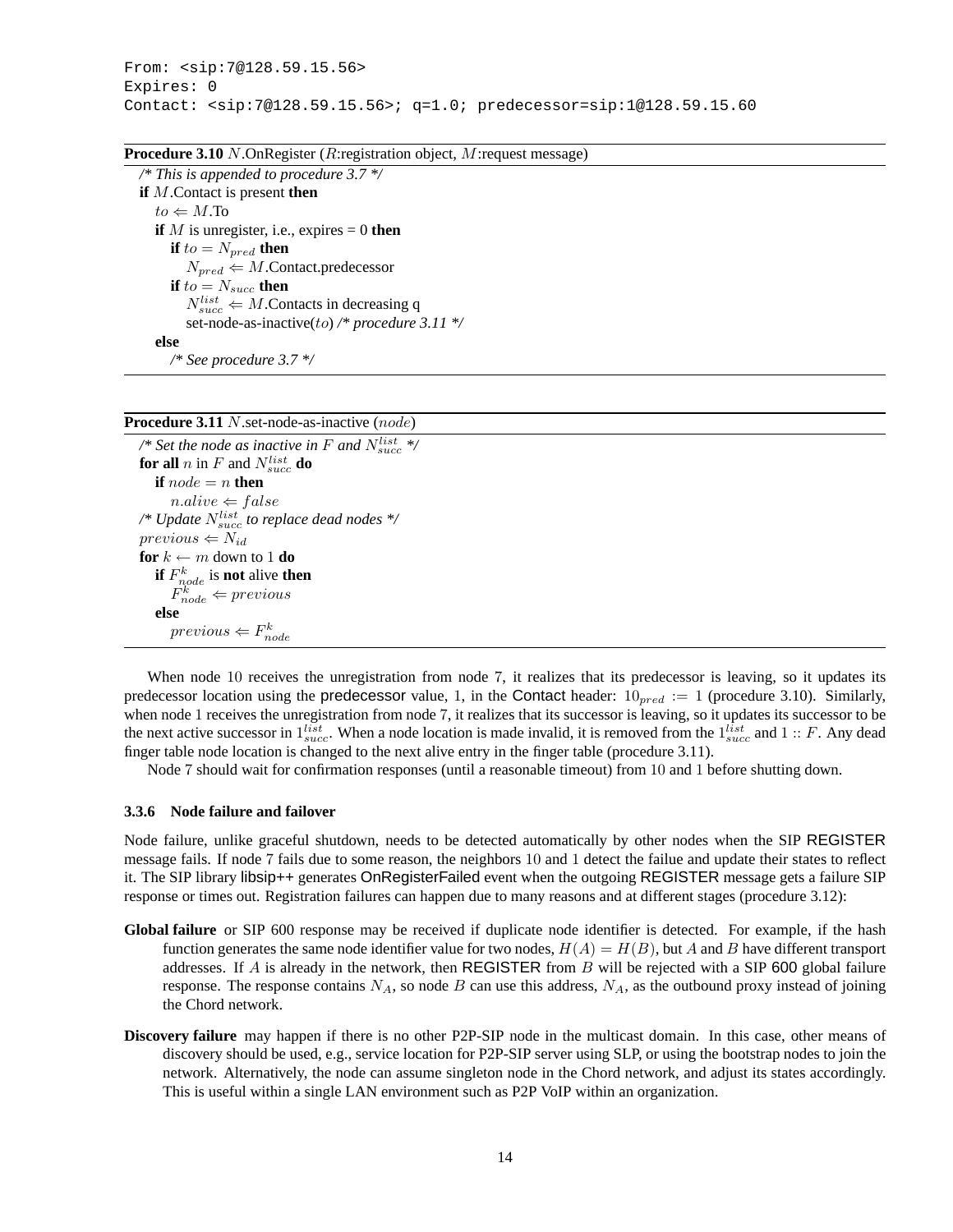### **Procedure 3.12** N.OnRegisterFailed (R:registration object, M:response message)

 $to \leftarrow M.\overline{To}$  $uri \Leftarrow M$ .uri **if**  $to = N_{id}$  and R is a 600-class global failure **then** */\* Discovery failed. Probably duplicate node identifier. \*/* **if** M.Contact is present **then** set-fingers(1, M.Contact) */\* procedure 3.1 \*/* **trigger** join failed event **else if** uri is multicast discovery address, 224.0.1.75 **then** */\* Discovery failed. Assuming singleton node in Chord. \*/* **for**  $i \leftarrow 1$ *tom* **do**  $F_{node}^i \Leftarrow N_{id}$  $N_{pred} \Leftarrow N_{id}$ **trigger** join complete event **else**  $succ \leftarrow N_{succ}$ **if**  $to = uri$  **or**  $uri \neq N_{succ}$  **or** R.Contact is empty **then** set-node-as-inactive(uri) */\* procedure 3.11 \*/* **if**  $uri = succ$  **then**  $successor$ -failed  $\Leftarrow true$ **else** set-node-as-inactive(to) */\* procedure 3.11 \*/* **if**  $uri = N_{pred}$  **then**  $N_{pred} \Leftarrow empty$  $node \Leftarrow N_{id}$ **if** successor f ailed is true **then** */\* select the next successor. \*/* **if**  $N_{succ}$  is empty **or**  $N_{succ} = N_{id}$  **then** */\* Successor not found. Ignore. \*/* **else if**  $N_{succ} \in (N_{id}, to]$  **then**  $node \Leftarrow N_{succ}$ **else** */\* Do not know where to send. \*/* **else**  $node \Leftarrow closest-preceding-finger(uri)$  /\* procedure 3.2 \*/ **if**  $node = N_{id}$  **then** */\* No more addresses left for successor. \*/ /\* Now resend only query messages if possible. \*/* **if** R.Contact is absent **and** node  $\neq$  N<sub>id</sub> **and** node  $\in$  (N<sub>id</sub>, to] **then**  $R.\text{uri} \Leftarrow node$ re-register using R

Besides duplicate node detection and discovery failure, we want to address the remote node failure so that the network can failover automatically. When a remote node fails, this node deactivates that remote node location from its finger table and successor list. There are following cases: (1) if the destination  $key$  (To header) and the next hop node (request-URI) were same, that node location is deactivated, (2) if the request was not sent to the successor ( $uri \neq N_{succ}$ ), the next hop node location is deactivated, but not the destination  $key$ , (3) if the request was a query (no Contact header), the next hop node location is deactivated, but not the destination key, otherwise (4) the node represented by the destination key ( $\text{To}$ header) is deactivated. If the next hop node is the predecessor, then the predecessor variable is reset ( $N_{pred} := \phi$ ).

The next step is to re-send the original query request to the new failover hop. If the successor node failed, then the next successor is chosen and the request is sent again to the new successor, if one is found. Otherwise, the query is sent to the next closest preceding finger to the destination  $key$ . Only the REGISTER query and not updates, are re-sent, because updates are refreshed anyway in the next stabilization interval. If the new next hop is after the destination key in the Chord ring, then the query is not re-sent, and is considered failed query.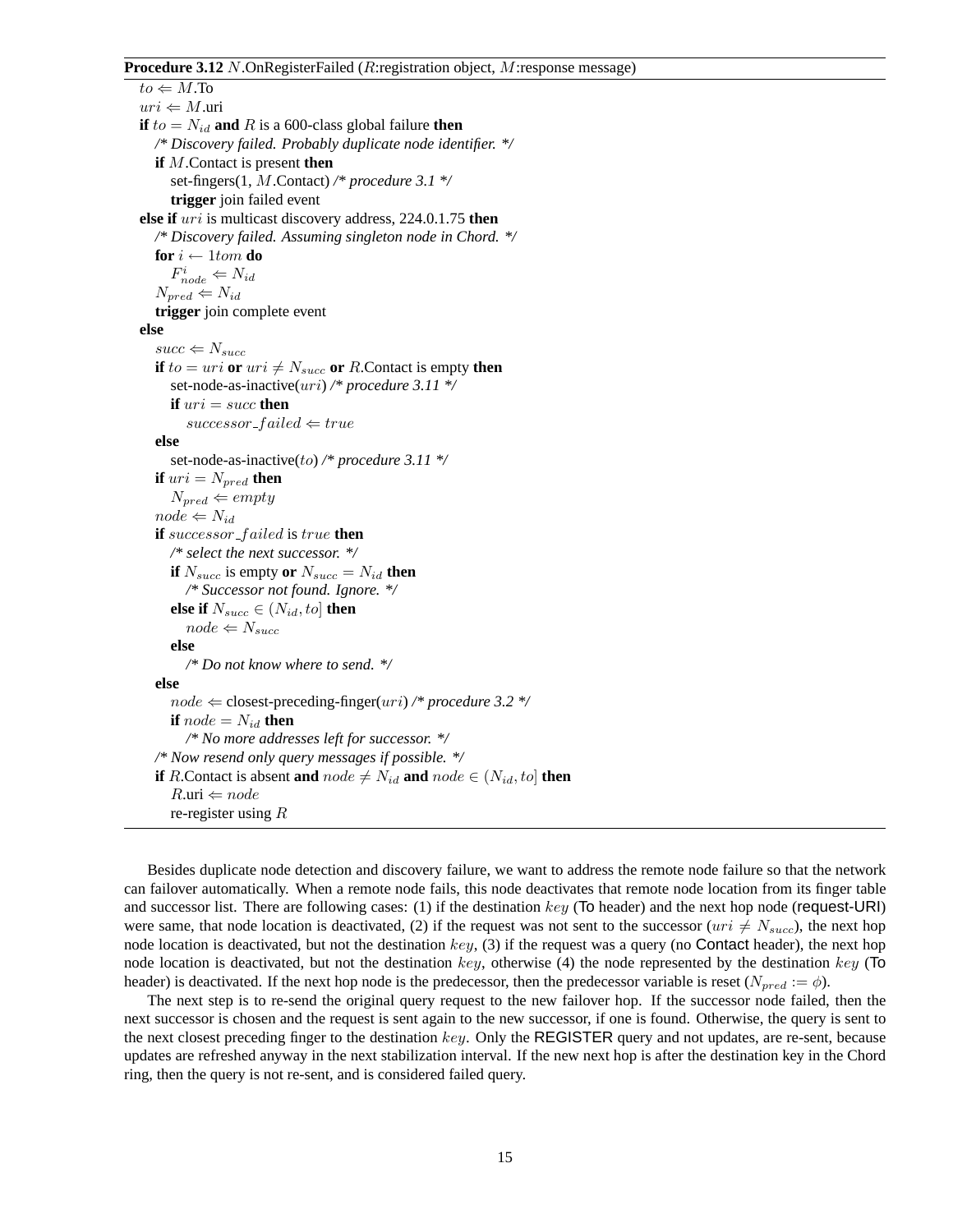### **Procedure 3.13** N.OnRegisterSuccess (R:registration object, M:response message)

```
/* This is appended to procedure 3.5 and 3.8 */
if R was a query, i.e., R.Contact is absent then
   to \leftarrow M.To.user
   succ \Leftarrow M.Contact
   pred \Leftarrow M.Contact.predecessor
  if to = N and succ equals N_{id} but has different address then
     /* duplicate node identifier found */
     set-fingers(1, succ) /* procedure 3.1 */
     trigger join failed event
   else if M.\text{To} = N_{id} and N_{succ} is empty then
     /* See procedure 3.5 */
   else
     /* See procedure 3.5 */
```
The node checks for duplicate identifiers, when the initial discovery returns a a duplicate successor node identifier (procedure 3.13). For example, if node sip:7@128.59.15.56 discovers the successor as sip:7@128.59.15.45, it uses 128.59.15.45 as the IP address of the outbound proxy and does not join the Chord network directly.

### **3.4 User registration**

The DHT module maintains the underlying P2P overlay network, whereas the user location module takes care of user profile and registrations. Both the modules use the SIP REGISTER messages. We describe the user account maintenance in this section.

Suppose the table of UserAccount in the node is represented as A such that  $A[k]$  is the user registration for user identifier k. Suppose the list of LocalUserAccount is represented as L such that  $L^i$  is the  $i^{th}$  local user registration.

**Procedure 3.14** RegisterUser (*k*:user account or identifier)

 $L.append(k)$  $node \Leftarrow N. Find(k_{id})$  /\* procedure 3.15 \*/ **if**  $node = N_{id}$  **then**  $A[k_{id}] \Leftarrow k$ **else send** REGISTER node To:  $k_{id}$ , From:  $k_{id}$ , Contact:  $k_{contact}$ 

### **Procedure 3.15** N.Find (key:identifier to find)

```
/* Find the next hop node for key */
if key \in (N_{id}, N_{succ}] then
   node \Leftarrow N_{id}else
   node \leftarrow closest-preceding-finger(key)/* procedure 3.2 */if node = N_{id} then
   node \Leftarrow N_{succ}return node
```
#### **3.4.1 Registration handling**

When a user registers her identifier, say  $k=$ alice@example.com, a new LocalUserAccount object is created to represent this user. The next step is to transfer this registration on to the P2P network to the responsible Chord node (procedure 3.14). Suppose the user identifier key is  $H(k)=1$ , then this user registration will be stored in the DHT on the node which is responsible for this key, 1. The DHT's Find method is invoked to get the next hop location and the request is forwarded (see procedure 3.15). If the local node is responsible for this key, then the registration is stored locally. For example, when user Alice registers from node 7 (Fig. 6), the next hop is  $1_{id}$  so the following REGISTER request is sent: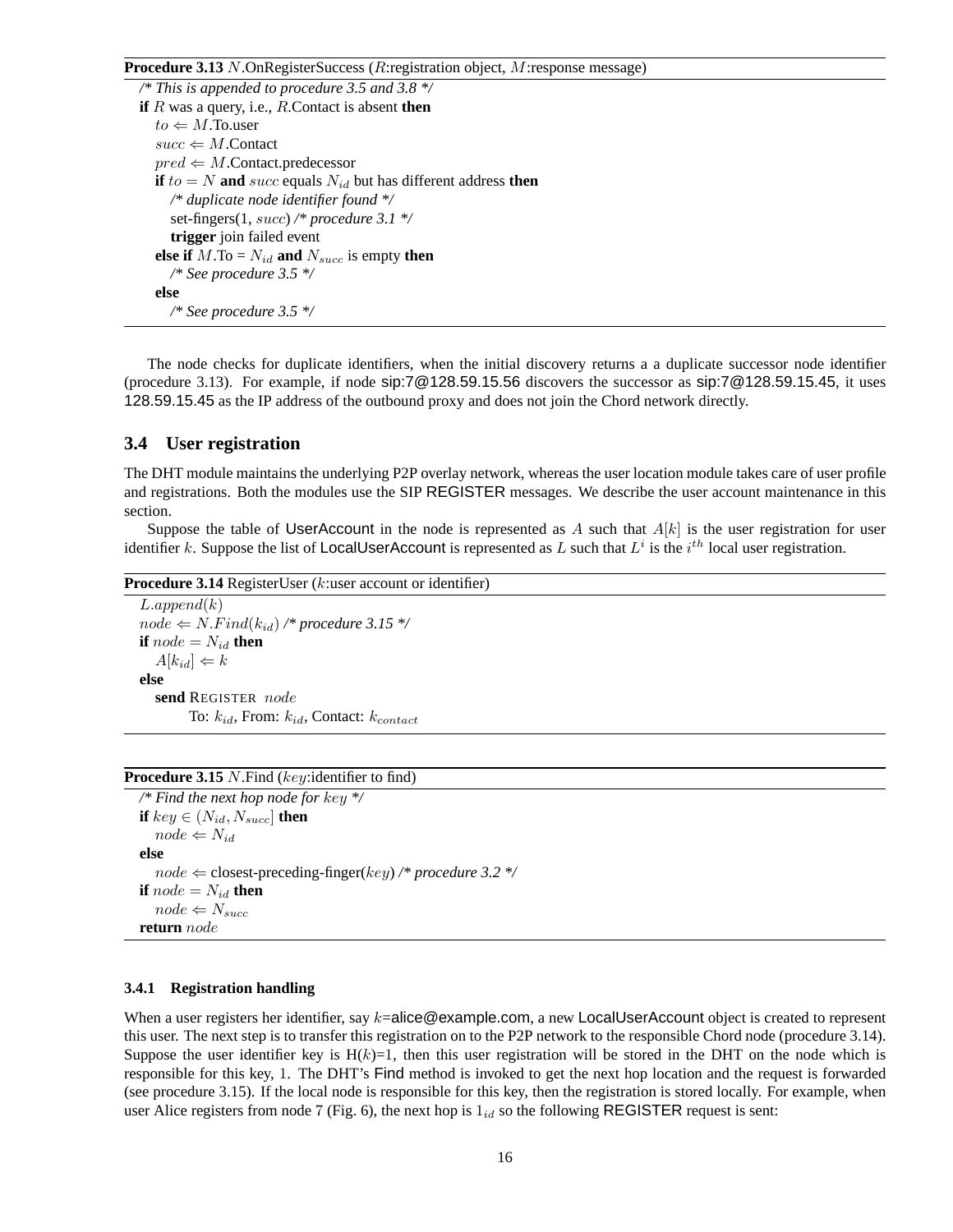```
REGISTER sip:128.59.15.60 SIP/2.0
To: <sip:alice@example.com>
From: <sip:alice@example.com>
Contact: <sip:alice@128.59.15.56>
```
The receiving node should authenticate any registrations (Section 5). The registration is replicated at all the nodes in the successor-list of the responsible node,  $1_{succ}^{list}$ .<br>When node 1 receives the message it re

When node 1 receives the message, it recognizes that the destination  $key$  in To header belongs to a user rather than a node. As show in procedure 3.16, there are following cases: (1) if  $key \in (N_{pred}, N_{id}]$ , then this node is the responsible node, (2) if  $N_{succ} = N_{id}$ , then there is only this node in the Chord ring, so obviously this node is the responsible node, otherwise (3) find the closest preceding finger for this key and proxy the SIP request to that node location. In this example, node 1 uses itself as the responsible node and stores the registration for alice@example.com.

**Procedure 3.16** N.OnRegister (R:registration object, M:request message)

```
to \leftarrow M.To
if to is not a node identifier then
  if to \in (N_{pred}, N_{id}] or N_{succ} = N_{id} then
     /* Register the user locally. */
     A(to) \Leftarrow Melse
     if to \notin (N_{id}, N_{succ}] then
        node \Leftarrow closest-preceding-finger(to) /* procedure 3.2 */
     else
        node \Leftarrow N_{id}if node = N_{id} then
        proxy M to N_{succ}else
        proxy M to node
else
  /* to is a node identifier. see procedure 3.10 */
```
Now, node 1 replicates the registration to other nodes in  $N_{succ}^{list}$  (procedure 3.17). For example, it sends the following<br>GISTER message to node 10  $\ldots$  with To header containing the destination key alice@example.com. Fr REGISTER message to node  $10_{addr}$ , with To header containing the destination key alice@example.com, From header containing  $1_{id}$  and Contact header containing original contact location of Alice.

```
REGISTER sip:128.59.15.55 SIP/2.0
To: <sip:alice@example.com>
From: <sip:1@128.59.15.60>
Contact: <sip:alice@128.59.15.56>
```

```
Procedure 3.17 A[k] \leftarrow M
```

```
A[k] := Mif M.To = M.From or M.Reason = "leaving" then
  /* This node is responsible for k */
  for all S in N_{succ}^{list} do
     send REGISTER S_{addr}To: k_{id}, From: N_{id}, Contact: A[k]_{contact}
```
The receiving node 10 recognizes this to be a registration tranfer, since the To header and From header are different. It stores the registration without routing it further. It should authenticate the sending node 1 before storing the registration. If the From header is also a user identifier, then the REGISTER request is a third-party registration (e.g., secretary registering on behalf of her boss), and should be routed using the P2P-SIP routing algorithm based on the To header. Third-party and transferred registrations should be authenticated at each proxy.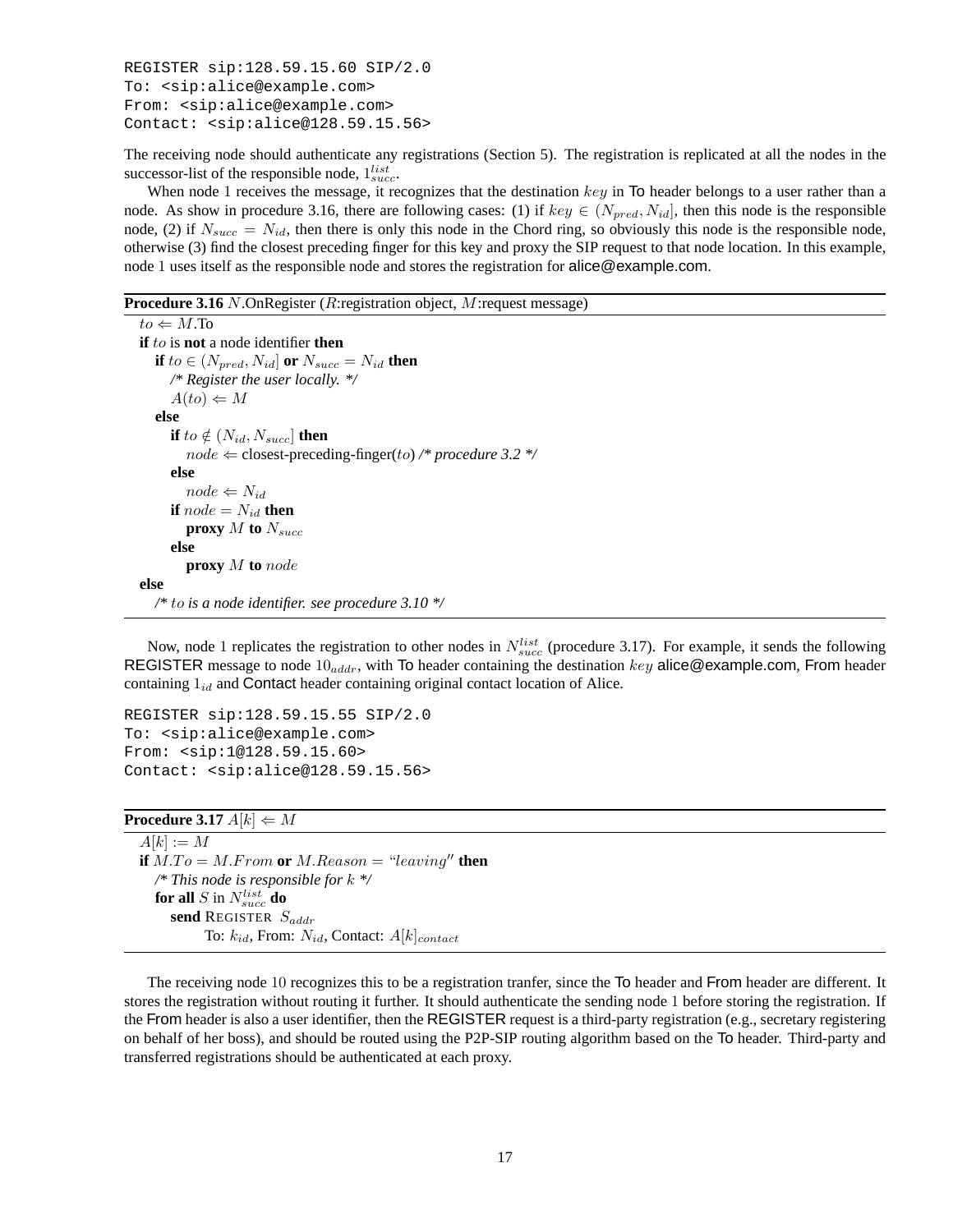### **3.4.2 Node shutdown (graceful termination)**

When a node gracefully leaves the network, it should transfer all stored registrations to the new responsible nodes, which is its immediate successor (procedure 3.18). For example, when node 1 leaves, it sends the following REGISTER request to  $1_{succ} = 7_{addr}.$ 

```
REGISTER sip:128.59.15.56 SIP/2.0
To: <sip:alice@example.com>
From: <sip:1@128.59.15.60>
Reason: leaving
Contact: <sip:alice@128.59.15.56>
```
### **Procedure 3.18** N.Leave

*/\* unregister this node using procedure 3.9 \*/ /\* unregister local accounts in* L *\*/* **for all** u in L **do**  $R \Leftarrow N. Find(u_{id})$ **if**  $R \neq N_{id}$  **then** send REGISTER  $R_{addr}$ To:  $u_{id}$ , From:  $u_{id}$ , Expires: 0 */\* transfer local registrations \*/* **for all** k in keys $(A)$  **do** send REGISTER  $N_{succ}$ To:  $k_{id}$ , From:  $N_{id}$ , Expires: 0, Reason: leaving

When node 7 receives the registration transfer with the Reason field as leaving, it can decide to assume the responsibility for this registration. Alternatively, node 7 can conclude that node 1 is leaving from node unregistration message, and assume responsibility for all the keys that were transfered from node 1 before. The decision is local to node 7 since assuming responsibility for registration is an extra load. Alternatively, when Alice's user agent refreshes the registration, the appropriate responsible node (which may be 7) will get the new registration. Suppose node 7 decides to accept the responsibility for this destination key, it replicates the registration to all the nodes in  $7^{list}_{succ}$ . For example, it sends a SIP<br>REGISTER to its successor 10  $\ldots$  as follows: REGISTER to its successor  $10_{addr}$  as follows:

```
REGISTER sip:128.59.15.56 SIP/2.0
To: <sip:alice@example.com>
From: <sip:7@128.59.15.56>
Contact: <sip:alice@128.59.15.56>
```
Node 10 had earlier received the replicated registration for alice@example.com from node 1. When node 10 receives the the new REGISTER from node 7, it concludes that the responsibility for key alice@example.com has been transferred from node 1 to node 7.

### **3.4.3 Node failure and failover**

Node failure is similar to node shutdown, except that the failed node does not transfer registrations. The immediate successor detects that its predecessor has failed and owns the responsibility for the keys from its immediate predecessor. For example, if node 7 fails, node 10 detects the failure, and can decide to assume responsibility for the destinations keys sent by node 7. If node 10 decides to not assume the responsibility, it will get the next registration refresh from Alice's user agent, at that time it can authenticate Alice and assume responsibility.

### **3.5 Call setup and message proxy**

So far we have described only the registration request routing. A SIP request such as REGISTER or INVITE belongs to either an user or a node, based on the destination being the user identifier or the node identifier, respectively. For REGISTER request, the SIP To header is used for computing the key for routing decision. For all other requests (e.g., INVITE, MESSAGE), the request-URI is used to make the routing decision. However, this means that SIPPEER must not modify the request-URI on proxy for non-REGISTER requests.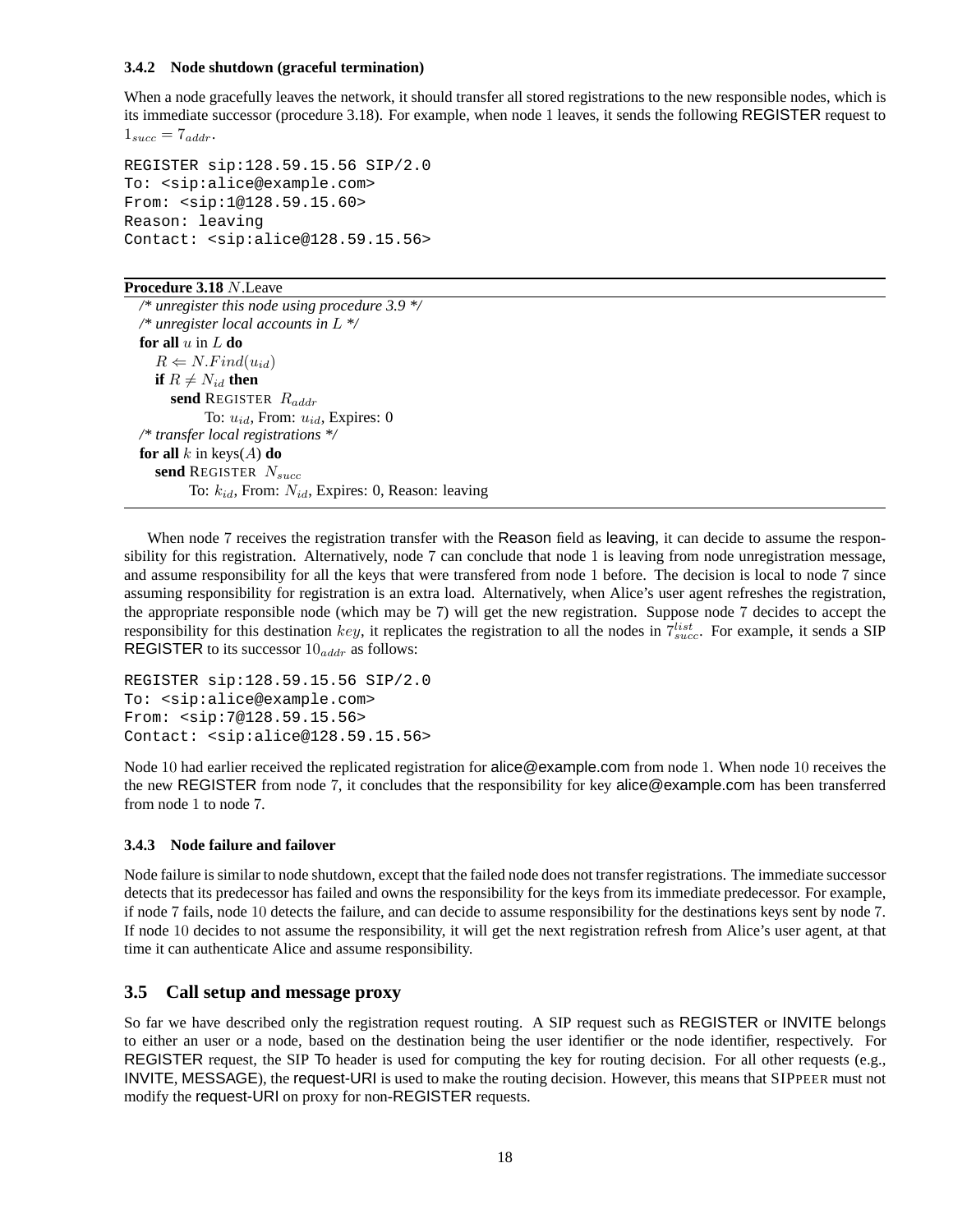### **3.5.1 Message proxy**

When an incoming non-REGISTER request is received, and the request-URI is a user identifier (i.e., not a node identifier), and the request does not belong to an existing dialog or local user on this node, then SIPPEER looks up for the user key in its registered user map, A, as shown in procedure 3.19. If no registration is found, then a 404 response is returned if the key belongs to this node, otherwise the request is proxied to the next hop node. If valid registrations are found, the request is proxied to those registered contact locations.

#### **Procedure 3.19** N.OnReceiveRequest(T:transaction, M:message)

```
if M.method == REGISTER then
  /* user or node registration: procedure 3.16 */
else if M.uri is some node identifier then
  /* this is for the DHT module */
else if M belongs to existing dialog then
  /* let the dialog state-machine handle it */
else if M.uri is in L^i then
  /* M is for local user on this node */
else if M.uri is not in A[k] then
  /* no registration found */
  if M.uri \in (N.prev, N] or N. Find(M.uri) failed then
    send response 404 User not found on P2P/SIP
  else
     next := N.Find(M.uni)proxy M to next without modifying uri
else
  /* registration found */
  contacts := A[M.uri].contactsproxy M to contacts using parallel forking without modifying uri
```
#### **3.5.2 Multimedia call setup and instant messages**

SIPPEER allows initiating or terminating a SIP call using the command line interface. When the node initiates a request, or acts as an outbound proxy for an existing SIP client, it tries both traditional DNS lookup for the user domain and P2P lookup for next hop in Chord for the user identifier. When one branch gets a final response, the other branch is cancelled. **TODO: Do we handle request merging in libsip++.** Alternatively, some P2P-SIP node can try DNS first and fallback to P2P lookup on failure to get DNS NAPTR/SRV records.

If the node initiates a call or acts as an outbound proxy, it does both DNS and P2P lookup, otherwise it does only P2P lookup. To detect that this node is acting as an outbound proxy for a third party SIP client, SIPPEER uses the Reason header field. All requests initiated or proxied by SIPPEER has a Reason header field indicating that the DNS lookup was already done. When a SIPPEER node receives a message with this Reason it does not invoke another DNS lookup, but uses only P2P lookup.

Usually, BYE message is sent directly between the two endpoints to terminate the call, without involving P2P lookup. Other messages such as MESSAGE for instant messaging follow similar lookup mechanism as INVITE. The SUBSCRIBE message handling for locating users in the "friends list" on startup is described in Section 6.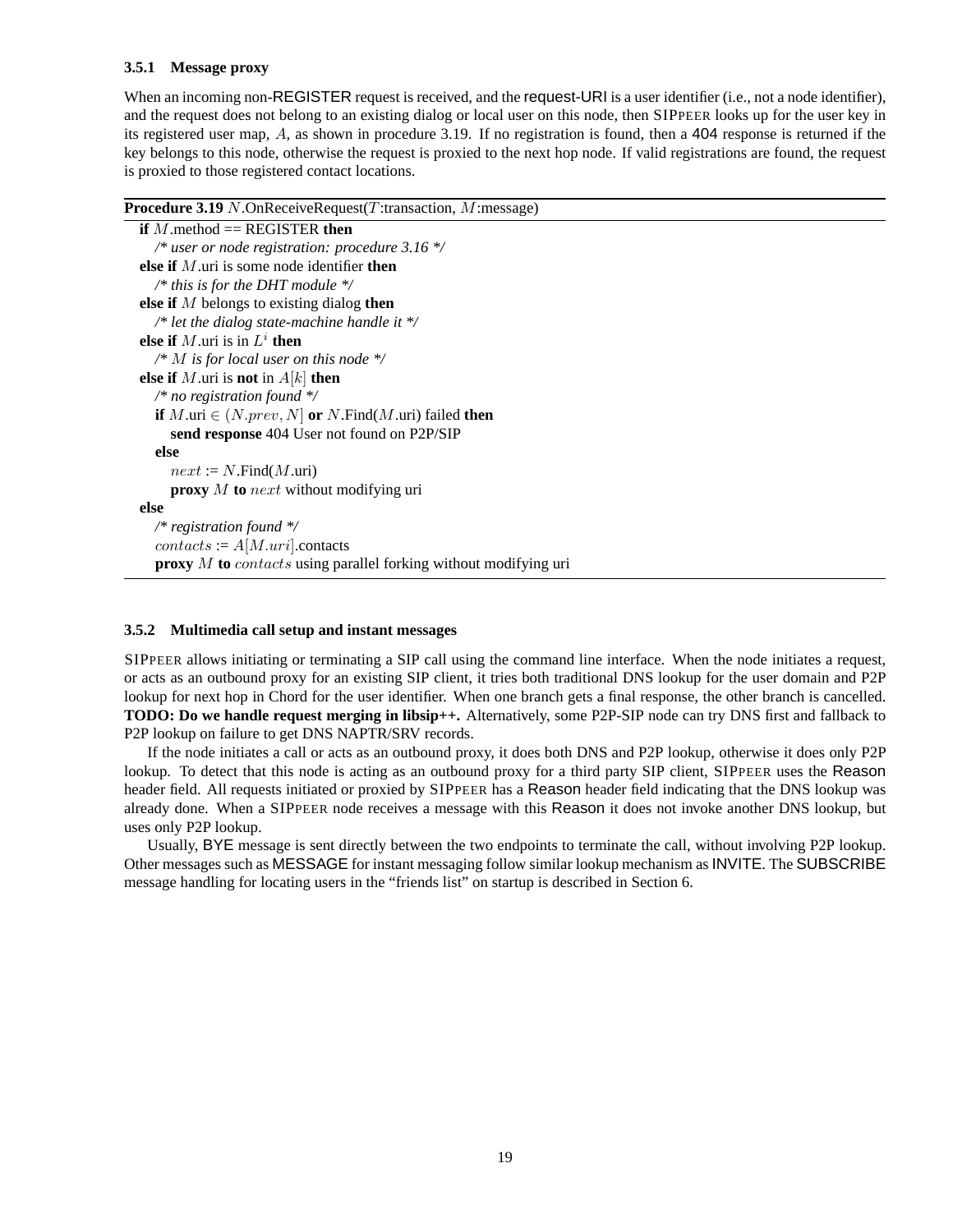This section describes the various experiments we have conducted with SIPPEER. **TODO: Should I add a subsection for Java GUI?**

### **4.1 Adaptor for existing SIP phones**

In this section we describe how to use SIPPEER as a P2P-SIP adaptor for existing SIP user agents such as Columbia University's sipc [30], Cisco IP phone 7960, Pingtel IP phone, Xten Networks' X-Lite client v2.0 and Microsoft Windows Messenger v5.0. Similar mechanism can be used for other clients. The idea is to use SIPPEER as an outbound proxy for these clients.

Consider an example P2P-SIP network with five nodes with identifiers 1, 7, 10, 15 and 22 as shown in Fig. 7.



Figure 7: Example P2P-SIP network with existing phones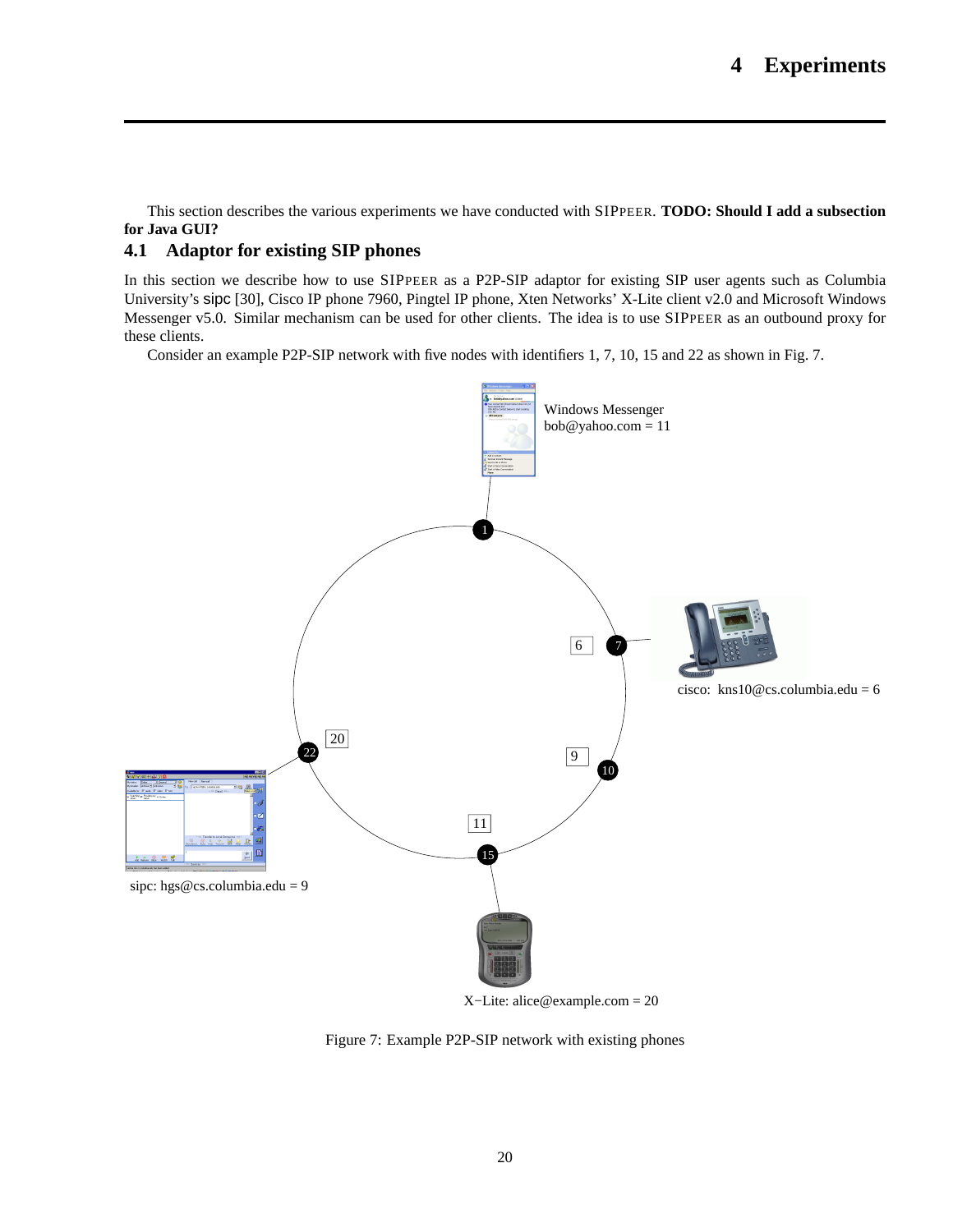#### **4.1.1 Columbia sipc**

User hgs@cs.columbia.edu uses sipc. He sets the outbound proxy as node  $22<sub>ip</sub>$ , which is vienna.clic.cs.columbia.edu as shown in Fig. 8. This allows sipc to send all the outbound messages to node 22. He add a new account to register his SIP identifier as shown in Fig. 9. Note that the login information is not used unless the P2P-SIP network prompts for authentication. Sipc sends SIP REGISTER for hgs@cs.columbia.edu to node 22. Based on the hash value of the identifier, H(hgs@cs.columbia.edu)=9, the request gets routed to node 10 which stores the registration.

| <b>P</b> Preferences<br>$ $ - $ $ $\Box$ $ $ $\times$         |                                                                     |                                                                                                                                  |
|---------------------------------------------------------------|---------------------------------------------------------------------|----------------------------------------------------------------------------------------------------------------------------------|
|                                                               | SP dd a new account                                                 | $  \square   \square   \times  $                                                                                                 |
| General<br>Advanced                                           | Internet Multimedia Communication Account Settings (SIP)            |                                                                                                                                  |
| <b>Identity</b>                                               |                                                                     |                                                                                                                                  |
|                                                               | The settings marked '[*]' are required to get your account working. |                                                                                                                                  |
| Henning<br>Name (e.g., Bob Doe):                              |                                                                     |                                                                                                                                  |
| sip:hqs@cs.columbia.edu<br>SIP address (e.g., sip:bob@a.com): | <b>User Information</b>                                             | <b>Server Information</b>                                                                                                        |
| hqs@cs.columbia.edu<br>Email (e.g., bob@a.com):               |                                                                     |                                                                                                                                  |
| Home page (e.g., http://a.com):                               | Henning<br>Your Name:                                               | vienna.clic.cs.columbia.er<br>Communication server [SIP]:                                                                        |
| Telephone (e.g., +1 212 939 7149):                            | [*] SIP Address: sip:hgs@cs.columbia.edu                            | The multimedia communication server helps to track the                                                                           |
| Fax (e.g., +1 212 939 7000):                                  | E.g., sip:alice@example.com                                         | contact information of people. It can be configured as<br><host>[:<port>]. E.g., conductor.cs.columbia.edu:5062 or</port></host> |
|                                                               |                                                                     | 128.59.19.69:5062. If the port is 5060, it can be omitted.                                                                       |
| Outbound proxy Server                                         |                                                                     | E.g. conductor.cs.columbia.edu                                                                                                   |
| C Use automatically detected outbound proxy server            | <b>Login Information</b>                                            |                                                                                                                                  |
| Manually set outbound proxy server                            | [*] User Name: hgs@cs.columbia.edu                                  | [*] Short name of the account: vienna.clic.cs.columbia.er                                                                        |
| Outbound vienna.clic.cs.columbia.e.▼                          | xxx<br>[*] Password:                                                |                                                                                                                                  |
| E.g., "phone.cs.columbia.edu".                                | Remember password                                                   | More Settings                                                                                                                    |
| C Do not use outbound proxy server                            |                                                                     |                                                                                                                                  |
|                                                               |                                                                     |                                                                                                                                  |
| 0k<br>Cancel                                                  | - Add                                                               | $\mathbf x$ Cance                                                                                                                |

Figure 8: Sipc: preferences Figure 9: Sipc: new account

Sipclite is another user agent with simpler user interface than sipc but uses the same source code base and configuration mechanism.

| serverhost  | localhost               |
|-------------|-------------------------|
| serverport  |                         |
| username    | Henning Schulzrinne     |
| sip         | sip:hqs@cs.columbia.edu |
| proxycall   | 1                       |
| protocol    | TIDP                    |
| monitor     | O                       |
| auth method | Digest                  |
| stun        | stunc                   |

Figure 10: Sipclite configuration

For software-based SIP phones, a wrapper script can invoke both the SIPPEER and the SIP phone, so that no explicit configuration is needed. For example, we have written a shell script on Linux that modifies the sipclite configuration to use SIPPEER as outbound proxy on localhost as shown in Fig. 10. Then, it invokes SIPPEER, waits for three seconds, and starts sipclite. From the user's point of view, he just has to start one script to add P2P-SIP service to his SIP phone using SIPPEER.

Since SIPPEER listens on UDP packets on default SIP port, 5060, as well as another randomly allocated port (for  $N_{addr}$ , configuring the outbound proxy port as default works for the clients on UDP. For TCP, the client needs to set the port correctly based on  $N_{addr}$ . A command line option, -p, in SIPPEER allows using a fixed port for  $N_{addr}$ .

#### **4.1.2 Cisco IP phone**

User kns10@cs.columbia.edu uses Cisco IP phone. He sets the outbound proxy as node  $7_{ip}$ , which is 128.59.15.56. An example configuration is shown in Fig. 11. When the phone starts up, it sends a SIP REGISTER message to the outbound proxy for identifier kns10@cs.columbia.edu. The registration for destination key, H(kns10@cs.columbia.edu)=6, gets stored on node 7.

At this point kns10 can call hgs, by dialing the URL hgs on the Cisco phone. Call is received by hgs on sipc who accepts the calls. When kns10 hangs up, the Cisco phone sends the SIP BYE message for hgs@cs.columbia.edu to the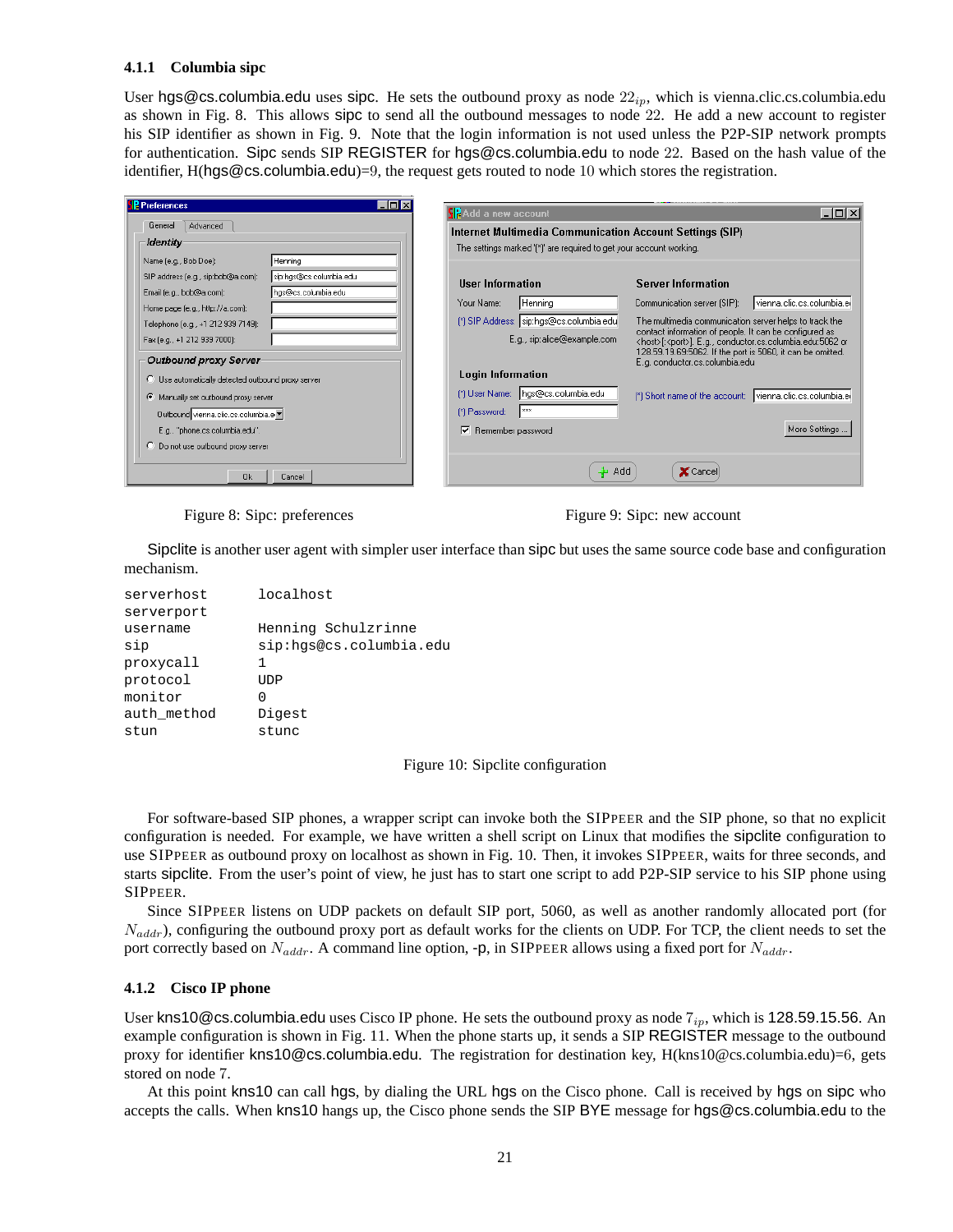```
line1_name: "kns10"
line1_shortname: "kns10 on p2p"
line1_authname: "kns10@cs.columbia.edu"
line1_password: "something"
line1_displayname: "Kundan Singh"
outbound_proxy: "128.59.15.56" ; budapest.clic.cs.columbia.edu
outbound_proxy_port: 5060
proxy1_address: "cs.columbia.edu"
proxy1_port: 5060
proxy_registrer: 1
```
Figure 11: Example Cisco phone configuration

outbound proxy node 10. This works but is not correct. A SIP [20] compliant user agent should send BYE directly to Contact address of the other endpoint, i.e., sipc's IP address, because SIPPEER node <sup>10</sup> does not do record-route.

When user hgs calls kns10@cs.columbia.edu, the Cisco phone rings. When kns10 picks up the phone, call setup is completed. When hgs terminates the call, sipc sends the SIP BYE message directly to the Cisco phone.

### **4.1.3 X-lite**

User alice@example.com uses the X-Lite client and sets the proxy as node  $15_{ip}$ , which is dhaka.clic.cs.columbia.edu as shown in Fig. 12. When the user agent starts up, it sends a SIP REGISTER request to node 15, which eventually gets stored on node 22 based on the key, H(alice@example.com)=20.

| [Default] |                                       | $\mathbf{x}$<br>$\overline{\mathbf{r}}$ |
|-----------|---------------------------------------|-----------------------------------------|
|           | Enabled: No                           |                                         |
|           | Display Name: Alice                   |                                         |
|           | Usemame: alice                        |                                         |
|           | <b>Authorization User: alice</b>      |                                         |
|           | Password: xxxx                        |                                         |
|           | Domain/Realm: example.com             |                                         |
|           | SIP Proxy: dhaka.clic.cs.columbia.edu |                                         |
|           | Out Bound Proxy                       |                                         |
|           | Use Outbound Proxy: Default           |                                         |
|           | Send Internal IP: Default             |                                         |
|           | Register: Default                     |                                         |
|           | <b>Voicemail SIP URL</b>              |                                         |
|           | Forward SIP URL                       |                                         |
|           |                                       |                                         |

Figure 12: SIP proxy settings

At this point Alice can create address book entry for another user, say hgs@cs.columbia.edu as shown in Fig. 13. To make an outbound call to hgs, she dials the speed dial number of 447. The user agent sends a SIP INVITE message to node 15, which eventually gets routed to user hgs. The ACK and BYE messages are sent directly from X-Lite to sipc. The call flow is analogous in the reverse direction when hgs calls alice@example.com.

A bug in X-Lite that ignored the branch parameter after a space caused initial interoperability problem. We modified our software to workaround this problem, however problem may appear with other clients trying to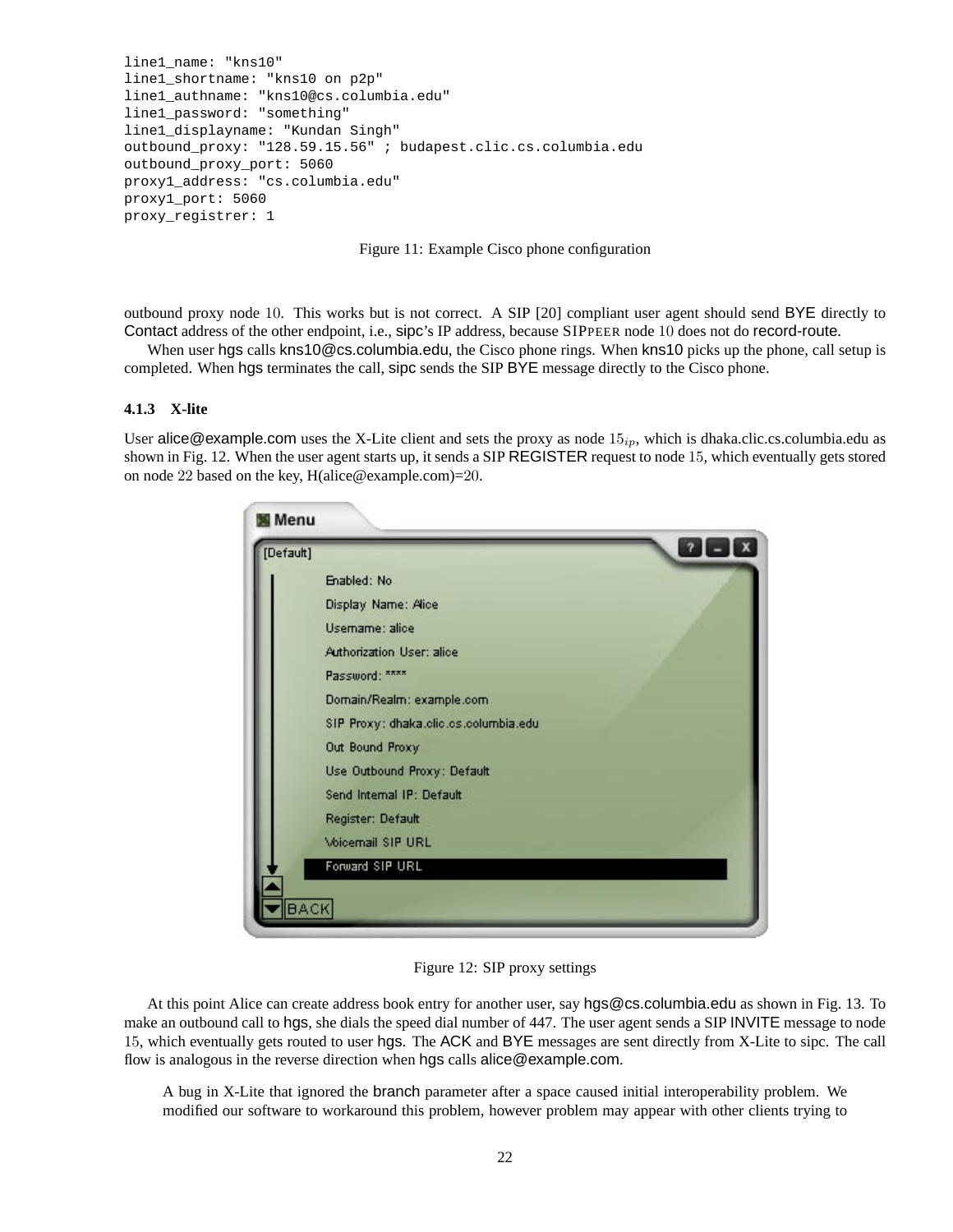

Figure 13: Speed dial Figure 14: Making a call

interoperate with X-Lite with or without P2P-SIP network.

#### **4.1.4 Microsoft Windows Messenger**

User bob@yahoo.com uses Microsoft Windows Messenger and sets the SIP communication service proxy as node 1, warsaw.clic.cs.columbia.edu, as shown in Fig. 15. When user logs in, it sends a SIP REGISTER message to node 1, which eventually gets stored in node 15 based on the key,  $H(bob@yahoo.com)=11$ .

To make an outgoing audio call, Bob selects that option and specifies the destination user identifier, hgs@cs.columbia.edu, as shown in Fig. 17. The ACK and BYE messages are sent directly to the other end point. The reverse direction call setup is similar.

### **4.2 Interoperability issues**

This section describes some interoperability issues, certain design choices to work around these issues, and suggestions for future enhancements for interoperability.

SIP phones that one wants to use with SIPPEER adaptor should be SIP compliant [20]. Using an adaptor shields some of the interoperability issues, but does not solve all the problems. For example, if SIP phones A and B are not interoperable, but both can interoperate with SIPPEER, then the system may or may not work, depending on whether the non conformance issue affects the proxy/registrar or the user agent, respectively. We try to workaround specific proxy/registrar related interoperability problems without violating SIP. For user agent related problems, SIPPEER may act as a back-to-back user agent (B2BUA) to shield the non-conforming phones.

Some phones do not implement outbound proxy as per SIP specification [20], which says that the outbound proxy should be treated as a pre-loaded route set. This means if the proxy does not insert Record-route header in the initial INVITE request, then subsequent request in the dialog such as BYE should not be sent to the proxy. Suppose a user, hgs, using sipc sends the initial INVITE via P2P-SIP network, to kns10 using non-conforming Cisco IP phone. When kns10 wants to hang up, the Cisco phone sends BYE to the outbound proxy SIPPEER node. Since the destination hgs may not be registered in P2P-SIP, this does not work.

We have modified SIPPEER to work around this problem. SIPPEER proxies the request to the request-URI instead of P2P-SIP next hop, if the request-URI does not belong to local host and contains a port number, hence likely to be a contact location rather than an user identifier. This works in this scenario of Cisco phone, but will not always work.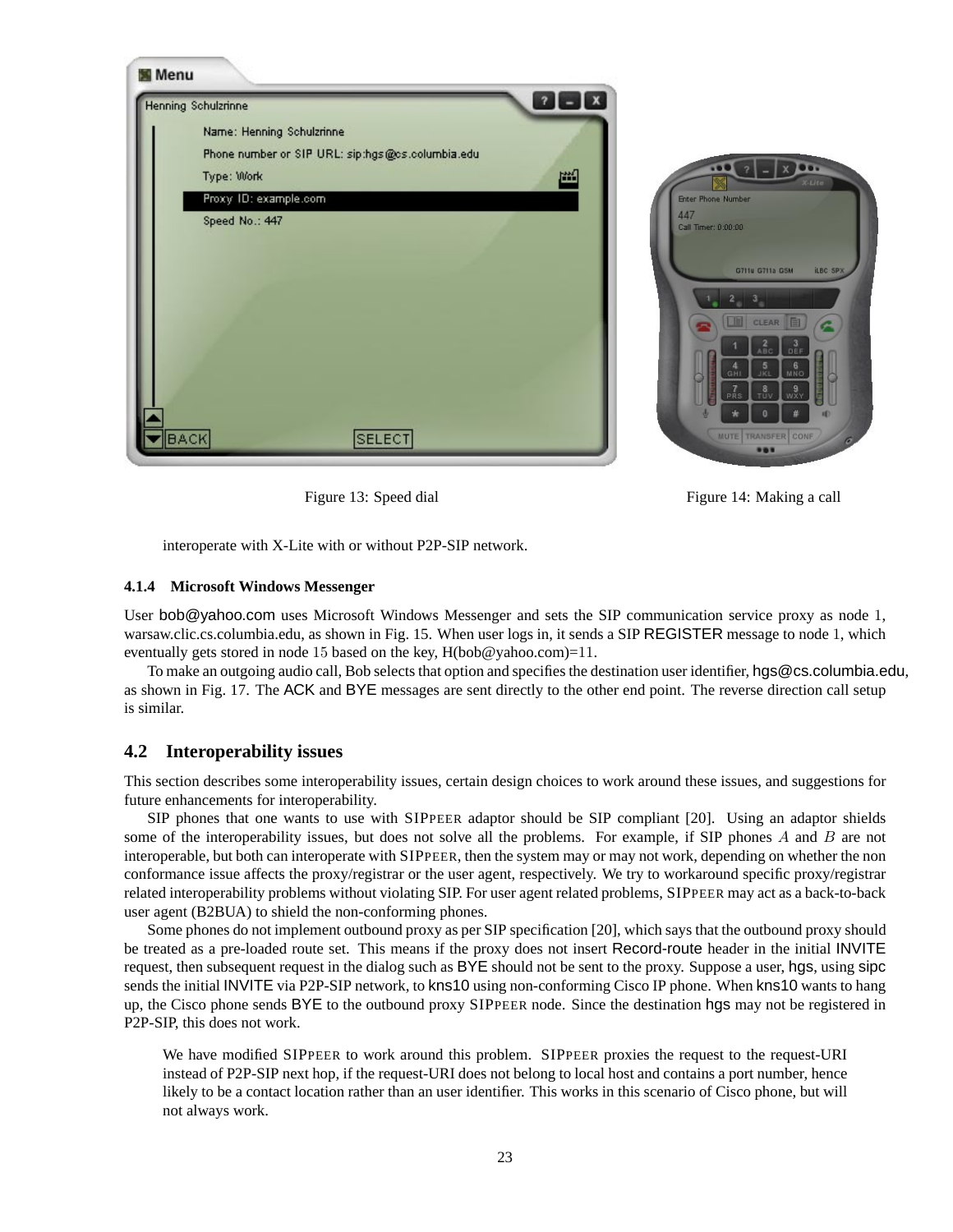| <b>Options</b>                                                                                                                    |                                                                                                                          |
|-----------------------------------------------------------------------------------------------------------------------------------|--------------------------------------------------------------------------------------------------------------------------|
| Accounts<br>Personal   Phone   Preferences   Privacy<br>Connection                                                                | <b>Windows Messenger</b>                                                                                                 |
| Not Signed In -<br>.NET Passport Account-                                                                                         | Actions Tools Help<br>File                                                                                               |
| My contacts include users of .NET Messenger Service<br>.net<br>SIP Communications Service Account-<br>Signed In                   | Send an Instant Message<br>Start a Voice Conversation<br>Start a Video Conversation<br>vet.<br>8<br>Send a File or Photo |
| My contacts include users of a SIP Communications Service                                                                         | Send E-mail                                                                                                              |
| Sign-in name: bob@yahoo.com<br>Advanced<br>Exchange Acd<br><b>SIP Communications Service Connection Configuration</b>             | Ask for Remote Assistance<br>소<br>Start Application Sharing<br>Start Whiteboard<br>Start WebEx Meeting Service           |
| Select which method should be used to configure your connection to a<br>Sic<br>communications service:<br>Automatic configuration |                                                                                                                          |
| Configure settings<br>Server name or IP address:   warsaw.clic.cs.columbia.edu                                                    |                                                                                                                          |
| Connect using:                                                                                                                    | <b>≫ I want to</b>                                                                                                       |
| OTCP<br>$O$ TLS<br>$\odot$ UDP                                                                                                    | $\pm$ Add a Contact<br>' Send an Instant Message<br>Send a File or Photo<br>Start a Voice Conversation                   |
| OK<br>Help<br>Cancel                                                                                                              | Start a Video Conversation<br>More                                                                                       |

Figure 15: Windows Messenger configuration Figure 16: Select voice call

| <b>Send an Instant Message</b>                                                                           |
|----------------------------------------------------------------------------------------------------------|
| <b>Other</b><br>My Contacts                                                                              |
| Enter the e-mail address and select the service of the person you want to send an<br>instant message to. |
| Type the person's complete e-mail address:                                                               |
| hgs@cs.columbia.edu                                                                                      |
| Select the service that this person uses:                                                                |
| <b>SIP Communications Service</b>                                                                        |
|                                                                                                          |
|                                                                                                          |
|                                                                                                          |
| 0K<br>Cancel                                                                                             |

Physics.columbia.edu - Conversation  $\Box$ ox File Edit View Actions Help hgs@cs.columbia.ed To: Stop Talking & Never give out your password or credit card number in an instant message conversation. Speakers ▋  $\overline{a}$ ÷ 8  $\pmb{\Phi}$  You have asked to have a voice conversation with<br>hgs@cs.columbia.edu. Please wait for a response or<br>Cancel (Alt+Q) the pending invitation. Microphone ∩  $\ddot{\Phi}$ want to. · hgs@cs.columbia.edu has accepted your request to Invite Someone to<br>this Conversation have a voice conversation.  $\bullet$ Send a File or Photo -<br>Start Remote<br>Assistance ö Start WebEx<br>Meeting Service ö - Hooding Sor Heo<br>Start Application<br>Sharing ö  $\mathbf{A}$  Font  $\mathbf{P}$  + Emoticons Block Start Whiteboard  $\mathsf{Send}$ Connection established

Figure 17: Specify remote address Figure 18: In a voice call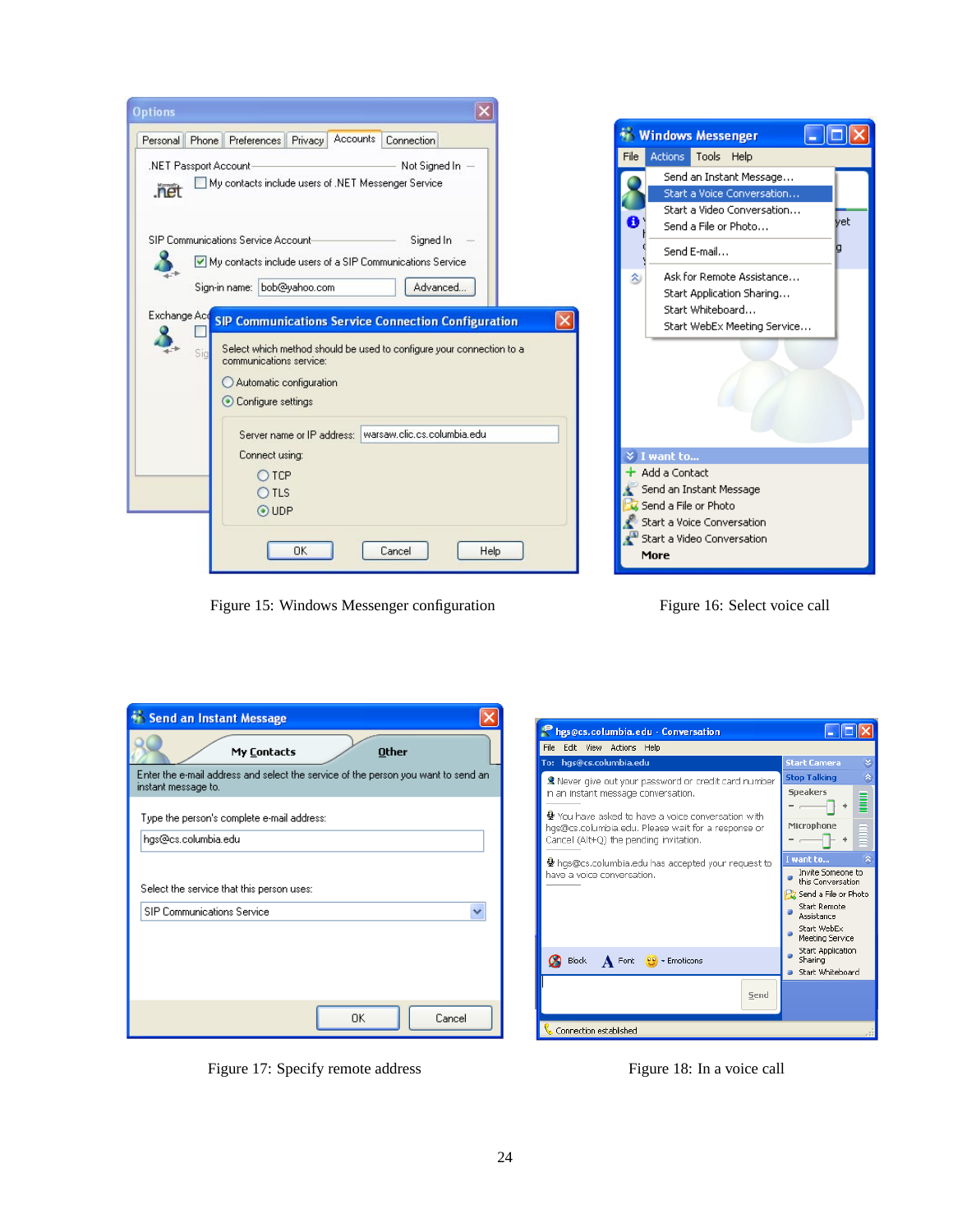P2P applications expose existing security threats such as virus and worms to larger networking community, even to corporate networks behind firewalls. In the context of P2P-SIP, there are a number of different types of threats, some of which exist in server-based SIP, whereas others in P2P. In this section we summarize various threats and try to provide solutions to some aspects of these threats. We have not yet implemented these mechanisms in our SIPPEER.

Some of the security problems in P2P are hard to solve. There is a tradeoff between security risks and convenience of server-less systems.

### **5.1 Threats**

- **Malicious program:** The application can allow various forms of attacks, break-in, spying or spread virus, spy-wares or worms. Software developed by trusted entities or open source community can reduce this risk. Even software bugs such as buffer overflow can be exploited by hackers. Running the application as a regular user instead of an administrator (on Windows) or super-user (on Unix) can reduce the risk to some extent.
- **Copyright violation:** P2P-SIP architecture can be easily extended to support file transfer. For example, SIP INVITE can initiate a ftp session using appropriate SDP message body. The problem is similar to other P2P file sharing applications. P2P-SIP does not have an efficient search method, i.e., search for files using regex pattern matching. This also reduces the threat, since not many people will use this for sharing music files if the files can not be efficiently searched.
- **Stolen identity:** The system should prevent a malicious user from stealing the identify of another user. In P2P-SIP, we reduce the risk by requiring that the user identify must be a valid email address. The system generates a password for the user identify and sends it to the email address. We describe this mechanism later in this section. The system should be able to authenticate and securely determine whether the peer is who she claims to be.
- **Privacy:** Certain user information needs to be conveyed to the other peers to allow call routing. The system should ensure that no sensitive data is conveyed, which can be misused later. In particular all signaling and media communication should be encrypted. Privacy and confidentiality in a pure P2P system is difficult. Some parts of the problem is addresses in this section using public key mechanism.
- **Trust:** Detection of misbehaving peers in Chord-based P2P network is yet an unsolved problem. There are guidelines that can help reduce the risk. In particular, it is hard to detect a misbehaving node that routes some calls correctly, but drops others. Secondly, the node may secretly log the call information for later misuse.

Besides the above threats there are more threats in P2P systems such as anonymity [12], free riding [3] and accounting. Caller anonymity can be provided by having the proxies hide the identity of the caller. A reward or credit system is needed to motivate peers to join the DHT, and reduce free riders. Call accounting is needed for PSTN calls, and can be provided by the gateway. Accounting within P2P-SIP nodes is not required.

### **5.2 Identity protection**

When a user signs up with the P2P-SIP network for the first time, we need to verify that the user identifier is valid and indeed belongs to the user. In the absence of public key infrastructure (PKI), the system can generate a new password and send it in an email to the user. This requires that the user identifier be same as her email address. For example, when Alice signs up with identifier alice@example.com by sending a SIP REGISTER message, the responsible node generates a random password for Alice and sends it in an email to alice@example.com. It then challenges Alice with digest authentication [5]. We use the domain part of the user identifier as the digest realm for authentication. The responsible node maintains the authentication information (user identifier, realm and MD5 hash of "user:realm:password") on the DHT. The information is indexed by the user key. This information is required and sufficient for future authentication of any user signing up with the same identifier. A usable time-to-live, say one month, can be used. The information is refreshed when the user subsequently signs up. So if the user identifier is unused for a month, subsequent sign-in generates new password sent to the user's email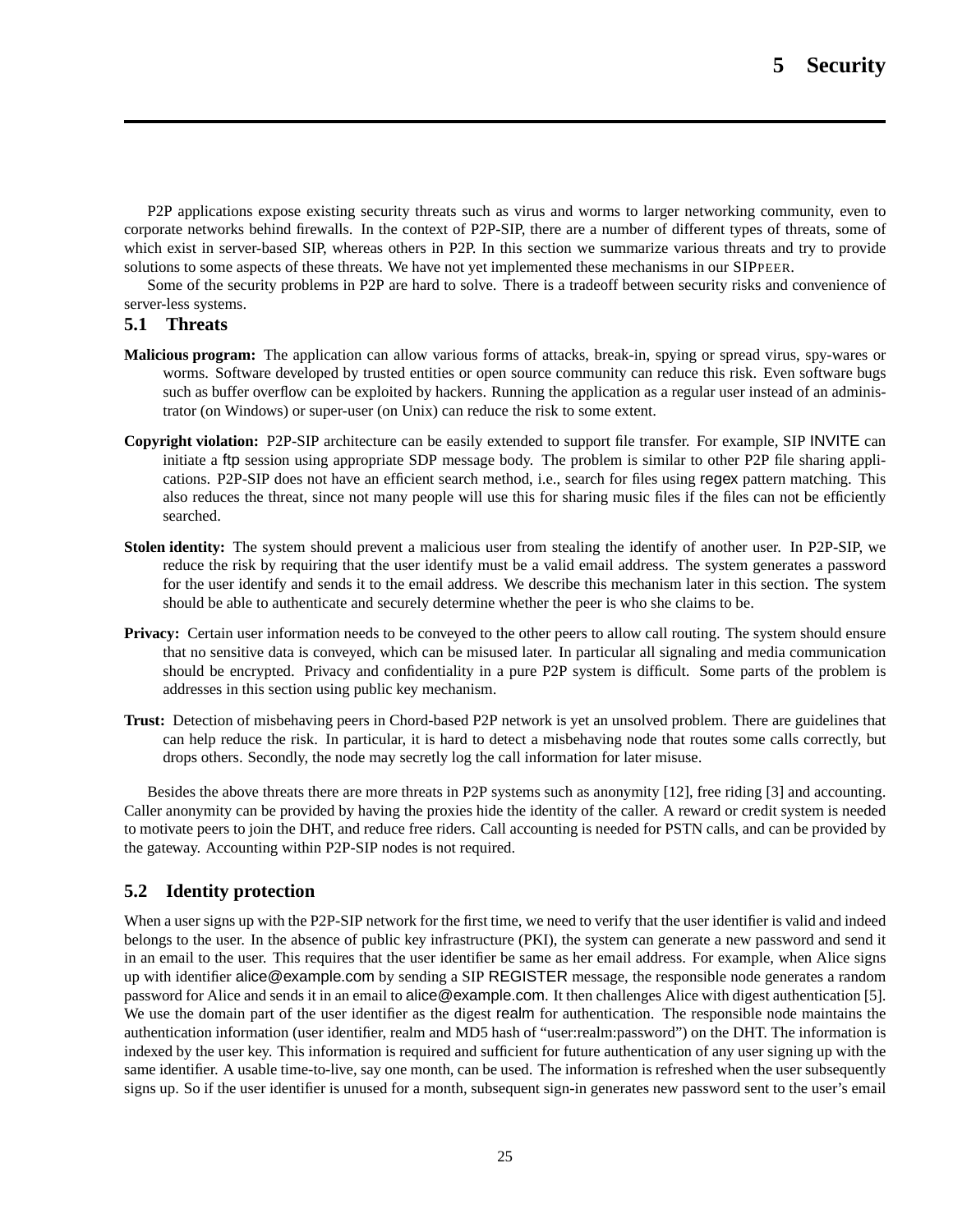### address. **TODO: Some mechanism for the user to request a new password is useful, e.g., new header in REGISTER message as Send-Password: yes, but can be misused as email spam**

The email sent to Alice contains the user identifier, realm and password. It also contains the IP address (or other identifying information) of the original sender so that Alice can report abuse if she was not the one trying to sign up with P2P-SIP. When Alice receives the password, she signs up again with the appropriate credentials. Subsequent sign-up follow the same procedure.

When registrar node (A) fails or shuts down, the registration is transferred to another DHT node (B). If node B trusts node A, it just needs to authenticate A, otherwise it re-generates a new password and sends it to the user's email address. We believe that once we have a P2P reputation system, only the "more" trusted nodes will be present in the DHT.

The problem is still there if the registrar node is malicious, and can cause denial of service (DoS).

### **5.3 Misbehaving nodes**

Certain guidelines can be followed to detect and avoid misbehaving nodes [28]. For example, the caller can prefer redirect (iterate) mode of operation, so that it can monitor at each step whether the routing is as per DHT specification. There should be no single point of decision. In the current system, the responsible node also does replication. So a misbehaving responsible node can make the user unavailable. The P2P-SIP nodes can periodically verify the routing correctness, e.g., by making calls to itself through some other node.

Generally speaking there are three models to prevent misbehaving nodes in P2P: (1) hide the security algorithms and protocols, so that only the single vendor implementation will be running on the node (e.g., Skype), (2) form a social network of peers in unstructured P2P system, or (3) keep only trusted nodes in the structured P2P network. What we want is to have all kinds of nodes in Chord-based structured P2P, but nodes should be able to selectively trust other nodes in call routing and registrations.

A number of reputation systems have been proposed for P2P [6,8,9,31]. However, they focus on file sharing systems (not real-time), have centralized components, assume co-operating peers or have problems of collusion and multiple identities. Further study is needed to detect the peers who are known to drop calls or do other malicious behavior so that they are not used in the call routing path and not allowed to become part of the underlying DHT.

Malicious nodes cause two kinds of problems visible to the user: (1) DoS, i.e., the user identifier becomes unavailable, and (2) intercept, i.e., call goes to the wrong person. The latter can be detected using end-to-end authentication assuming a previous communication has happened. The former is difficult to eliminate without a P2P reputation system. "Node calling itself" mechanism can be used for detection to some extent.

### **5.4 Data privacy**

There are three types of information about a user that can be stored on another node.

- **public:** Node should be able to see the information for message routing, authentication, or other processing. For example, user's encrypted password, contact locations (SIP Contact header including q value, expiry and URI), programmable script (CPL), voicemail options (such as timeout to go to voicemail, maximum message size, etc).
- **private:** Only the user should be able to see and modify this information. Private data must be encrypted by the user before storing on the node. For example, user's address book, groups, calendar appointments, watcher and watchee list, programmable scripts (e.g., LESS, CPL, SIP CGI or servlet) and other profile information.
- **protected:** User should be able to see and modify the information, but some other user should be able to create the information. The storing node should not be able to see or modify the information. For example, voice/video mail, and offline messages. Protected data is encrypted by the sender, and decrypted by the recipient.

Public key mechanism can be used for these.

### **5.5 Programmable call routing**

The responsible node can not trust the user except for storing her information and routing her calls. For example, un-trusted programmable call routing scripts such as SIP-CGI and SIP Servlet will not be run by the responsible node on the user's behalf. On the other hand, trusted and secure CPL scripts can be run by the responsible node. However, this is purely a local decision by the responsible node.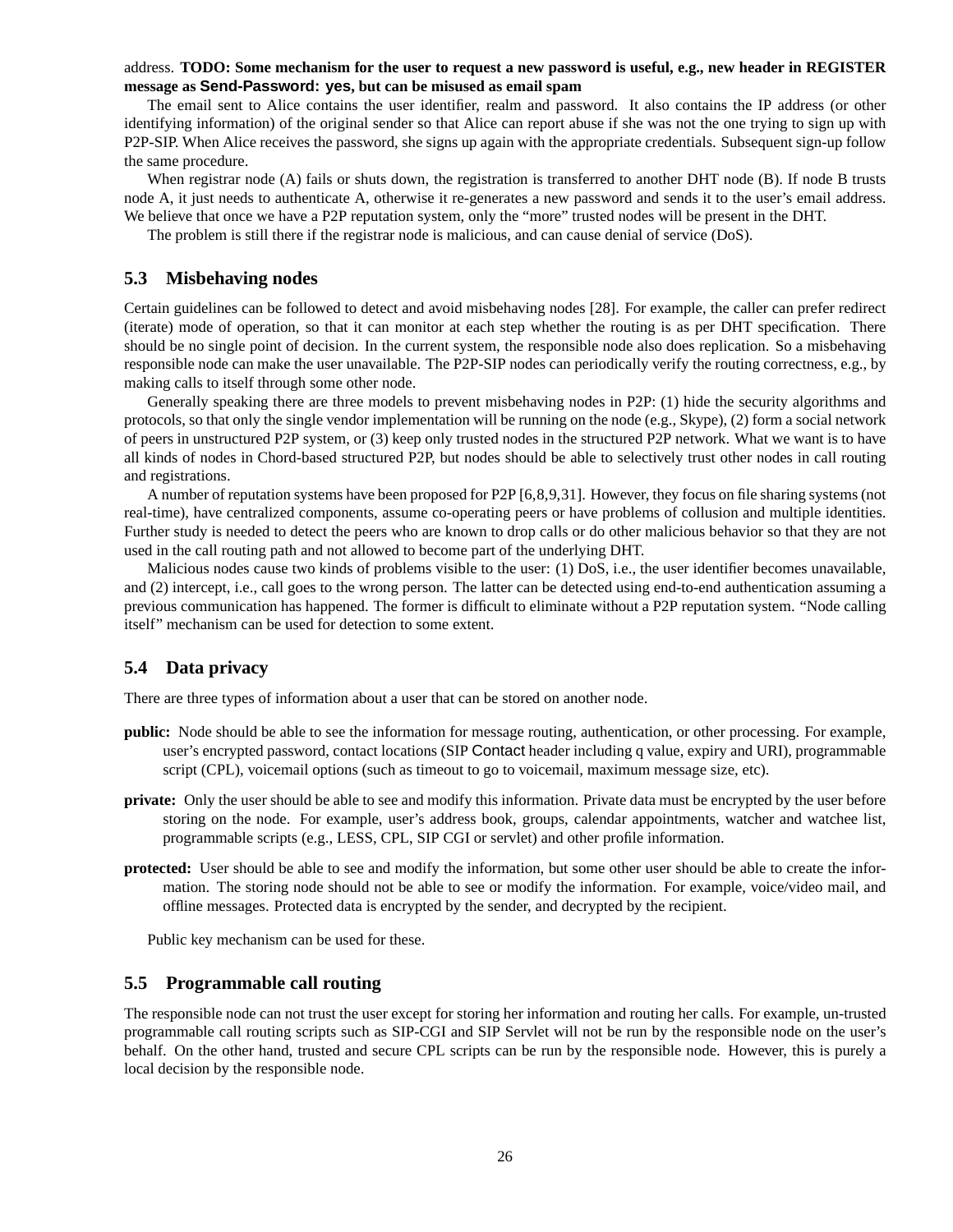### **5.6 User aliases**

Aliases or other names are treated as user identifiers and all profile information must be duplicated. Sharing the profile information among the aliases causes complicated trust requirements. On the other hand, user will typically have provisions in her user agent to register with multiple user identifiers or line presence, so that does not require support from P2P-SIP.

Alternatively, user can maintain a primary identifier such as alice@example.com and point all other identifiers such as Alice.Wonderland@yahoo.com and aw76@columbia.edu by registering them with contact as the primary identifier. This avoids duplicating the profile information for secondary identifiers, but increases the call setup latency when someone wants to reach the user by her secondary identifier. To avoid going into search loop, responsible node for the secondary identifier will typically redirect the call request to the primary identifier. The caller's phone then retries search for the primary identifier on the P2P-SIP network. **TODO: Does proxy mode work? How to inform the node to use search on P2P-SIP instead of DNS lookup for the contact location.**

Aliases follow the same procedure for first time log-in, i.e., aliases must be a valid email address and the password is sent to the email address represented by the alias identifier.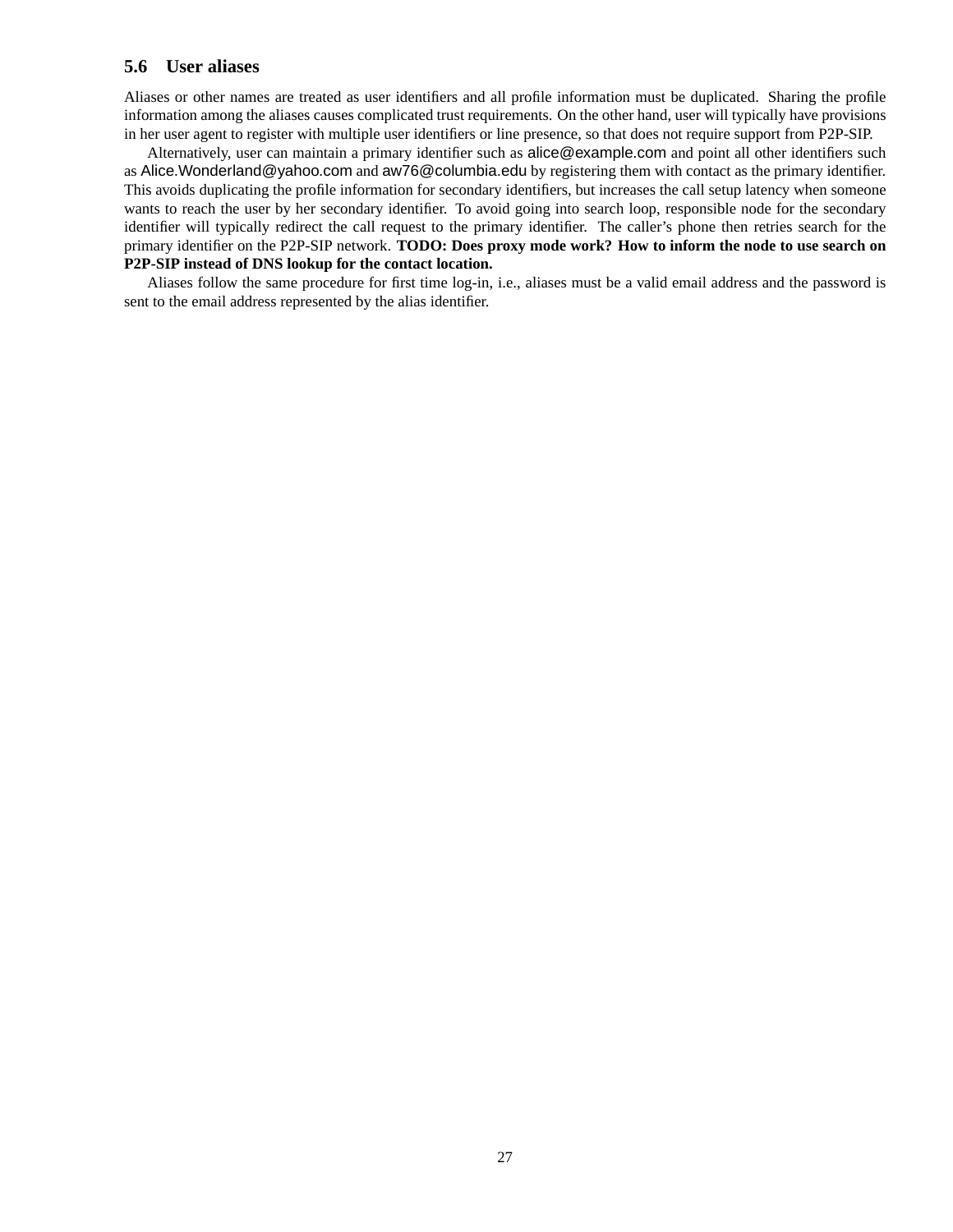Many advanced services can be specified using SIP URI. For example, sip:staff-meet@conferencing.net can indicate the pre-scheduled conferencing service by conferencing.net domain, or sip:dialog.voicexml@ivr.net can reach the generic interactive voice response service. Such services can be built transparently in the basic implementation. For example, a SIP conference server can register all the pre-scheduled conferences in the P2P network, an answering machine module can register to receive incoming calls on behalf of all the registered users, and a VoiceXML browser can register the specific voice dialog service such as voice mail access.

In this section we describe how to extend SIPPEER to support some advanced services such as presence, PSTN interworking, firewall and NAT traversal. The procedures described in this section are not yet implemented in SIPPEER.

### **6.1 Presence and event notification**

SIPPEER has only the rudimentary support for event subscription and notification [13, 16]. Other SIP users agents that support presence or other events can work in conjunction with SIPPEER. SIPPEER facilitates subscription migration from a P2P-SIP node to subscribee's endpoint and vice versa.

Suppose a subscriber, Alice (alice@example.com), subscribes for the presence status of Bob by sending SIP SUB-SCRIBE message to bob@yahoo.com. Note that the P2P-SIP node may not be able to authenticate the subscription since the subscriber Alice may not be registered with P2P-SIP network at all.

```
SUBSCRIBE sip:bob@yahoo.com SIP/2.0
To: <sip:bob@yahoo.com>
From: <sip:alice@example.com>
```
If Bob does not have a valid registration in P2P-SIP network, the responsible node for Bob's user identifier keeps the subscription information. It responds with a SIP 202 pending response, and a SIP NOTIFY message with Subscription-State of pending (procedure 6.1). If SIPPEER understands the event-package (e.g., presence package may be implemented in some P2P-SIP nodes), then it can put appropriate message body in NOTIFY to indicate off-line status.

```
SIP/2.0 200 Pending
NOTIFY <sip:alice@example.com> SIP/2.0
Subscription-State: pending
```
When Bob registers, the subscription is terminated with reason as "deactivated" so that Alice can subscribe again (procedure 6.2).

```
NOTIFY <sip:alice@example.com> SIP/2.0
Subscription-State: terminated; reason=deactivated
```
If Bob has a valid registered contact, then SIPPEER proxies the SUBSCRIBE message to the contact. If there are multiple registered locations, then the request is forked to all the locations. Once the request is proxied, the SIPPEER node steps out of the subscription path.

When Bob unregisters with P2P-SIP, he sends **NOTIFY** message to Alice terminating the subscription with reason as "deactivated". Alice subscribes again, and the subscription gets migrated to the responsible P2P-SIP node.

When the responsible P2P-SIP node gracefully leaves the system, it also sends NOTIFY to terminate all the subscriptions for keys stored on that node. Alternatively, the node can send the SUBSCRIBE message to the new responsible node. However, this approach requires additional logic for the node authenticating on behalf of the subscriber to the subscribee, hence not recommended.

The subscription is stored in Subscription object. Each UserAccount, A, is associated with zero or more contact locations,  $C^i$ , and zero of more subscriptions,  $S^j$ . The algorithm for handing incoming SUBSCRIBE by the responsible node is shown in procedure 6.1, and incoming REGISTER for subscription migration in procedure 6.2.

One potential problem could be as follows. Suppose Bob registers with his user agent which does not support events. So the SUBSCRIBE request will be rejected, e.g., by "501 not implemented" error code. This terminates the subscription attempt by Alice, who may not retry subscribing. To work around this problem, SIPPEER may use the OPTIONS message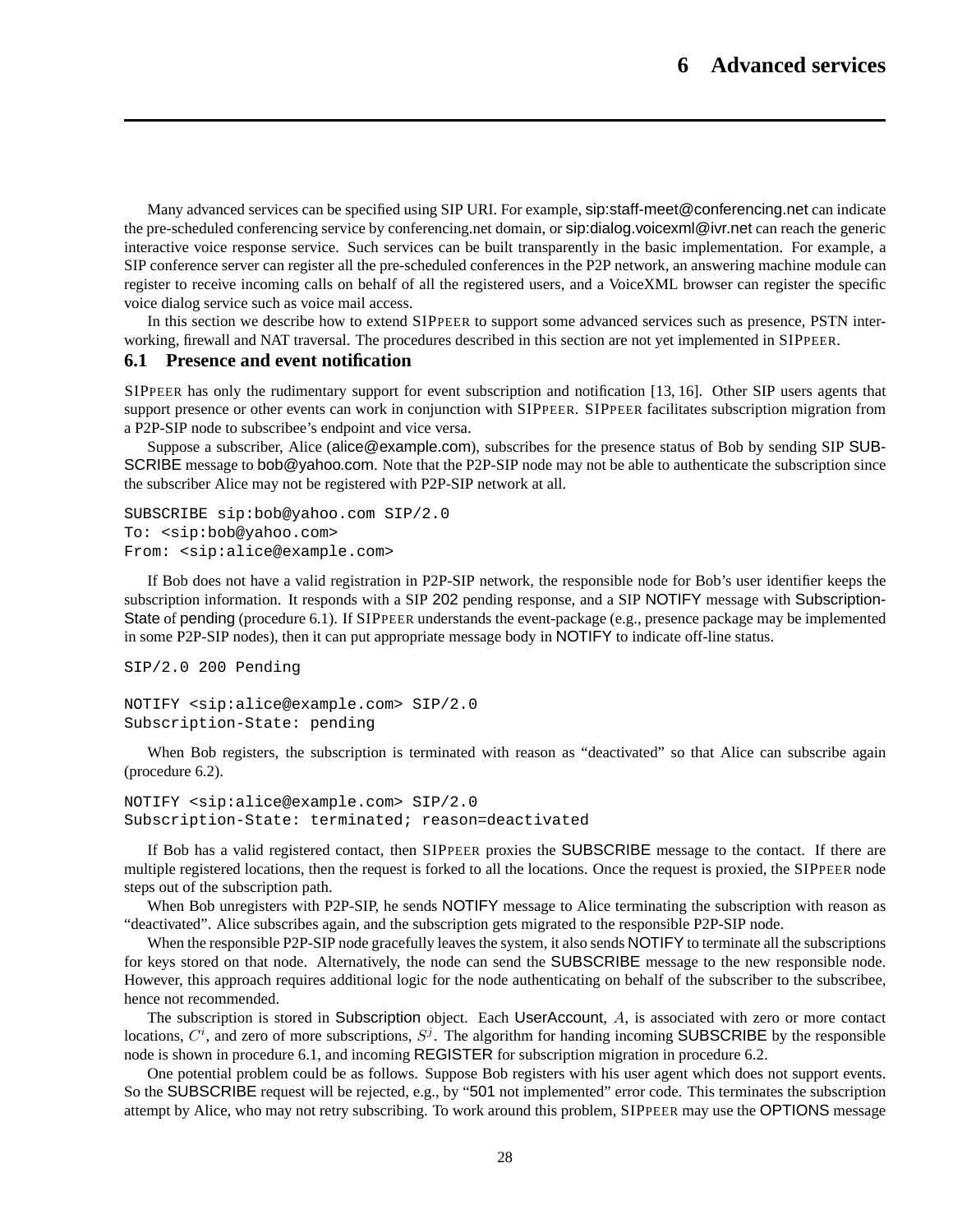#### **Procedure 6.1** N.OnSubscribe (S:subscription object, M: request message)

| <b>if</b> no A such that $A.to = S.to$ then                            |
|------------------------------------------------------------------------|
| /* No valid registrations found $\frac{k}{4}$                          |
| send response 202 Pending                                              |
| send NOTIFY S.from                                                     |
| Subscription-State: pending                                            |
| else if $S$ was active then                                            |
| /* Terminate existing subscription first */                            |
| <b>send</b> NOTIFY <i>S.from</i>                                       |
| Subscription-State: terminated; reason=deactivated                     |
| delete $S$                                                             |
| else                                                                   |
| <b>for all</b> C in A.contacts <b>do</b>                               |
| proxy $M$ to $C$                                                       |
| <b>if</b> a valid $2xx$ , 401, or 407 response is received <b>then</b> |
| delete $S$                                                             |
| /* proxy the response upstream $\frac{k}{4}$                           |
| else                                                                   |
| /* do not migrate. respond locally. $\frac{k}{4}$                      |
| send response 202 Pending                                              |
| <b>send</b> NOTIFY <i>S.from</i>                                       |
| Subscription-State: pending                                            |

**Procedure 6.2** N.OnRegister (R:registration object,M:request message)

```
/* This is appended to procedure 3.16 */
for all S such that S_{t} \mathbf{d} \mathbf{d} \mathbf{d} do
  if S.event is not reg then
     send NOTIFY S.from
            Subscription-State: terminated; reason=deactivated
     delete S
```
to Bob to find out if Bob's user agent supports SUBSCRIBE or not. It also intercepts the SUBSCRIBE response from Bob. If Bob's user agent fails without notifying Alice, there may be delay before Alice detects and retries.

SIPPEER implements the registration event package [16] since it acts as registrar for some users. The subscription for event reg is handled locally by the SIPPEER node that is responsible for storing user registrations. This subscription does not get migrated when the user registers or unregisters. When the SIPPEER node storing the subscription is leaving the network, it terminates the subscription so that the subscriber re-subscribes to the new responsible node for the user key. **TODO: How does authentication work for this? How does subscribee approve this subscription without migration?**

### **6.2 PSTN interworking**

The system does not allow registering a telephone number of the form sip:number@domain as an alias because that is used as node identifier to form the Chord DHT in SIPPEER. Secondly, verifying that a user owns a particular telephone number or extension is beyond the scope of P2P-SIP. **TODO: How do we verify that the user owns the number if he registers his number.**

TRIP [17] is a policy-driven inter-administrative domain protocol for advertising the reachability of telephony destinations between location servers. We do not use TRIP because (1) it adds another protocol requirement for P2P-SIP nodes, and (2) it distributes telephony destinations to all the location servers, unlike lookup service of DHT. However, the hybrid architecture of P2P-SIP can still use TRIP servers through the service provider's SIP proxy servers, independent of P2P operations.

In this section, we provide an alternate SIP-based method to map telephone number ranges to P2P-SIP nodes. One problem with this approach is that every gateway node can reach potentially every phone number in the world – at very different rates. For example, a gateway in New York could advertise calling India, but one would imagine that a gateway in Delhi would have better rates. One way to restrict advertisements is by rates (cost). For example, a gateway in New York that is also a P2P-SIP node, queries the existing rates for calling India (country code 91) using the SIP OPTIONS method.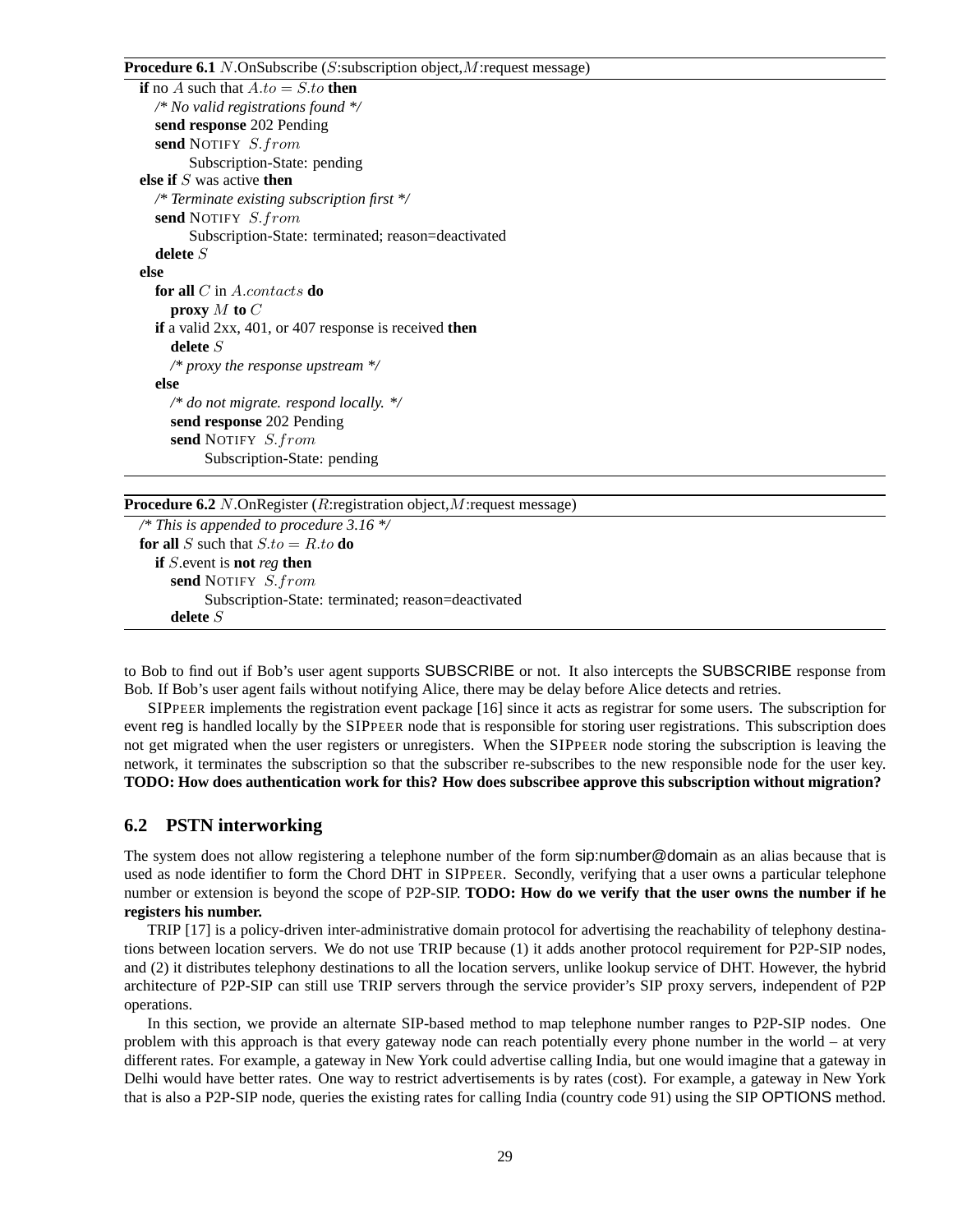If the rates are more than its offer, then it should advertise its own offer, otherwise not. Typically nodes will periodically query for rates with period inversely proportional to the prefix match with its local coverage. For example, a gateway in New York with phone number  $+1-212-939-7130$  can query for rates of  $+91$  prefix every week,  $+1$  prefix everyday, and  $+1-212$ prefix every three hours. Another issue is related to currency conversion. Comparing two different gateways offering rates in different currency requires timely currency conversion factor, which is beyond the scope of P2P-SIP.

The gateway registers the various telephone prefixes it can reach in the DHT. The DHT node stores only a few best offers, based of the offered rates. The prefix is queried during call setup. Given all the rate determination and currency conversion problems, the method may not be useful for calls that incur cost, but is useful for detecting gateways to reach free telephone destinations.

#### **6.2.1 Registering a telephone prefix**

SIP [20] does not allow use of tel URI [23] in the To header of REGISTER message. This is because other schemes such as tel are supposed to be resolved externally, e.g., using ENUM [4]. If the resolution results in sip or sips URI, it can be registered with the SIP registrar. However, in P2P-SIP, we allow registering a tel URI [23] or a telephone prefix. A telephone prefix is similar to a tel URI except that the digits are empty and the phone-context parameter specifies the prefix, e.g., "tel:;phone-context=+1-212". **TODO: This is not comformant with RFC 3966 because of empty number portion.** Alternatively, "sip" URI can be used as "sip:+1212939xxxx@sippeer.net;user=phone" to make it RFC 3261 compliant, but introduces an unused sippeer.net domain.

For example, a PSTN gateway implementing P2P-SIP (or its SIPPEER adaptor) that can reach area code 212 in Manhattan, New York, can register with P2P-SIP as follows:

```
REGISTER sip:sippeer.net SIP/2.0
To: <tel:;phone-context=+1-212>
From: <gw@my_gateway.com>
Contact: <sip:my_gateway.com;lr>; cost=USD.05/60s
```
The lr parameter in Contact indicates that the server should not alter the original INVITE's request-URI when proxying to this gateway, and should use mechanism for loose-routing [20] to proxy the request. This preserves the original callee destination in the request-URI. This does not apply for redirect responses. The cost parameter provide basic billing information for the gateway.

The complete tel URI in the To header including the phone-context parameter after removing any fillers such as "(, ), -", is used as the key for lookup and routing in Chord-based P2P-SIP network. For example, the responsible P2P-SIP node uses "tel:;phone-context=+1212" as the user key for the above registration.

When a responsible node receives an incoming REGISTER message for the prefix, it updates the Contact list of the destination and re-computes the preference q values for the various Contact headers. The node may choose to keep only the top few contacts for the prefix based on the calculated preference. Local policy or cost metric can be used for calculating the q values.

#### **6.2.2 Calling a telephone number**

When another user wants to reach a number, say "+1-212-939-7040", the caller's user agent sends the following SIP INVITE request:

```
INVITE tel:+1-212-939-7040 SIP/2.0
To: <tel:+1-212-939-7040>
From: <sip:bob@example.com>
Request-Disposition: redirect
```
Caller preference [21] is used to indicate that the caller wants the request to be redirected, i.e., receive "302 Redirect" responses from P2P-SIP nodes. This allows the caller to collect all the responses and select the best gateway to route the call to.

The next hop node in P2P-SIP network is computed using the key as follows. The basic key,  $K_0$ , is "tel:+12129397040" derived from To header after removing any fillers. Other keys,  $K_{n-i}$ , is computed as "tel:;phone-context=+*first i digits prefix*", for *i*=1,2,..*n*-1, where *n* is total number of digits. For example,  $K_4$  is "tel:;phone-context=+1212939" and  $K_7$  is "tel:;phone-context=+1212". The INVITE request is sent to multiple next hop nodes based on keys  $K_i$ . Either sequential or parallel forking can be used. The caller may prefer  $K_i$  over  $K_j$  for  $i < j$  but is not required to do so. Note that only the first P2P-SIP node (which may the caller phone or the outbound proxy of an existing SIP phone), sends multiple INVITE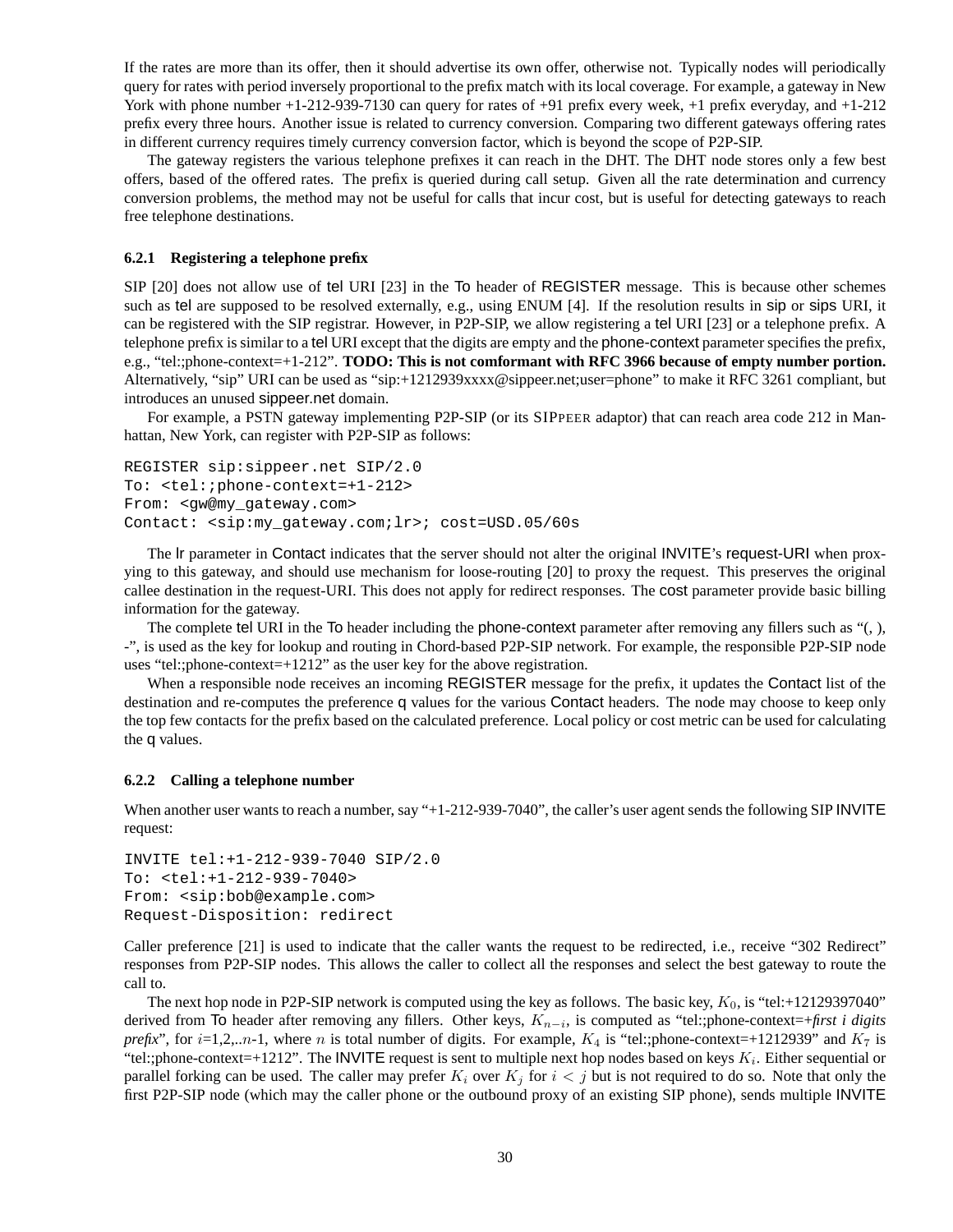requests based on the keys. It also puts the key in the request-URI of the INVITE request. Subsequent nodes proxy or respond only a single request, without modifying the request-URI.

The caller user agent should utilize any local configuration or policy information available to reduce the number of INVITE requests sent. For example, in USA, a call made to "+1-212-555-1234" may be sent to nodes with keys "tel:+12125551234", "tel:;phone-context=+1212555", "tel:;phone-context=+1212" and "tel:;phone-context=+1", but other keys can be skipped. This is because a gateway typically handles an area code, local switch or all of USA telephone subscribers.

If the P2P-SIP node proxied the call to the gateway, then the caller receives 200 success response and call setup is complete. Otherwise, the caller receives 302 redirection response with the address of the gateway. Different responses may be received for different prefixes. Three example responses are shown below:

```
SIP/2.0 302 Moved temporarily
To: <tel:;phone-context=+1212939>
Contact: <sip:phone.cs.columbia.edu;lr>; cost=0; q=1.0
SIP/2.0 302 Moved temporarily
To: <tel:;phone-context=+1212>
Contact: <sip:phone.cs.columbia.edu;lr>; cost=USD.03/60s; q=1.0
Contact: <sip:manhattan.verizon.com;lr>; cost=USD.06/60s; q=.8
SIP/2.0 302 Moved temporarily
To: <tel:;phone-context=+1>
Contact: <sip:mci.com;lr>; cost=USD.10/120s; q=1.0
```
Contact: <sip:att.com;lr>; cost=USD.09/60s; q=.8 Redirect behavior is preferred since it allows the caller to select the best destination. When multiple responses are received as shown above, the caller user agent collects all the Contacts and selects the best destination. The q parameter is assigned by the registering P2P-SIP node for all the contacts within the same telephone prefix using some local policy or based on cost metrics. The q parameters are valid within the same response, and can not be used for comparison across different

responses. In this case, the best options is sip:phone.cs.columbia.edu;lr with zero cost for prefix +1-212-939. The caller sends another INVITE with original request URI (and other headers) to this destination. **TODO: What about authentication for INVITE to telephone destinations?**

#### **6.2.3 Incoming INVITE handling**

When a SIPPEER node receives the INVITE request, it checks if the request is for a telephone destination: either "tel" URI or "sip:number@sippeer.net;user=phone". If yes, the canonical "tel" URI is formed to compute the DHT key by removing fillers and converting "sip" URI to "tel" URI. For example, "sip:+1-212-939-xxxx@sippeer.net;user=phone" is converted to "tel:;phone-context=+1212939". This is used as the key to compute the next hop in routing.

If this SIPPEER is an outbound proxy for an existing SIP client, and the destination is the global "tel" URI without any phone-context or a "sip" URI with global telephone number in the user part, then it also calculates multiple keys and sends INVITE to those next hop nodes using forking, as described earlier.

If this SIPPEER node is responsible for the key, then it collects all the contacts for this prefix, and responds with 302 response. If the caller-preference requests "proxy" behavior, then the node proxies the call to the contact with the highest q value.

### **6.3 Firewall and NAT traversal**

We refer to firewall or NAT as a *middlebox*, and the internal network behind the middlebox as a *private* network. If a P2P-SIP node in a private network, it does not join the global DHT, but instead uses an existing global DHT node as an outbound proxy. When an existing client (C) uses a P2P-SIP node (P) as an adaptor (outbound proxy), there are three cases: (1) if both P and C are in public network, it does not involve any middlebox, (2) if P is public and C is private, then C needs to implement various middlebox traversal mechanisms, and (3) if both P and C are in private network, then P does not join the global DHT, but uses an existin DHT node as outbound proxy.

Both signaling and media traffic needs to be traversed through the middlebox. SIP signaling traversal through middlebox is handled using symmetric response routing [19] and connection reuse [11]. Interactive connectivity establishment (ICE [14]) is used in conjunction with STUN [22] and TURN [15] to enable media traversal.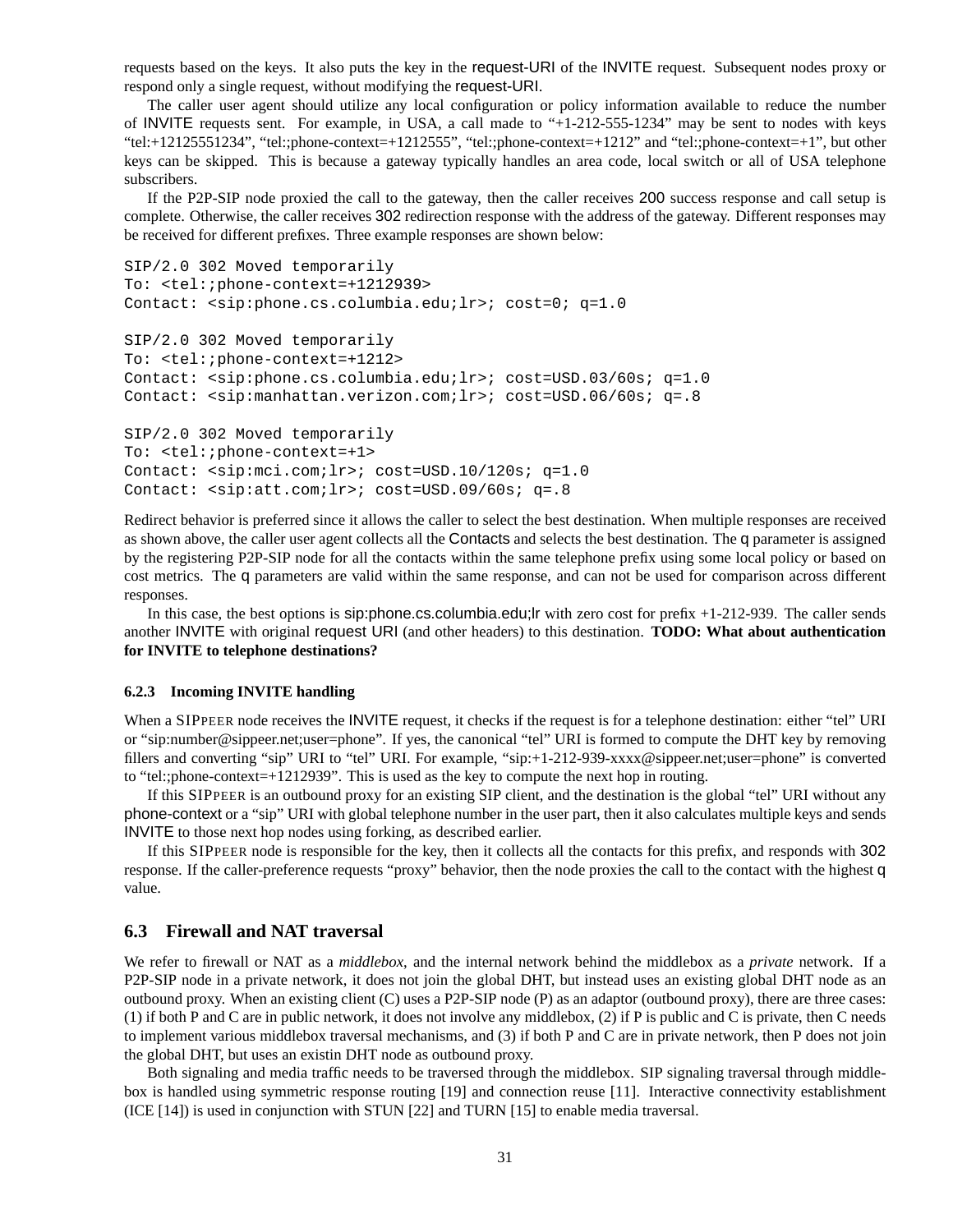#### **6.3.1 Signaling**

We describe SIP symmetric response routing and connection reuse in the context of P2P-SIP.

Suppose the P2P-SIP node is listening for SIP messages on IP interface  $L_{ip}$  and port  $L_p$ . Default SIP port is  $L_p$ =5060. When the node sends or proxies a SIP request on UDP, it uses  $L_{ip}$  and  $L_p$  as source IP and source port. It also puts the "rport" parameter in the top Via header.

When the node receives an incoming SIP request on UDP from the remote client's IP  $R_{ip}$  and port  $R_p$ , the response is sent using source IP  $L_{ip}$ , source port  $L_p$ , and destination IP  $R_{ip}$ . If the "rport" parameter is present, then destination port is  $R_p$ , else the port number in Via header is used. If the "rport" parameter is present, the response also contains the parameter, and the value is set to  $R_p$ .

For TCP, the node maintains a list of existing connections. The connection  $C$  includes the source IP, source port, destination IP and destination port; and also include an attribute indicating direction (send, receive or both). When the node has to send or proxy a SIP request on TCP to destination IP  $R_{ip}$  and port $R_p$ , it searches for existing connection to same destination and port, with direction as send or both. If found, the connection is used to send the message. If not found, a new connection is created with direction as send, and the local interface  $L_{ip}$  and port  $L'_p$  for the TCP connection are recorded. Note that the connection specific local port  $L'_p$  is different from default listening port  $L_p$ . The node now listens for incoming responses as well as requests on this new connection. The outgoing request has the Via header containing  $L_{ip}$ and  $L_p$  and the "alias" attribute, so that the response is sent to port  $L'_p$ .

When an incoming SIP request is received on TCP from remote IP  $R_{ip}$ , remote port  $R_p$ , local IP  $L_{ip}$  and local port  $L_p$ , and the connection is not found, a new connection is created with direction "receive". If the request's top Via contains "alias" parameter, the direction is changed to "both" and remote port of the connection is changed to the port specified in the Via header. If the new request is received on an existing connection, then the "alias" parameter is ignored.

The connection is terminated if there is no activity for a timeout, e.g., one hour. If new connection needs to be created, but no more resources (e.g., socket or file descriptors) are available, the least recently used connection(s) for which no response is pending are terminated to allow new connections.

TLS is required for connection reuse, to prevent connection hijacking.

#### **6.3.2 Media**

Since media and signaling are sent on separate ports, middlebox traversal for media also needs to be established.

SIPPEER implements ICE to establish media sessions. It also implements basic STUN and TURN client and server functions. The node listens on default STUN port 3478, for both STUN and TURN requests.

Before sending a call setup request, the caller's node gathers STUN and TURN derived addresses from its registrar P2P-SIP node. It uses these addresses in SDP of INVITE as described in ICE. Callee also gathers derived addresses from it's registrar, and uses these in the SDP in the 200 response.

**TODO: Describe how media over TCP is handled.**

#### **6.3.3 Integrating media and signaling**

An alternative is to use the same default SIP port (i.e., 5060) for media also, and do demultiplexing at the application layer between SIP and RTP/RTCP packets. For example, the node can use this port in the SDP's "m=" media line. Since RTCP on UDP requires separate port, it may not work. Both SIP and RTP on the same TCP connection requires packetization layer for RTP/RTCP above TCP as used in RTSP [24] (sec 10.12). Moreover, all media must traverse the same path as signaling, thereby turning the SIP proxies into back-to-back user agents, which is not scalable. Integrating signaling and media works reasonably well for residential-to-gateway calls, where the gateway is outside the firewall/NAT, similar to the IAX model [1]. Comparison of this model with STUN or TURN model is for further study. In particular, whether single TCP connection has advantage over having multiple TCP and UDP connections to the same box.

We explain how to interwork between P2P-SIP of a private network with the global P2P-SIP in the next section.

### **6.4 Inter-domain operation**

In real deployment, it is useful to allow multiple P2P-SIP networks (DHTs) to be interconnected. For example, individual large organizations can have internal P2P-SIP network which is connected to the global P2P-SIP network. In this section, we propose a two level network: the global (public) DHT represented by sippeer.net and local organization wide DHT, which may be behind firewall and NAT. The local domain-specific DHT has representative server nodes, that are reachable in the global DHT also via the domain key. Any node in domain-specific DHT can reach the global DHT also, and any node in global DHT can reach the domain-specific DHT via the representative server nodes in the domain. The global DHT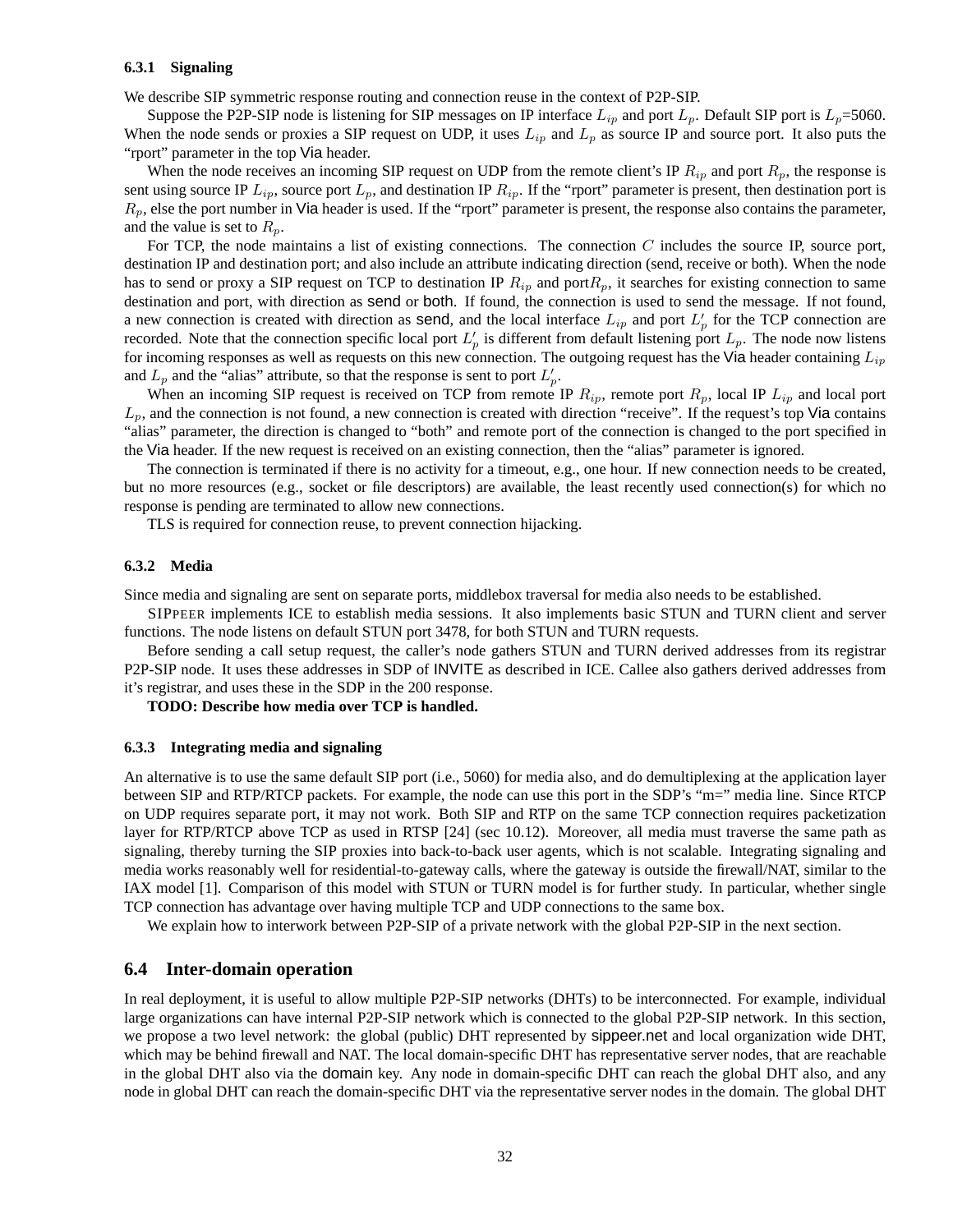computes the index based on user identifier of the form user@domain, and if not found then domain. Local one computes the index based on user for intra-domain calls.

#### **6.4.1 Registration**

Consider the architecture shown in Fig. 19 with one global DHT (nodes P, Q, R, S) and two domain specific DHTs. Domain private.com's DHT has nodes A, B, C, D and example.com has nodes X, Y, Z, where nodes C, D and X are representative server nodes.



Figure 19: Inter-domain P2P-SIP

Every DHT has some bootstrap nodes identified in DNS of the domain. For example, bootstrap nodes for global DHT are identified by DNS record of sippeer.net, and those for local DHTs of private.com and example.com by their respective DNS records. When a node starts up, it uses its configured domain name and it does DNS lookup for NAPTR/SRV for SIP service of its domain, and resolves the addresses to IP addresses. If no domain name is configured, it assumes global sippeer.net domain. If any IP address matches any of the the local interface, the node assumes it is one of the bootstrap nodes for the domain. **TODO: Does the dependency on DNS cause P2P-SIP to become server-based system?** For example, private.com resolves to IP addresses of nodes C and D, where as example.com to node X.

There are two configuration properties for each node: domain and next-level. The former indicates the domain for the node, where sippeer.net indicates global DHT, whereas the latter indicates the next level DHT's domain. Bootstrap nodes in global DHT are configured with domain and next-level as empty. When the node starts up it does DNS query and detects that it should be a bootstrap node for global DHT. Representative server nodes, C and D in the private.com domain are started with domain as private.com and next-level as sippeer.net. When node C starts up, it detects that it is bootstrap node for its domain. Since C is a bootstrap node and the next-level is not empty, it registers its domain private.com in the next-level DHT via the bootstrap nodes in sippeer.net domain. The registration gets stored at appropriate global P2P node based on the key private.com. Similarly, nodes D and X register their domains in the next-level global DHT.

```
REGISTER sip:sippeer.net SIP/2.0
To: <sip:private.com>
From: <sip:C@private.com>
Contact: <sip:C ip address>
```
The global DHT stores the mapping that private.com is found at node C and D, whereas example.com is at node X.

When a domain-specific node, A, starts up, it discovers node C, e.g., using multicast discovery. Node A gets to know its domain and next-level parameters in the REGISTER response from node C in new headers. It then joins the domainspecific DHT in private.com domain. It also knows that it is not the bootstrap node, so it doesn't register its domain to the next level DHT. Existing clients such as X-lite do not need to understand domain and next-level parameters, because they will typically be connected to a P2P-SIP node (outbound proxy), and do not take part in DHT directly. Internal DHT nodes maintain their next-level and domain properties, and send to other new joining nodes in that DHT.

The domain-specific bootstrap nodes use the P2P-SIP nodes of next-level DHT as outbound proxy. If a domain-specific bootstrap node is in public network, it can directly join the global DHT, in addition to the domain-specific DHT.

Domain administrators may install multiple domain-specific bootstrap nodes to share load. The next-level may be configured as empty so that the domain specific bootstrap nodes do not connect to the global DHT. This allows restricting P2P-SIP calls to within a domain. Nodes may still use DNS [18] to reach outside networks directly without going through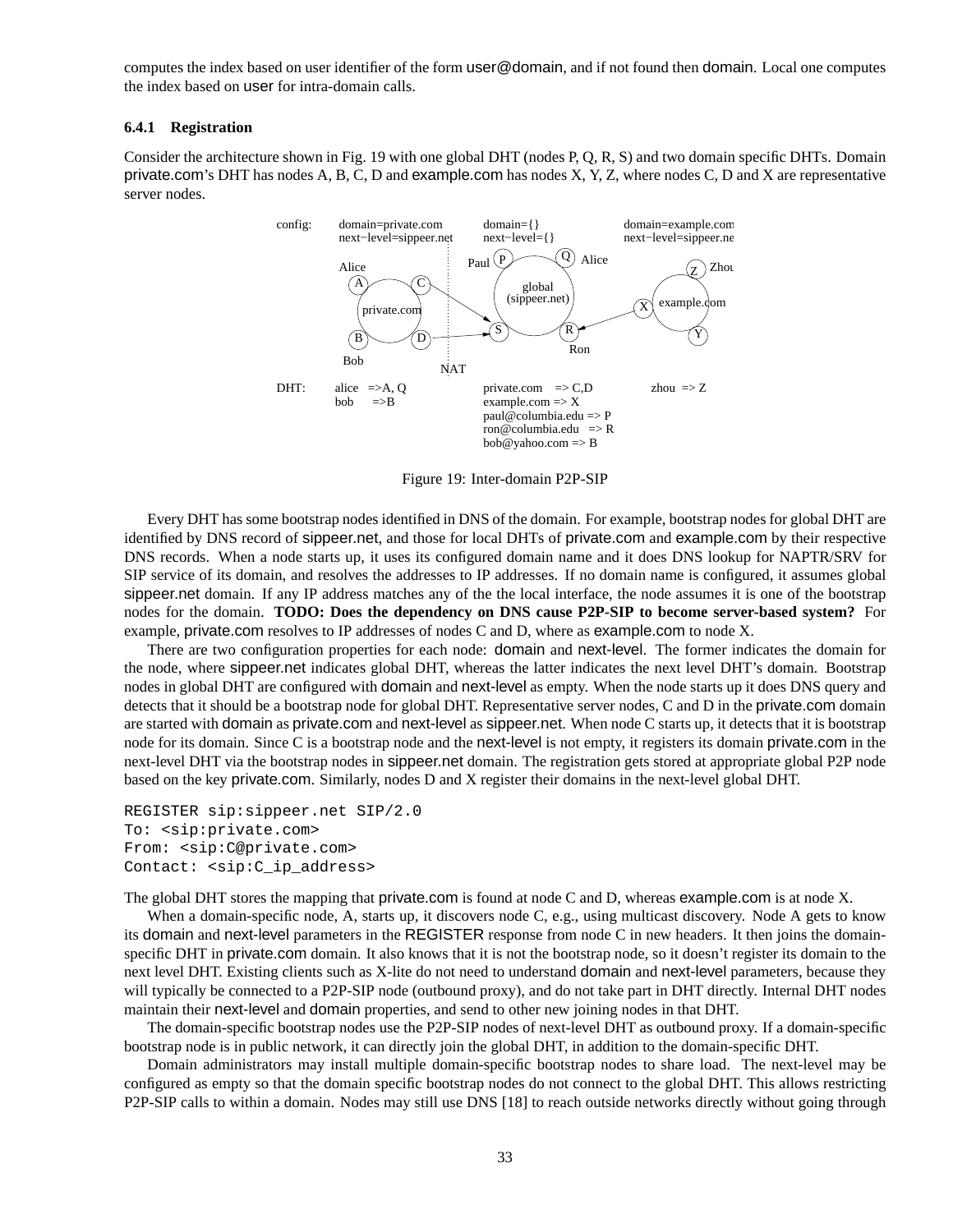the global DHT. Alternatively, administrators may install only bootstrap nodes in the domain as a replacement for SIP proxy and registrar of the domain. In this case, the internal SIP phones use server-based SIP architecture but the domain is connected to global DHT via P2P-SIP.

#### **6.4.2 Call setup**

When a user alice@private.com in a domain using node A, wants to call another user bob@private.com, it discovers that the domain portion of the destination is same as the domain property, so it calls Find(bob) in the domain-specific DHT. The domain-specific P2P-SIP nodes identify the domain, and build the lookup key using only the user part.

When alice@private.com wants to call paul@columbia.edu, the domains do not match, so it proxies the INVITE request to the domain's bootstrap node (C or D) resolved via DNS. Nodes C and D act as proxy to the global DHT, and perform lookup on the global DHT.

When a user paul@columbia.edu using node P in global DHT, wants to call ron@columbia.edu, the domains do not match. This is because node P is configured with domain as empty. In this case it looks up for both keys ron@columbia.edu and columbia.edu. Suppose, ron@columbia.edu is registered from node R in the global DHT, then the call is proxied to node R.

Using similar procedure, suppose paul@columbia.edu wants to call alice@private.com, then it first looks up for both alice@private.com and private.com keys in global DHT. The latter is found to be registered as nodes C and D, so the request gets proxied to C or D or both, which further proxies the request to internal node A which registered as alice@private.com. If such user identifier is not registered, the domain-specific DHT node sends back appropriate failure response, 480 or 404, to the caller.

Suppose alice@private.com on node A, wants to call zhou@example.com. The INVITE request is proxied to C, which in turn proxies to X, which then proxies to internal node Z which registered as this user.

#### **6.4.3 Cross-domain**

The system allows a user in private.com domain to register with user identifier containing another domain. For example, if user on node B registers as bob@yahoo.com, the registration should be propagated to global DHT. Similarly, a user visiting another network should be allowed to register with her home domain's DHT. We assume such cross registrations are limited in volume and are supported with appropriate authentication.

When a user on node B in domain private.com registers as identifier bob@yahoo.com, it compares the domain part, similar to call setup procedure. Since the domain does not match, the REGISTER message is proxied to the domain-specific bootstrap nodes C or D, which in turn proxies it to the global DHT.

When a user on node P in global DHT, registers as identifier alice@private.com, the REGISTER message is first sent with key as the domain private.com. If this fails, then the user key alice@private.com is used for routing. Alternatively, both can be tried in parallel, but will result in duplicate registrations. Since only a few users are expected to cross register, this is not bad.

The OPTIONS request to sip:private.com can be used before sending REGISTER for alice@private.com to detect if the domain-specific servers exist for private.com or not.

When user on node Q calls alice@private.com, it needs to send two INVITE requests, one to sip:alice@private.com and other to sip:private.com. The latter URI is not right since the nodes C or D can not tell where to proxy the request. There are two alternatives: use URI as sip:user@private.com?p2p-key=private.com or use OPTIONS method to sip:private.com to discover nodes C and D, and then send INVITE to one of those nodes with URI as sip:alice@private.com. Using p2p-key parameter reduces the call setup round-trips but looks like a hack. The problem with Q sending INVITE directly to C or D is that C or D may be behind NAT or firewall and reachable only via P or S, respectively.

**TODO: Provide pseudo-code for inter-domain REGISTER and INVITE processing, both inbound and outbound, for regular nodes and bootstrap nodes.**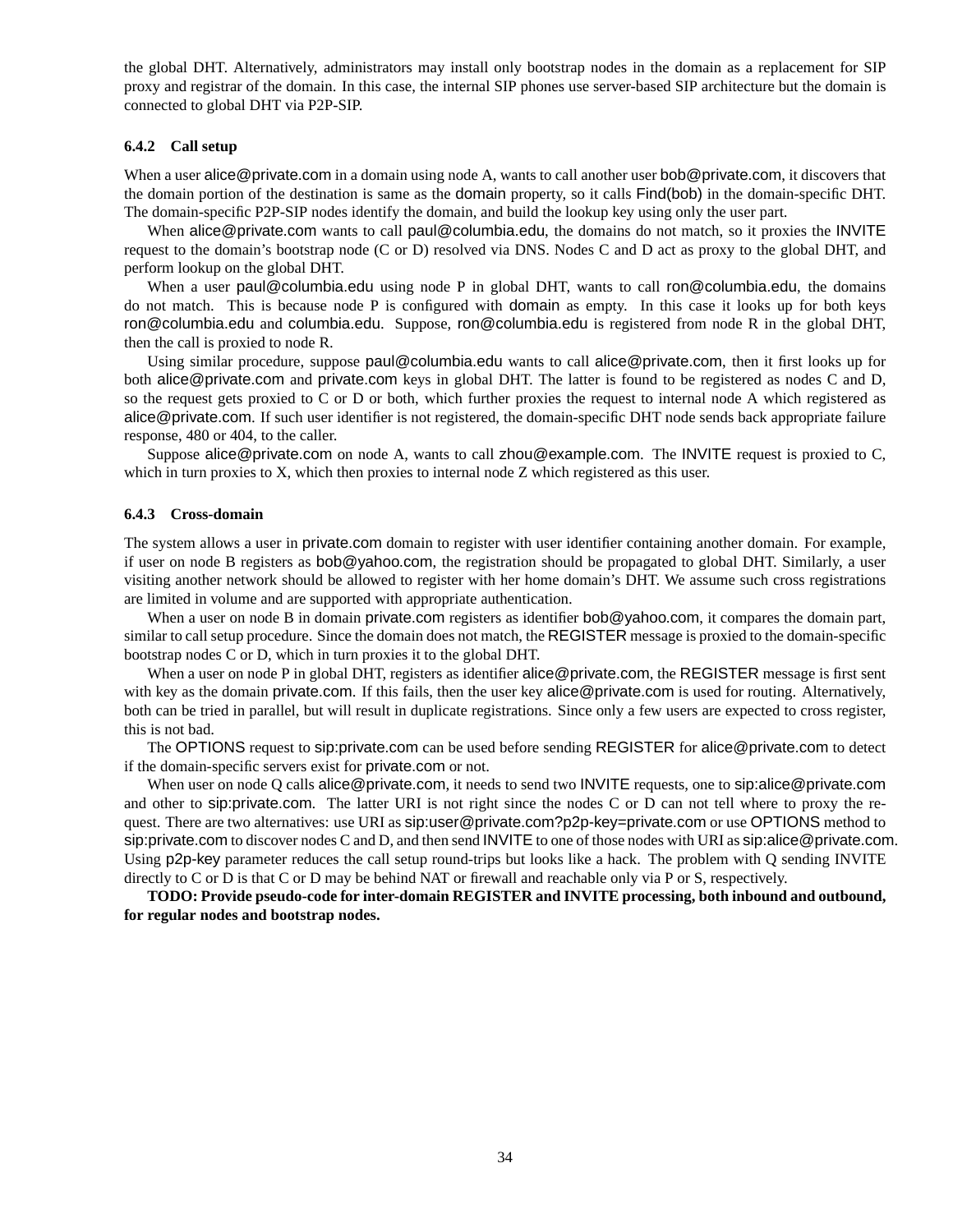This paper gives an implementation report of the P2P-SIP architecture described in [26, 27]. We have implemented the basic registration and call setup modules in SIPPEER. We are working on NAT and firewall traversal, security, interworking with PSTN, and offline message storage and delivery.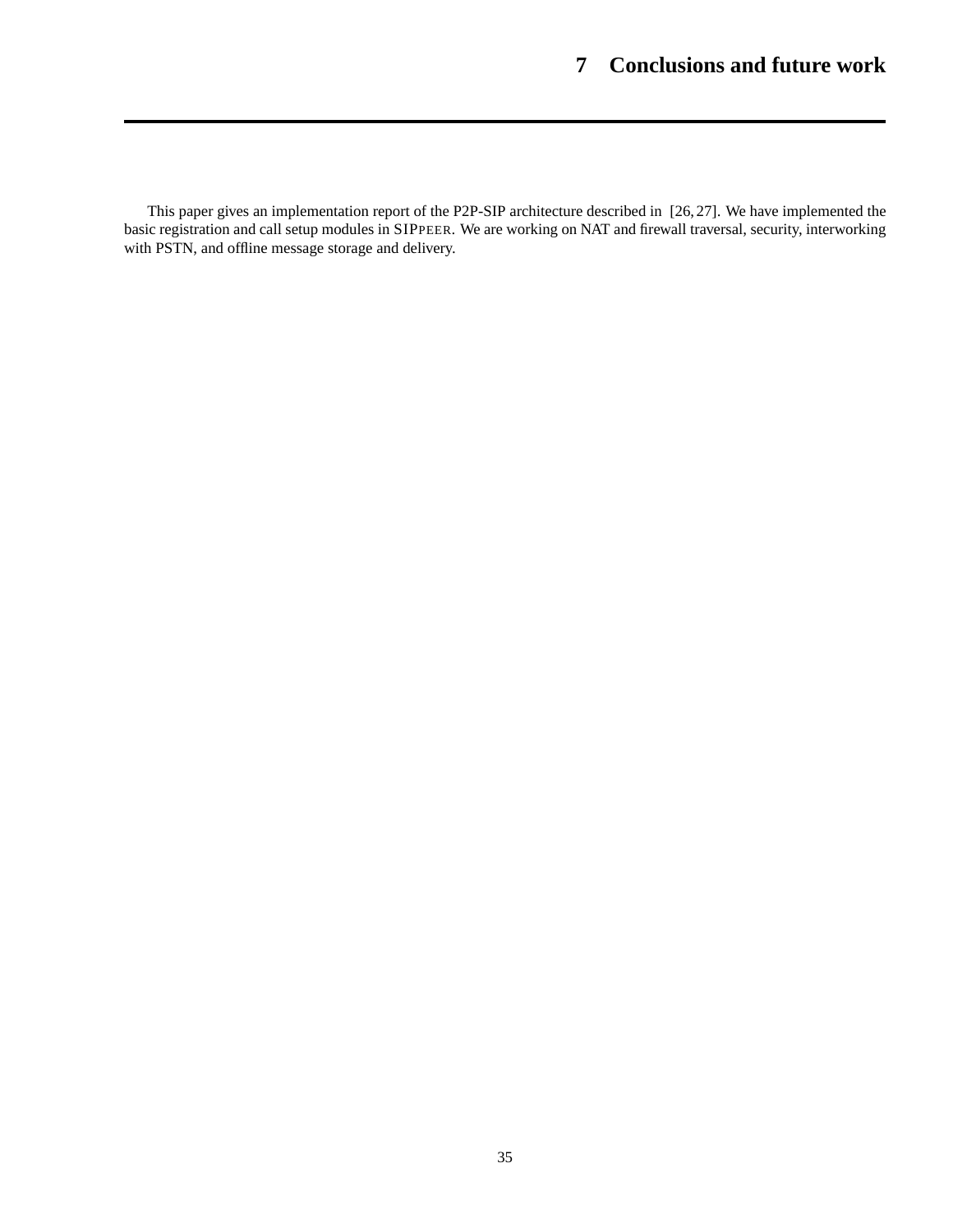This section details the example SIP message flow with all mandatory headers, when a new node joins the DHT. The message trace is captured using our implementation and is configured with 5-bits identifiers. In real world applications, the identifiers will be 32 bits or 160 bits.

Node 7 multicasts discovery REGISTER message: REGISTER sip:224.0.1.75 SIP/2.0 Via: SIP/2.0/UDP 128.59.15.56:44452;branch=z9hG4bKMzWJQTgLAwAA From: <sip:7@128.59.15.56:44452>; tag=3047841036 To: <sip:7@128.59.15.56:44452> CSeq: 1 REGISTER Call-ID: 978717896@128.59.15.56 Content-Length: 0

Node 22 responds:

```
SIP/2.0 302 Redirecting
Via: SIP/2.0/UDP 128.59.15.56:44452;branch=z9hG4bKMzWJQTgLAwAA
From: <sip:7@128.59.15.56:44452>; tag=3047841036
To: <sip:7@128.59.15.56:44452>; tag=2644643801
Call-ID: 978717896@128.59.15.56
Cseq: 1 REGISTER
Date: Wed, 03 Nov 2004 19:44:53 GMT
Server: P2P-SIP-Columbia-University/1.24
Contact: <sip:128.59.15.31:41253>
Content-Length: 0
```
Node 7 sends unicast REGISTER to node 22:

REGISTER sip:128.59.15.31:41253 SIP/2.0 Via: SIP/2.0/UDP 128.59.15.56:44452;branch=z9hG4bKMzWJQTgLAwAB From: <sip:7@128.59.15.56:44452>; tag=3047841036 To: <sip:7@128.59.15.56:44452> CSeq: 1 REGISTER Call-ID: 591891853@128.59.15.56 Content-Length: 0

Node  $22 \Rightarrow$  node 1.

```
REGISTER sip:128.59.15.60:35778 SIP/2.0
Via: SIP/2.0/UDP 128.59.15.31:41253;branch=z9hG4bK9DSJQdByDQAi
Via: SIP/2.0/UDP 128.59.15.56:44452;branch=z9hG4bKMzWJQTgLAwAB
From: <sip:7@128.59.15.56:44452>; tag=3047841036
To: <sip:7@128.59.15.56:44452>
CSeq: 1 REGISTER
Call-ID: 591891853@128.59.15.56
Content-Length: 0
```
Node  $1 \equiv$  node 22:

```
SIP/2.0 200 OK
Via: SIP/2.0/UDP 128.59.15.31:41253;branch=z9hG4bK9DSJQdByDQAi
Via: SIP/2.0/UDP 128.59.15.56:44452;branch=z9hG4bKMzWJQTgLAwAB
From: <sip:7@128.59.15.56:44452>; tag=3047841036
```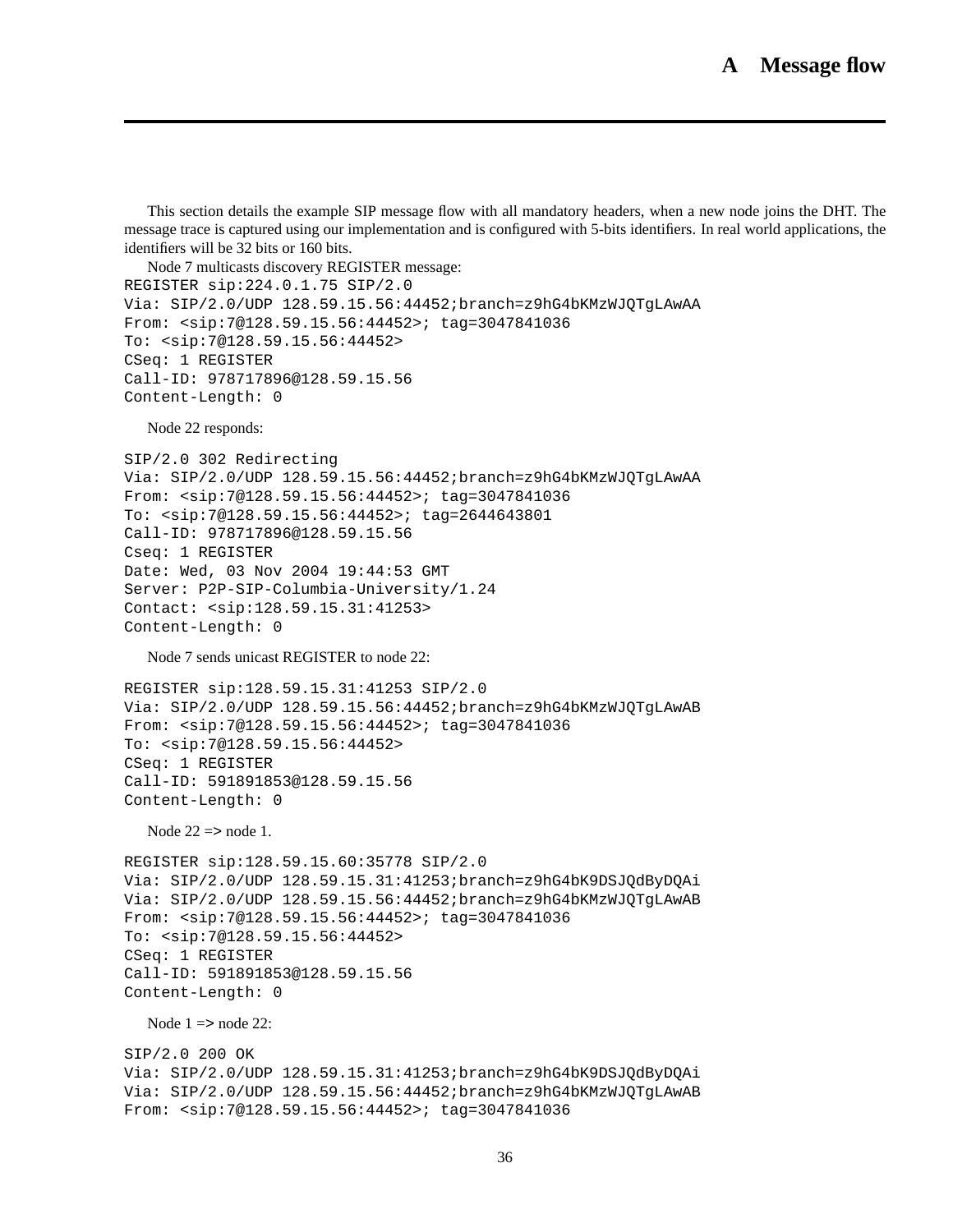```
To: <sip:7@128.59.15.56:44452>; tag=1664201056
Call-ID: 591891853@128.59.15.56
Cseq: 1 REGISTER
Date: Wed, 03 Nov 2004 19:44:53 GMT
Server: P2P-SIP-Columbia-University/1.24
Contact: <sip:10@128.59.15.55:36550>; predecessor=sip:1@128.59.15.60:35778
Content-Length: 0
  Node 22 \Rightarrow node 7:
SIP/2.0 200 OK
Via: SIP/2.0/UDP 128.59.15.56:44452;branch=z9hG4bKMzWJQTgLAwAB
From: <sip:7@128.59.15.56:44452>; tag=3047841036
To: <sip:7@128.59.15.56:44452>; tag=1664201056
Call-ID: 591891853@128.59.15.56
Cseq: 1 REGISTER
Date: Wed, 03 Nov 2004 19:44:53 GMT
Server: P2P-SIP-Columbia-University/1.24
Contact: <sip:10@128.59.15.55:36550>; predecessor=sip:1@128.59.15.60:35778
Content-Length: 0
  Node 7 \Rightarrow Node 10:
REGISTER sip:128.59.15.55:36550 SIP/2.0
Via: SIP/2.0/UDP 128.59.15.56:44452;branch=z9hG4bKMzWJQTgLAwAC
From: <sip:7@128.59.15.56:44452>; tag=3047841036
To: <sip:11@sippeer.net>
CSeq: 1 REGISTER
Call-ID: 368501868@128.59.15.56
Content-Length: 0
  Node 10 \Rightarrow Node 7:
SIP/2.0 200 OK
Via: SIP/2.0/UDP 128.59.15.56:44452;branch=z9hG4bKMzWJQTgLAwAC
From: <sip:7@128.59.15.56:44452>; tag=3047841036
To: <sip:11@sippeer.net>; tag=1829672944
Call-ID: 368501868@128.59.15.56
Cseq: 1 REGISTER
Date: Wed, 03 Nov 2004 19:44:53 GMT
Server: P2P-SIP-Columbia-University/1.24
Contact: <sip:15@128.59.15.48:34391>; predecessor=sip:10@128.59.15.55:36550
Content-Length: 0
  Node 7 => Node 10:
REGISTER sip:128.59.15.55:36550 SIP/2.0
Via: SIP/2.0/UDP 128.59.15.56:44452;branch=z9hG4bKMzWJQTgLAwAD
From: <sip:7@128.59.15.56:44452>; tag=3047841036
To: <sip:23@sippeer.net>
CSeq: 1 REGISTER
Call-ID: 3390599958@128.59.15.56
Content-Length: 0
  Node 10 \equiv Node 7 \cdotSIP/2.0 200 OK
Via: SIP/2.0/UDP 128.59.15.56:44452;branch=z9hG4bKMzWJQTgLAwAD
From: <sip:7@128.59.15.56:44452>; tag=3047841036
To: <sip:23@sippeer.net>; tag=2644643801
```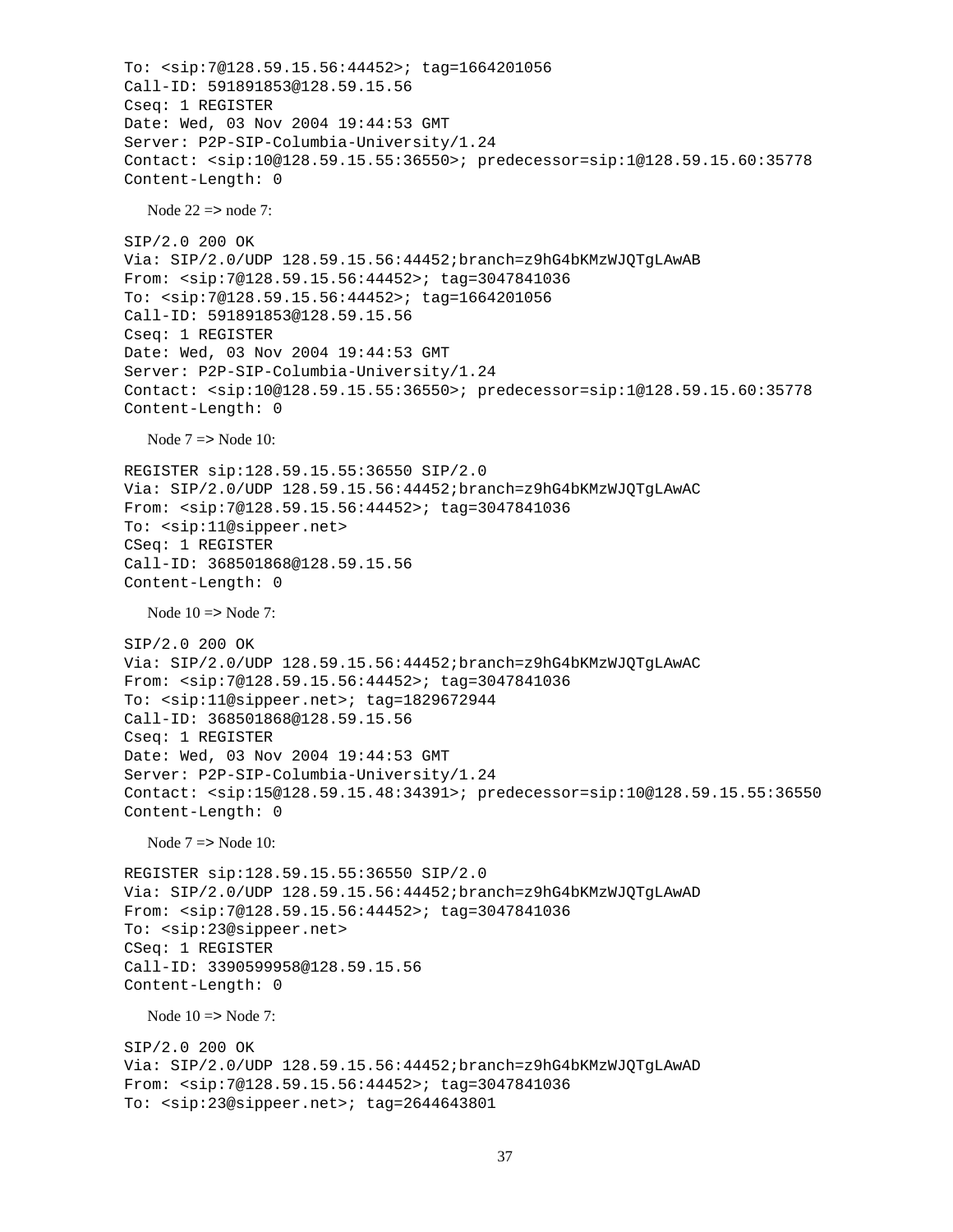```
Call-ID: 3390599958@128.59.15.56
Cseq: 1 REGISTER
Date: Wed, 03 Nov 2004 19:44:53 GMT
Server: P2P-SIP-Columbia-University/1.24
Contact: <sip:1@128.59.15.60:35778>; predecessor=sip:22@128.59.15.31:41253
Content-Length: 0
  The JOIN is complete now. This node 7 has become a super-node.
  Now, node 7 updates its predecessor and successor as part of stabilization process.
  Node 7 => Node 10:
REGISTER sip:128.59.15.55:36550 SIP/2.0
Via: SIP/2.0/UDP 128.59.15.56:44452;branch=z9hG4bKMzWJQTgLAwAF
From: <sip:7@128.59.15.56:44452>; tag=3047841036
To: <sip:7@128.59.15.56:44452>
CSeq: 1 REGISTER
Call-ID: 4170442560@128.59.15.56
Expires: 3600
Contact: <sip:7@128.59.15.56:44452>; predecessor=
Content-Length: 0
  Node 10 \Rightarrow Node 7:
SIP/2.0 200 OK
Via: SIP/2.0/UDP 128.59.15.56:44452;branch=z9hG4bKMzWJQTgLAwAF
From: <sip:7@128.59.15.56:44452>; tag=3047841036
To: <sip:7@128.59.15.56:44452>; tag=1829672944
Call-ID: 4170442560@128.59.15.56
Cseq: 1 REGISTER
Date: Wed, 03 Nov 2004 19:44:53 GMT
Server: P2P-SIP-Columbia-University/1.24
Contact: <sip:15@128.59.15.48:34391>; q=1; predecessor=sip:10@128.59.15.55:36550
Contact: <sip:22@128.59.15.31:41253>; q=0.6
Contact: <sip:1@128.59.15.60:35778>; q=0.4
Content-Length: 0
  Node 7 \Rightarrow Node 10:
REGISTER sip:128.59.15.55:36550 SIP/2.0
Via: SIP/2.0/UDP 128.59.15.56:44452;branch=z9hG4bKMzWJQTgLAwAH
From: <sip:7@128.59.15.56:44452>; tag=3047841036
To: <sip:10@128.59.15.55:36550>
CSeq: 1 REGISTER
Call-ID: 1037968559@128.59.15.56
Expires: 3600
Contact: <sip:7@128.59.15.56:44452>; predecessor=sip:10@128.59.15.55:36550
Content-Length: 0
  Node 10 \Rightarrow Node 7:
SIP/2.0 200 OK
Via: SIP/2.0/UDP 128.59.15.56:44452;branch=z9hG4bKMzWJQTgLAwAH
From: <sip:7@128.59.15.56:44452>; tag=3047841036
To: <sip:10@128.59.15.55:36550>; tag=1829672944
Call-ID: 1037968559@128.59.15.56
Cseq: 1 REGISTER
Date: Wed, 03 Nov 2004 19:44:58 GMT
Server: P2P-SIP-Columbia-University/1.24
Contact: <sip:10@128.59.15.55:36550>; q=1; predecessor=sip:7@128.59.15.56:44452
Contact: <sip:15@128.59.15.48:34391>; q=0.8
```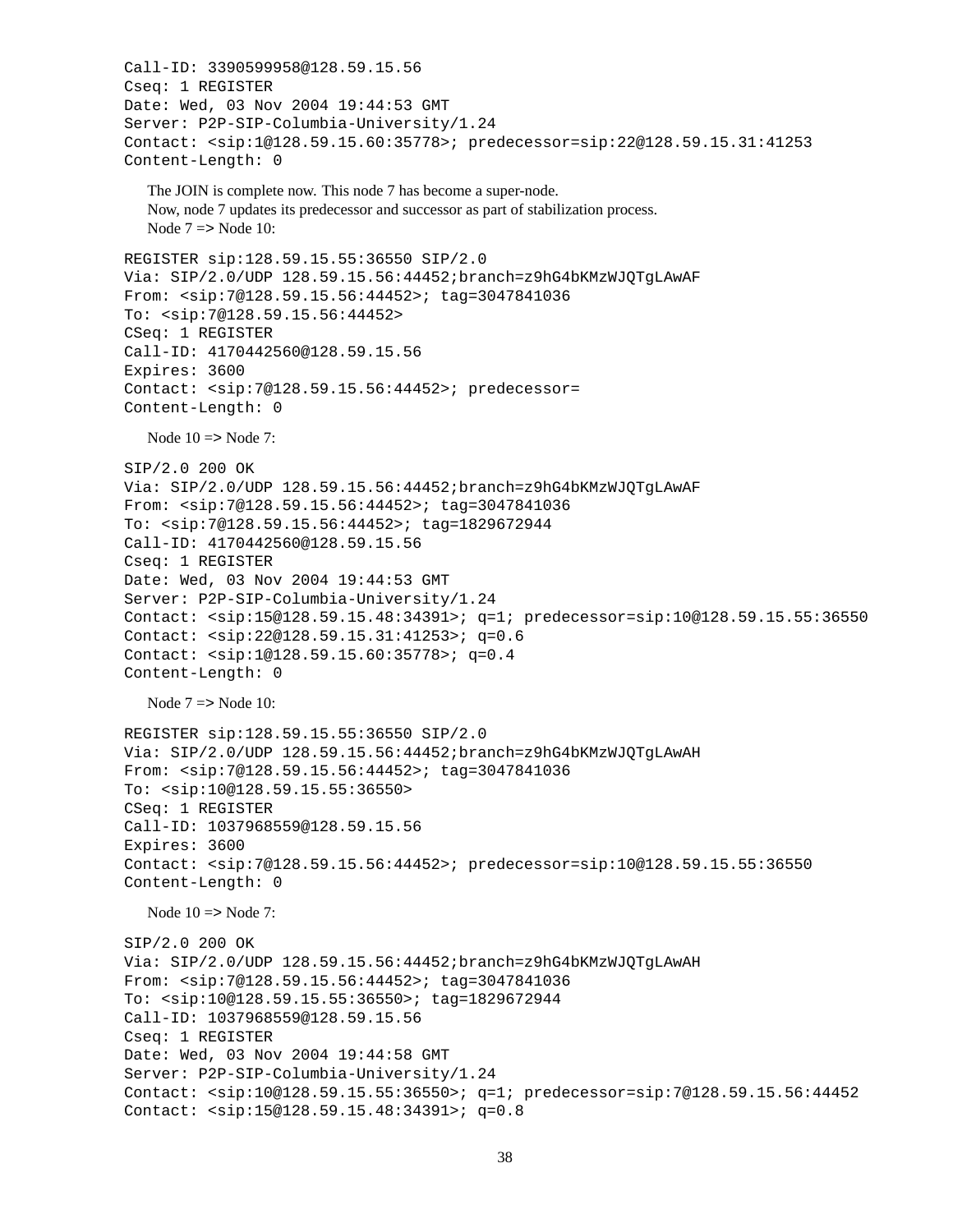```
Contact: <sip:22@128.59.15.31:41253>; q=0.6
Contact: <sip:1@128.59.15.60:35778>; q=0.4
Content-Length: 0
  Now, it refreshes the finger table entries.
  Node 7 => Node 10:
REGISTER sip:128.59.15.55:36550 SIP/2.0
Via: SIP/2.0/UDP 128.59.15.56:44452;branch=z9hG4bKMzWJQTgLAwAI
From: <sip:7@128.59.15.56:44452>; tag=3047841036
To: <sip:11@sippeer.net>
CSeq: 1 REGISTER
Call-ID: 3698689758@128.59.15.56
Content-Length: 0
  Node 10 \Rightarrow Node 7:
SIP/2.0 200 OK
Via: SIP/2.0/UDP 128.59.15.56:44452;branch=z9hG4bKMzWJQTgLAwAI
From: <sip:7@128.59.15.56:44452>; tag=3047841036
To: <sip:11@sippeer.net>; tag=1829672944
Call-ID: 3698689758@128.59.15.56
Cseq: 1 REGISTER
Date: Wed, 03 Nov 2004 19:44:58 GMT
Server: P2P-SIP-Columbia-University/1.24
Contact: <sip:15@128.59.15.48:34391>; predecessor=sip:10@128.59.15.55:36550
Content-Length: 0
  Node 7 => Node 10:
REGISTER sip:128.59.15.55:36550 SIP/2.0
Via: SIP/2.0/UDP 128.59.15.56:44452;branch=z9hG4bKMzWJQTgLAwAJ
From: <sip:7@128.59.15.56:44452>; tag=3047841036
To: <sip:23@sippeer.net>
CSeq: 1 REGISTER
Call-ID: 661685467@128.59.15.56
Content-Length: 0
  Node 10 \Rightarrow Node 7:
SIP/2.0 200 OK
Via: SIP/2.0/UDP 128.59.15.56:44452;branch=z9hG4bKMzWJQTgLAwAJ
From: <sip:7@128.59.15.56:44452>; tag=3047841036
To: <sip:23@sippeer.net>; tag=2644643801
Call-ID: 661685467@128.59.15.56
Cseq: 1 REGISTER
Date: Wed, 03 Nov 2004 19:44:58 GMT
Server: P2P-SIP-Columbia-University/1.24
Contact: <sip:1@128.59.15.60:35778>; predecessor=sip:22@128.59.15.31:41253
Content-Length: 0
```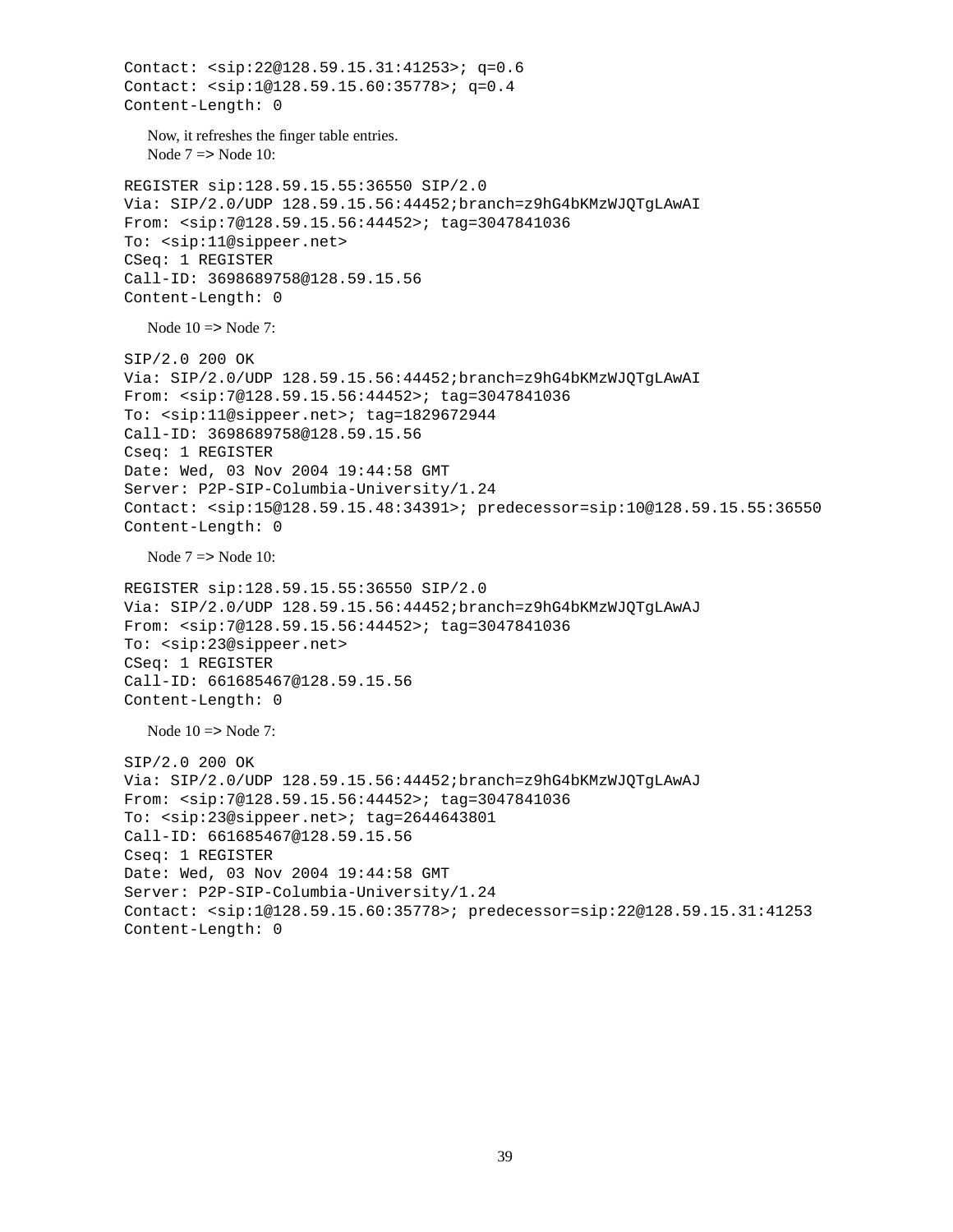# **References**

- [1] Inter-asterisk exchange (iax) voice over ip protocol. http://www.asterisk.org.
- [2] SIP library api in C++. http://www.cs.columbia.edu/˜kns10/software/siplib.
- [3] E. Adar and B. A. Huberman. Free riding on gnutella. *First Monday*, 5(10), Oct. 2000.
- [4] P. Faltstrom. E.164 number and DNS. RFC 2916, Internet Engineering Task Force, Sept. 2000.
- [5] J. Franks, P. Hallam-Baker, J. Hostetler, S. Lawrence, P. J. Leach, A. Luotonen, and L. Stewart. HTTP authentication: Basic and digest access authentication. RFC 2617, Internet Engineering Task Force, June 1999.
- [6] M. Gupta, P. Q. Judge, and M. Ammar. A reputation system for peer-to-peer networks. In *ACM NOSSDAV 2003*, June 2003.
- [7] E. Guttman, C. E. Perkins, J. Veizades, and M. Day. Service location protocol, version 2. RFC 2608, Internet Engineering Task Force, June 1999.
- [8] S. Kamvar, M. Schlosser, and H. Garcia-Molina. The eigentrust algorithm for reputation management in P2P networks. In *International World Wide Web Conference (WWW)*, Budapest, Hungary, May 2003. International World Wide Web Conference Committee.
- [9] S. Lee, R. Sherwood, and S. Bhattacharjee. Cooperative peer groups in NICE. In *Proceedings of the Conference on Computer Communications (IEEE Infocom)*, Mar. 2003.
- [10] D. Liben-Nowell, H. Balakrishnan, and D. Karger. Analysis of the evolution of peer-to-peer systems. In *ACM Conf. on Principles of Distributed Computing (PODC)*, Monterey, CA, USA, July 2002. ACM.
- [11] R. Mahy. Connection reuse in the session initiation protocol (SIP). Internet Draft draft-ietf-sip-connect-reuse-00, Internet Engineering Task Force, Aug. 2003. Work in progress.
- [12] D. Milojicic, V. Kalogeraki, R. M. Lukose, K. Nagaraja, J. Pruyne, B. Richard, S. Rollins, and Z. Xu. Peer-to-peer computing. technical report HPL-2002-57 20020315, Technical Publications Department, HP Labs Research Library, Mar. 2002. http://www.hpl.hp.com/techreports/2002/HPL-2002-57.html.
- [13] A. B. Roach. Session initiation protocol (sip)-specific event notification. RFC 3265, Internet Engineering Task Force, June 2002.
- [14] J. Rosenberg. Interactive connectivity establishment (ICE): a methodology for network address translator (NAT) traversal for the session initiation protocol (SIP). Internet Draft draft-ietf-mmusic-ice-00, Internet Engineering Task Force, Oct. 2003. Work in progress.
- [15] J. Rosenberg. Traversal using relay NAT (TURN). Internet Draft draft-rosenberg-midcom-turn-03, Internet Engineering Task Force, Oct. 2003. Work in progress.
- [16] J. Rosenberg. A session initiation protocol (sip) event package for registrations. RFC 3680, Internet Engineering Task Force, Mar. 2004.
- [17] J. Rosenberg, H. F. Salama, and M. Squire. Telephony routing over IP (TRIP). RFC 3219, Internet Engineering Task Force, Jan. 2002.
- [18] J. Rosenberg and H. Schulzrinne. Session initiation protocol (SIP): locating SIP servers. RFC 3263, Internet Engineering Task Force, June 2002.
- [19] J. Rosenberg and H. Schulzrinne. An extension to the session initiation protocol (SIP) for symmetric response routing. RFC 3581, Internet Engineering Task Force, Aug. 2003.
- [20] J. Rosenberg, H. Schulzrinne, G. Camarillo, A. R. Johnston, J. Peterson, R. Sparks, M. Handley, and E. Schooler. SIP: session initiation protocol. RFC 3261, Internet Engineering Task Force, June 2002.
- [21] J. Rosenberg, H. Schulzrinne, and P. Kyzivat. Caller preferences for the session initiation protocol (sip). RFC 3841, Internet Engineering Task Force, Aug. 2004.